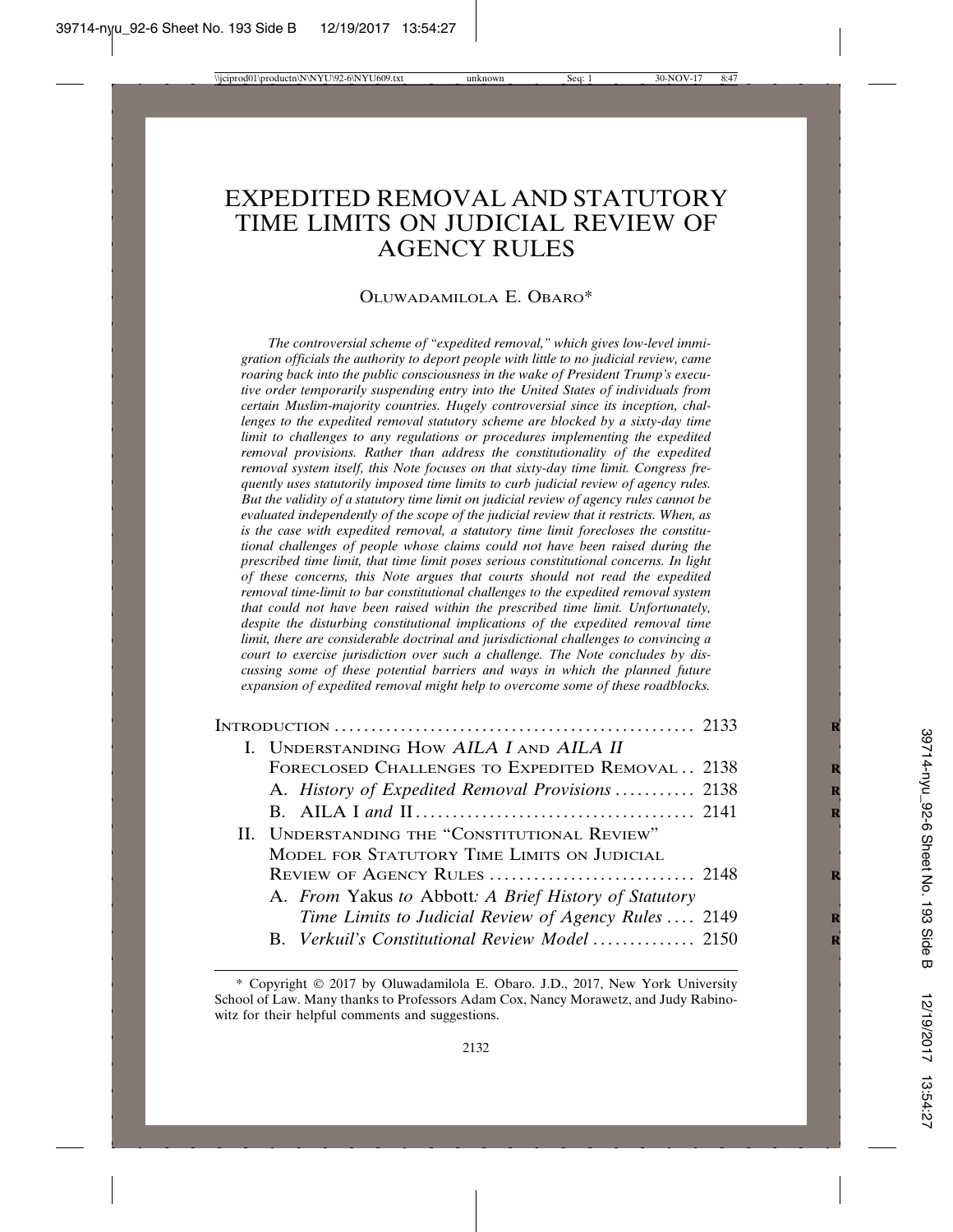| C. The Supreme Court Since Verkuil and the Viability   |  |
|--------------------------------------------------------|--|
| of the Constitutional Review Model  2154               |  |
| III. APPLYING "CONSTITUTIONAL REVIEW" TO THE           |  |
| EXPEDITED REMOVAL TIME LIMIT  2159                     |  |
| A. Constitutional Review of the Expedited Removal      |  |
|                                                        |  |
| B. The Entry Fiction Doctrine and the Extraterritorial |  |
| Application of Constitutional Rights 2162              |  |
| $C_{\rm ONCI}$                                         |  |
|                                                        |  |

#### **INTRODUCTION**

The controversial scheme of "expedited removal"—which gives low-level immigration officials the authority to deport people with little to no judicial review1—came roaring back into the public consciousness<sup>2</sup> in the wake of President Trump's executive order temporarily suspending entry into the United States of individuals from certain Muslim-majority countries.3 In the chaos that ensued at international airports after the order went into effect, stories emerged like that of Sara Yarjani, an Iranian graduate student.4 Sara had flown to visit her parents in Austria.5 When she attempted to fly back to California, where she was studying, she spent twenty-three hours in deten-

2 *See* Michael D. Shear & Ron Nixon, *New Trump Deportation Rules Allow Far More Expulsions*, N.Y. TIMES (Feb. 21, 2017), https://nyti.ms/2m4lcIO (describing the expansion of expedited removal under President Trump's enforcement policies).

3 Exec. Order No. 13,769, 82 Fed. Reg. 8977, 8977–78 (Feb. 1, 2017). The President rescinded this executive order and issued a new order on March 6, 2017, that was published in the Federal Register three days later. Exec. Order No. 13,780, 82 Fed. Reg. 13,209 (Mar. 9, 2017). On September 24, 2017, President Trump rescinded the March executive order and implemented in its stead new permanent restrictions. *See* Proclamation No. 9645, 82 Fed. Reg. 45,161, 45,161–71 (Sept. 27, 2017). The Supreme Court has now dismissed all cases challenging the temporary travel bans. *See* Trump v. Hawaii, No. 16-1540, 2017 WL 4782860, at \*1 (U.S. Oct. 24, 2017) (vacating the judgment and remanding for dismissal as moot).

<sup>4</sup> See Richard Pérez-Peña et al., Migrants Were Told to Sign Away Right to Enter U.S., *Lawyers Say*, N.Y. TIMES (Jan. 30, 2017), https://nyti.ms/2jPDcBZ (describing the experiences of individuals affected by expedited removal following President Trump's now rescinded Executive Order).

<sup>1</sup> *See* 8 U.S.C. § 1225(b)(A)(i) (2012) (authorizing an immigration officer who determines that an alien arriving in the United States is inadmissible to "order the alien removed from the United States without further hearing or review unless the alien indicates either an intention to apply for asylum . . . or a fear of persecution"); *see also* William Branigin, *INS's 'Expedited Removal' Attacked*, WASH. POST (Apr. 4, 1998), https:// www.washingtonpost.com/archive/politics/1998/04/04/inss-expedited-removal-attacked/ eb8872ea-865b-4b5a-8625-308314d5ecb7/ (noting that the expedited removal process "allows immigration inspectors at ports of entry to issue summary deportation orders to foreigners who arrive without proper paperwork or to refer them to INS asylum officers if they indicate a fear of returning to their countries").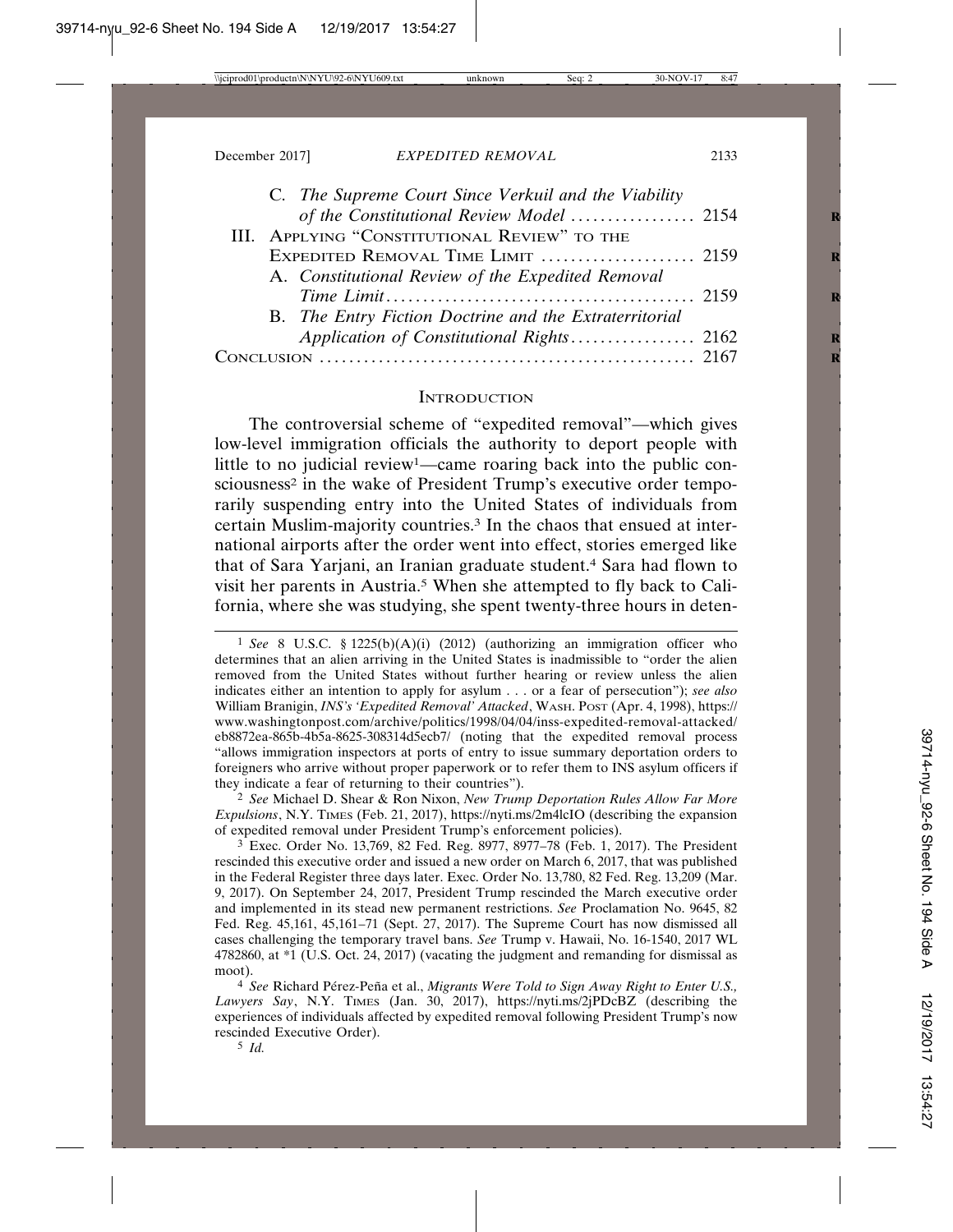tion as immigration officers debated how to comply with the order.6 Eventually an officer told her that she had to either "voluntarily" depart from the United States by signing a document cancelling her valid visa,<sup>7</sup> or the officer could forcibly deport her and she could face a ban from the United States of one to five years, or longer.8 Another Iranian graduate student detained at John F. Kennedy International Airport was directed to sign a form she later found out was a "voluntary" withdrawal of her application to enter the United States.<sup>9</sup> When she protested that she had only signed at his behest, the officer told her, "It's better this way, ma'am. Otherwise I have to force you."<sup>10</sup>

While stories of potential coercion were certainly distressing to many,<sup>11</sup> just as alarming may have been the idea that a relatively lowlevel customs official really did have the power to summarily deport and ban a person from entering the United States for up to five years, with little to no recourse to the courts or an attorney. Yet this has been the law since Congress passed the Illegal Immigration Reform and Immigrant Responsibility Act (IIRIRA) in 1996, which, in creating expedited removal, delegated to low-level immigration officers a power that had previously only been delegated to immigration judges: the power to deport.12 Hugely controversial since its inception,13 challenges to the law have been blocked by a craftily-worded provision Congress also added: a sixty-day time limit to challenges to any regulations or procedures implementing the expedited removal provisions.14

11 In response to reports of coercion at Los Angeles International Airport, several members of Congress sent a letter to Customs & Border Patrol (CBP) demanding more information about how it was implementing the travel ban's guidelines. *See* Letter from Fourteen U.S. Members of Cong. to Kevin McAleenan, Acting Comm'r, U.S. Customs & Border Patrol (Feb. 3, 2017), http://chu.house.gov/sites/chu.house.gov/files/documents/ Letter\_to\_CBP\_on\_EO\_implementation.pdf.

12 Illegal Immigration Reform and Immigrant Responsibility Act of 1996, Pub. L. No. 104-208, § 302(b)(1)(A)(i), 110 Stat. 3009-546, 3009-580 (codified as amended at 8 U.S.C. §  $1225(b)(1)(A)(i)$  (2012)) ("If an immigration officer determines that an alien . . . is inadmissible . . . the officer shall order the alien removed from the United States without further hearing or review unless the alien indicates either an intention to apply for asylum under section 208 or a fear of persecution.").

13 *See* Anthony DePalma, *New Rules at U.S. Borders Provoke Criticism*, N.Y. TIMES (Nov. 14, 1997), http://www.nytimes.com/1997/11/14/us/new-rules-at-us-borders-provokecriticism.html?mcubz=3 (describing heavy criticisms of the expedited removal scheme).

14 Illegal Immigration Reform and Immigrant Responsibility Act of 1996, § 306(e)(3)(B) ("Any action [challenging the expedited removal provisions] . . . must be

<sup>6</sup> *Id.*

<sup>7</sup> *See id.*

<sup>8</sup> *Id.*

<sup>9</sup> *Id.*

<sup>10</sup> *See id.*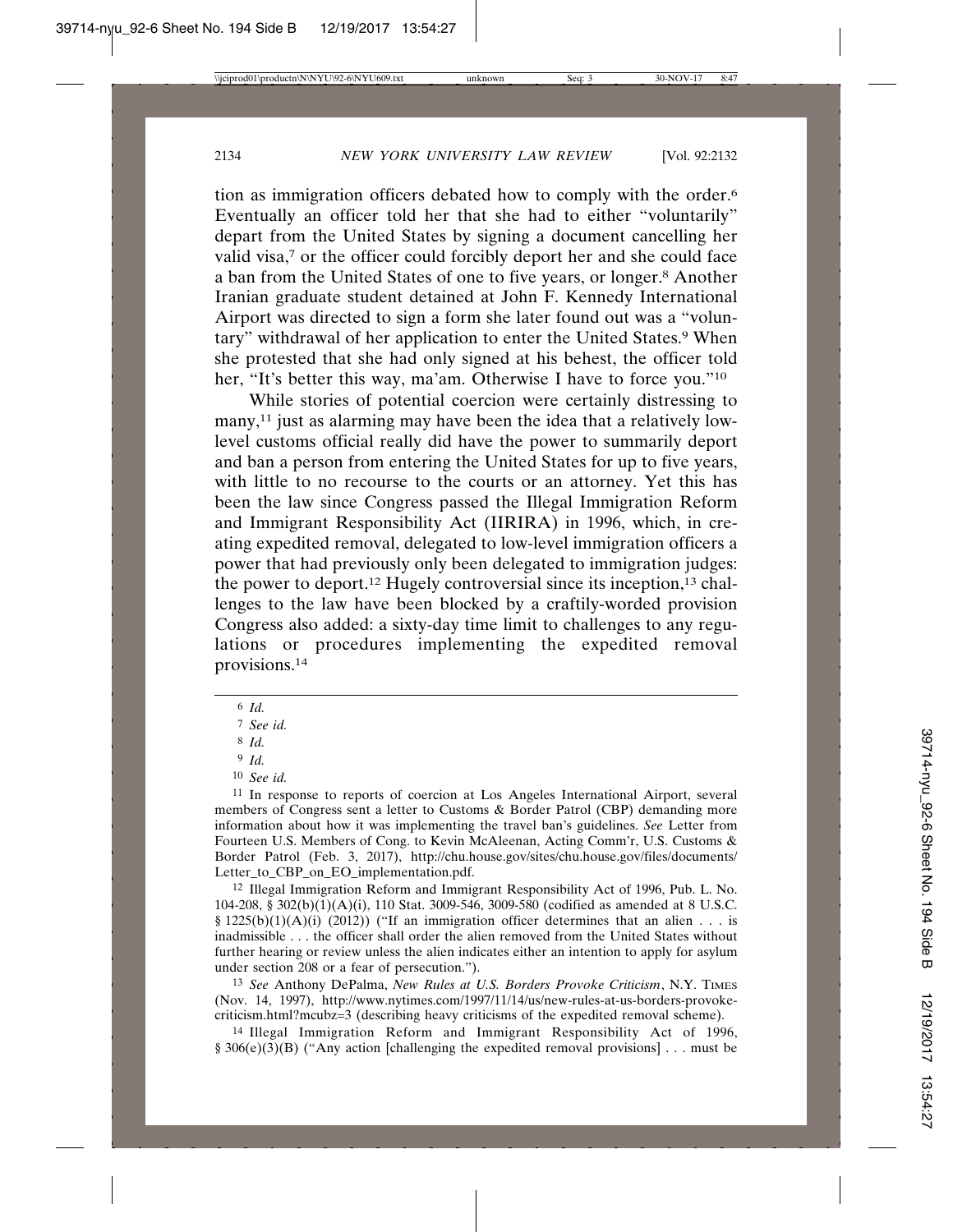Rather than address the constitutionality of the expedited removal system itself—which many have argued poses serious constitutional problems<sup>15</sup>—this Note focuses on the sixty-day time limit.<sup>16</sup> Much has been written about Congress's attempts to eliminate judicial review altogether in the immigration context, $17$  but relatively little has been written about provisions such as the sixty-day time limit, which restrict the availability of review rather than eliminate it entirely.18

Congress has long used statutorily imposed time limits to curb judicial review of agency rules.19 In many circumstances, pragmatic considerations militate towards their use.20 But this Note argues that the use of such time limits in the context of expedited removal poses serious constitutional concerns. The validity of a statutory time limit on judicial review of agency rules cannot be evaluated independently of the scope of the judicial review that it restricts. When, as is the case with expedited removal, a statutory time limit forecloses the constitutional challenges of people whose claims could not have been raised during the prescribed time limit, then that time limit begins to look like the total preclusion of judicial review of constitutional claims—a practice that has long raised constitutional concerns for the Supreme Court.21 This characteristic makes the sixty-day expedited removal time limit drastically different from the types of statutorily imposed time limits on judicial review featured in other statutes and regulatory

16 Admittedly, the two are intricately related. The validity of a time limit on judicial review cannot be evaluated independently of the scope of judicial review that it limits. *See generally infra* Parts II, III.

17 *See, e.g.*, Lenni B. Benson, *Back to the Future: Congress Attacks the Right to Judicial Review of Immigration Proceedings*, 29 CONN. L. REV. 1411 (1997) (discussing how 1996 immigration reform laws eliminate judicial review in many instances); Gerald L. Neuman, *Federal Courts Issues in Immigration Law*, 78 TEX. L. REV. 1661, 1664 (2000) (describing jurisdiction-stripping provisions of the Immigration and Nationality Act).

18 *But see* Neuman, *supra* note 17, at 1676–80 (discussing briefly the implications of the expedited removal time limit).

19 *See infra* Section II.A.

21 *See infra* Section II.C (describing the Supreme Court's use of the constitutional avoidance canon to uphold constitutional norms in such instances).

filed no later than 60 days after the date the challenged section, regulation, directive, guideline or procedure . . . is first implemented."). *See also infra* Part I.

<sup>15</sup> *See generally* Lisa J. Laplante, *Expedited Removal at U.S. Borders: A World Without a Constitution*, 25 N.Y.U. REV. L. & SOC. CHANGE 213, 219–42 (1999) (arguing that expedited removal is unconstitutional because of its due process violations); Ebba Gebisa, Comment, *Constitutional Concerns with the Enforcement and Expansion of Expedited Removal*, 2007 U. CHI. LEGAL F. 565, 576–83 (same).

<sup>20</sup> *See* Paul R. Verkuil, *Congressional Limitations on Judicial Review of Rules*, 57 TUL. L. REV. 733, 742 (1983) (describing judicial review as appropriate in situations where "Congress has made findings of the need for expedition, uniformity, and finality").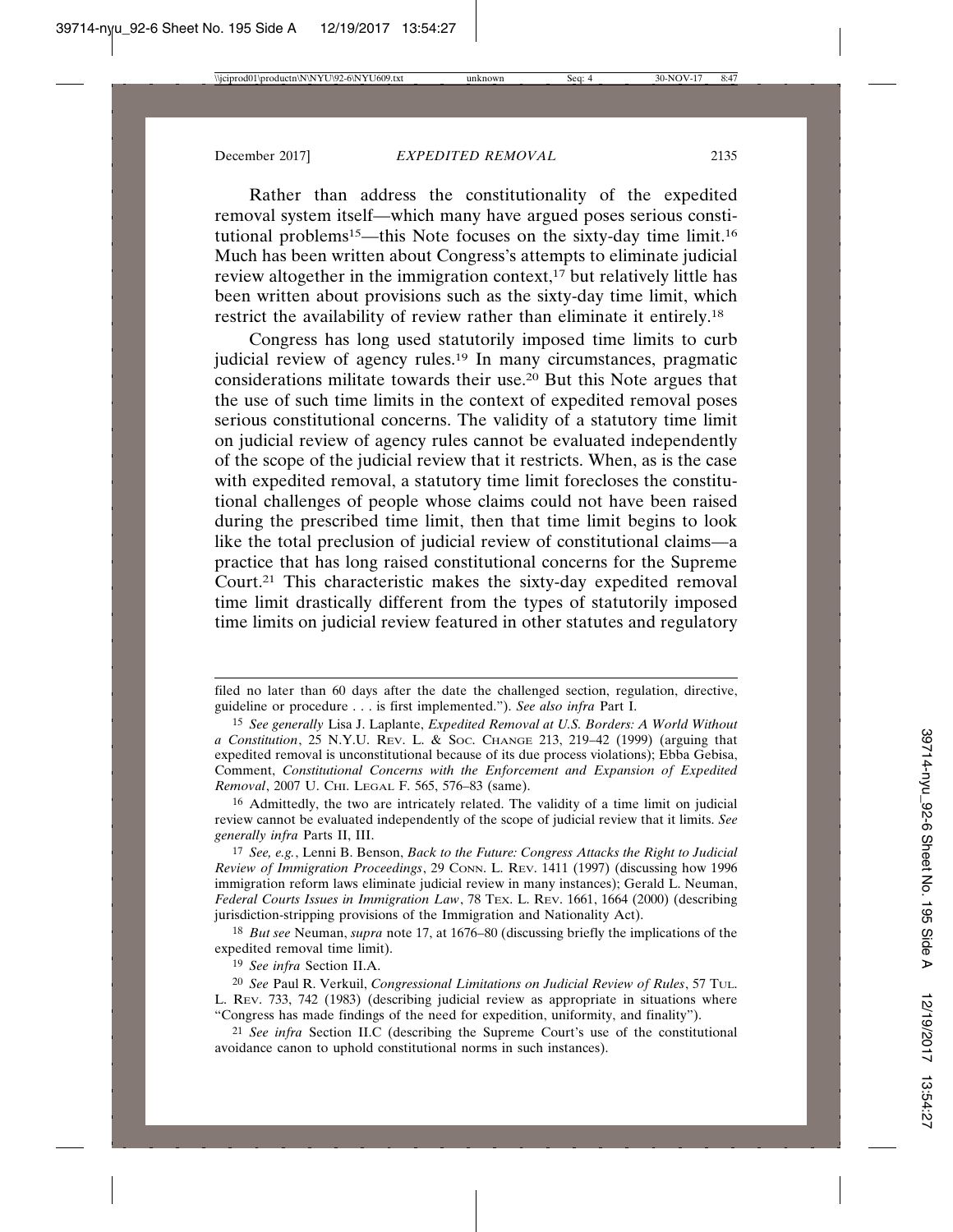schemes,<sup>22</sup> and arguably makes it unconstitutional. In light of these concerns, this Note argues that courts should not read the sixty-day provision as barring constitutional challenges to the expedited removal system that could not have been raised within the prescribed time limit.

Unfortunately, despite the disturbing constitutional implications of the expedited removal time limit, there are considerable doctrinal and jurisdictional challenges to convincing a court to hear a challenge to the time limit's constitutionality. Courts have sharply proscribed the scope of individual habeas review for people subject to expedited removal, preventing challenges to the statutory time limit and other regulations collaterally in the context of individualized enforcement proceedings.23

What explains the reluctance? Two other sui generis aspects of immigration: the plenary power doctrine and the related entry fiction doctrine. The plenary power doctrine is the principle that the political branches' decisions regarding immigration are either unreviewable or subject to extraordinary deference.<sup>24</sup> The entry fiction doctrine is a legal fiction that allows courts and statutes to treat noncitizens seeking admission to the United States as technically not on American soil, and thus deprived of whatever constitutional rights may have accrued to them if they were actually within the territorial United States.25 While courts have sometimes been willing to define the plenary power's constitutional limits,26 they have been much less willing to do so in the context of the border, in part because of the entry fiction doctrine.27 Because the constitutional rights of noncitizens detained at the border are at their lowest ebb, these courts argue that nonci-

<sup>22</sup> *See infra* note 136 and accompanying text (listing other regulatory schemes with time limits on judicial review of agency rules).

<sup>23</sup> *See infra* Section III.A.

<sup>24</sup> *See infra* notes 110–15 and accompanying text; *see also* Benson, *supra* note 17, at 1412–13, 1413 n.6 (defining the plenary power doctrine).

<sup>25</sup> *See* Allison Wexler, Note, *The Murky Depths of the Entry Fiction Doctrine: The Plight of Inadmissible Aliens Post-*Zadvydas, 25 CARDOZO L. REV. 2029, 2039 (2004) (defining the doctrine).

<sup>26</sup> The reaction of some courts to claims of nonreviewability of immigration actions by both Presidents Obama and Trump are recent examples of the courts' pushback against the plenary power doctrine. *See* Washington v. Trump, 847 F.3d 1151, 1161–64 (9th Cir. 2017) (dismissing government's nonreviewability claims); Texas v. United States, 809 F.3d 134, 165–67 (5th Cir. 2015), *aff'd*, 136 S. Ct. 2271 (2016) (dismissing argument that the government's granting of categorical prosecutorial discretion to certain undocumented immigrants was nonreviewable).

<sup>27</sup> *See infra* Section III.B (discussing the failure of post-*AILA* challenges to expedited removal).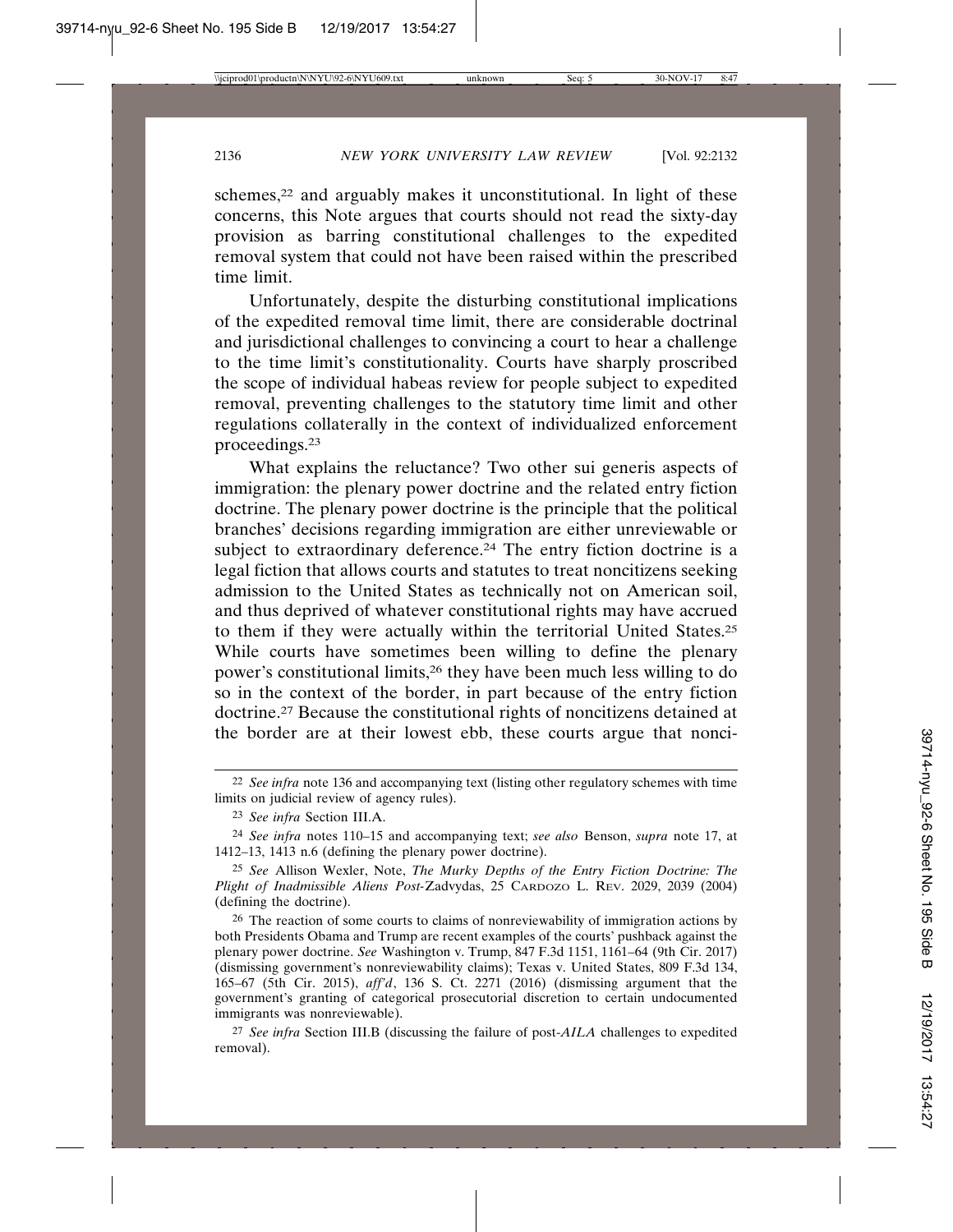tizens28 subject to expedited removal have no due process rights that require the court to expand the narrowly defined scope of habeas review of expedited removal determinations.29 Furthermore, the Supreme Court's construction of more recent cases like *Boumediene v. Bush*, 30 which jettison a formalist analysis of the extraterritorial application of constitutional rights for a more functional analysis, misread the purpose and intent of the expedited removal provisions. They also revive a strict reading of the entry fiction doctrine that the expedited removal provisions avoided.<sup>31</sup> Nonetheless, these opinions remain good law, at least for the time being.

However, immigration advocates may have another bite at the apple. The Department of Homeland Security (DHS) has pledged to expand expedited removal.32 The expansion, if enforced pursuant to the Agency's maximum grant of statutory authority,<sup>33</sup> could subject any noncitizen who arrived in the United States within the past two years, and who cannot demonstrate their "admissibility"34 to an immigration officer's satisfaction, to expedited removal.35 For the moment, the details of this planned expansion remain unseen—DHS will publish the finalized expansion plan in the Federal Register.36 But it is possible that the new class of people to whom expedited removal could apply would have stronger due process rights. If this is the case, it would allow those people to mount an effective challenge to the

32 *See* Memorandum from John Kelly, Sec'y Dep't Homeland Sec., to Kevin McAleenan et al., Implementing the President's Border Security and Immigration Enforcement Improvements Polices, 5–7 (Feb. 20, 2017) [hereinafter Kelly Memorandum], https://www.dhs.gov/sites/default/files/publications/17\_0220\_S1\_Implementing-the-Presidents-Border-Security-Immigration-Enforcement-Improvement-Policies.pdf (describing DHS Secretary's "sole and unreviewable" discretion to expand expedited removal).

33 *See* 8 U.S.C. § 1225(b)(1)(A)(iii) (2012) (giving discretion to the Attorney General or DHS Secretary to apply expedited removal to any group of "aliens" that cannot demonstrate physical presence in the United States for the past two years); *infra* notes 120–21 (describing past expansion of expedited removal).

<sup>34</sup> "Admissibility" in the immigration context is a legal term of art that refers to the lawful entry of a noncitizen into the United States after inspection and authorization by an immigration officer. 8 U.S.C. § 1101(a)(13)(A).

35 *See* Kelly Memorandum, *supra* note 32, at 3, 5–7.

36 *See id.* at 7 ("To ensure the prompt removal of aliens apprehended soon after crossing the border illegally, the Department will publish in the *Federal Register* a new Notice Designating Aliens Subject to Expedited Removal Under Section 235(b)(1)(a)(iii) of the Immigration and Nationality Act . . . .").

<sup>28</sup> Or at least "some" noncitizens. *See infra* Section III.B (reviewing the distinctions between noncitizens seeking to enter the United States and noncitizens already physically present in the country).

<sup>29</sup> *See infra* Part III.

<sup>30</sup> 553 U.S. 723 (2008).

<sup>31</sup> *See infra* Section III.B.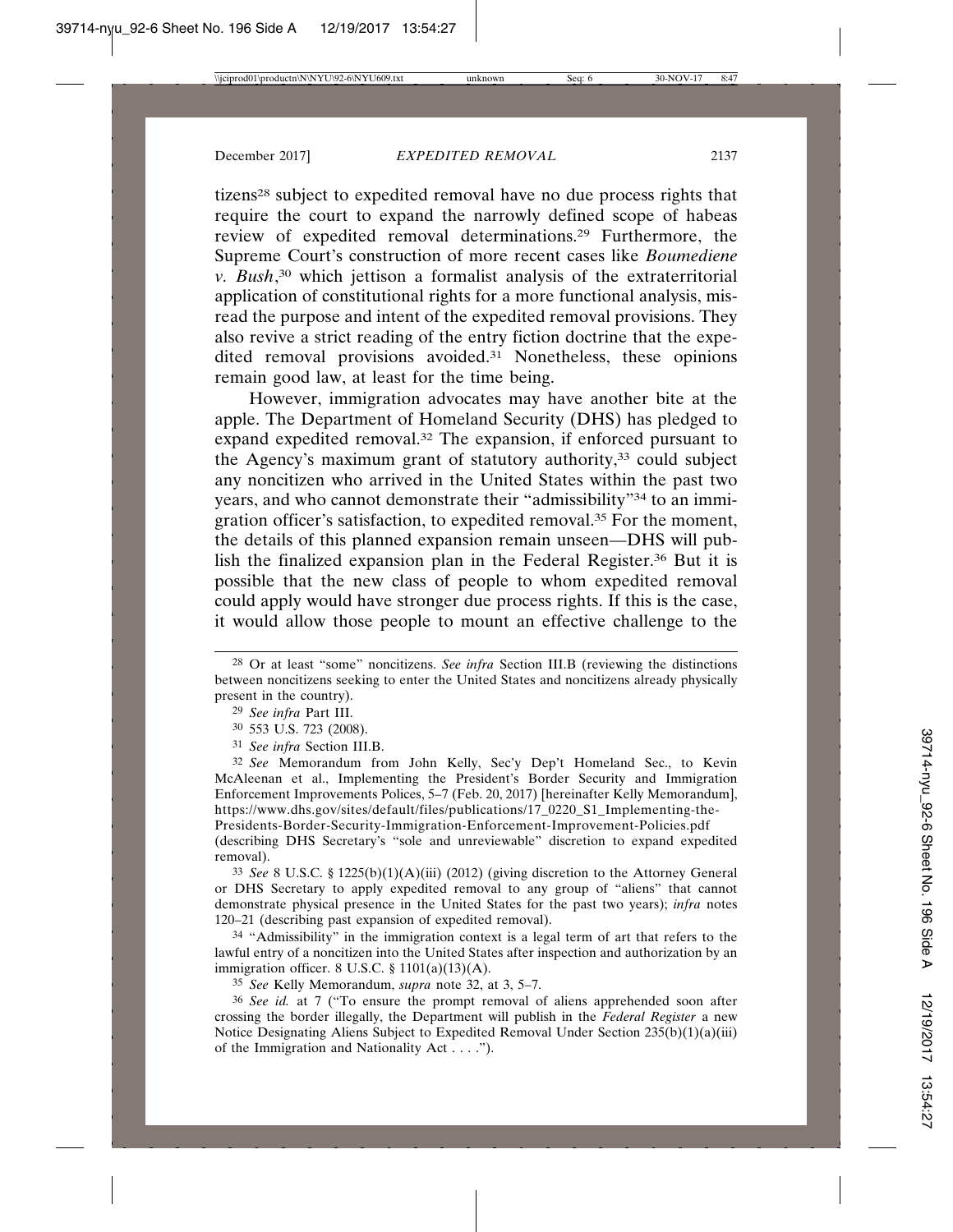sixty-day time limit's validity, and thereby allow a court to hear the constitutional challenges to expedited removal that the sixty-day time limit has thus far prevented a court from considering in full.

This Note proceeds in three parts. Part I describes the expedited removal statutory scheme and the two crucial decisions that construed the sixty-day time limit to prevent any court from having any significant review of expedited removal generally or of the validity of the time limit specifically. Part II accomplishes three things. First, it briefly traces the history of statutory time limits on judicial review. Second, it uses the work of Paul Verkuil to evaluate when statutory time limits on judicial review of agency rules pose constitutional concerns. Third, it traces the Supreme Court caselaw on that same question and considers the viability of the Verkuil framework. Part III applies this framework to the context of expedited removal and concludes by discussing the doctrinal and jurisdictional barriers to successfully presenting a challenge to it in court.

#### I

### UNDERSTANDING HOW AILA I AND AILA II FORECLOSED CHALLENGES TO EXPEDITED REMOVAL

The D.C. Circuit Court of Appeal's decision in *AILA II*37 is crucial to understanding both how the expedited removal time limit works and why it is so different from other types of congressionally imposed time limits on judicial review of agency rules. To that end, this Part first describes the history of the expedited removal statutory scheme and then proceeds to the *AILA* case.

# *A. History of Expedited Removal Provisions*

Anyone who arrives at a United States port of entry must undergo a primary inspection during which an immigration officer inspects the individual's documents and determines if the person is fit for entry.38 If an immigration officer determines that a person's documents are insufficient in some way, the officer can then perform a secondary inspection of the person for a more thorough examination of their eligibility to enter.39 For example, if an immigration officer

<sup>37</sup> Throughout this Note, two decisions are referred to as *AILA I* and *AILA II*. *AILA I* refers to the district court decision *AILA v. Reno*, 18 F. Supp. 2d 38 (D.D.C. 1998), while *AILA II* refers to the D.C. Court of Appeals' affirmance of that decision in *AILA v. Reno*, 199 F.3d 1352 (D.C. Cir. 2000).

<sup>38</sup> *See* 8 C.F.R. § 235.1(f) (2017).

<sup>39</sup> *See* 8 C.F.R. § 235.2(b) (2017) (providing for further examination "if the examining immigration officer has reason to believe that the alien can overcome a finding of admissibility")*.*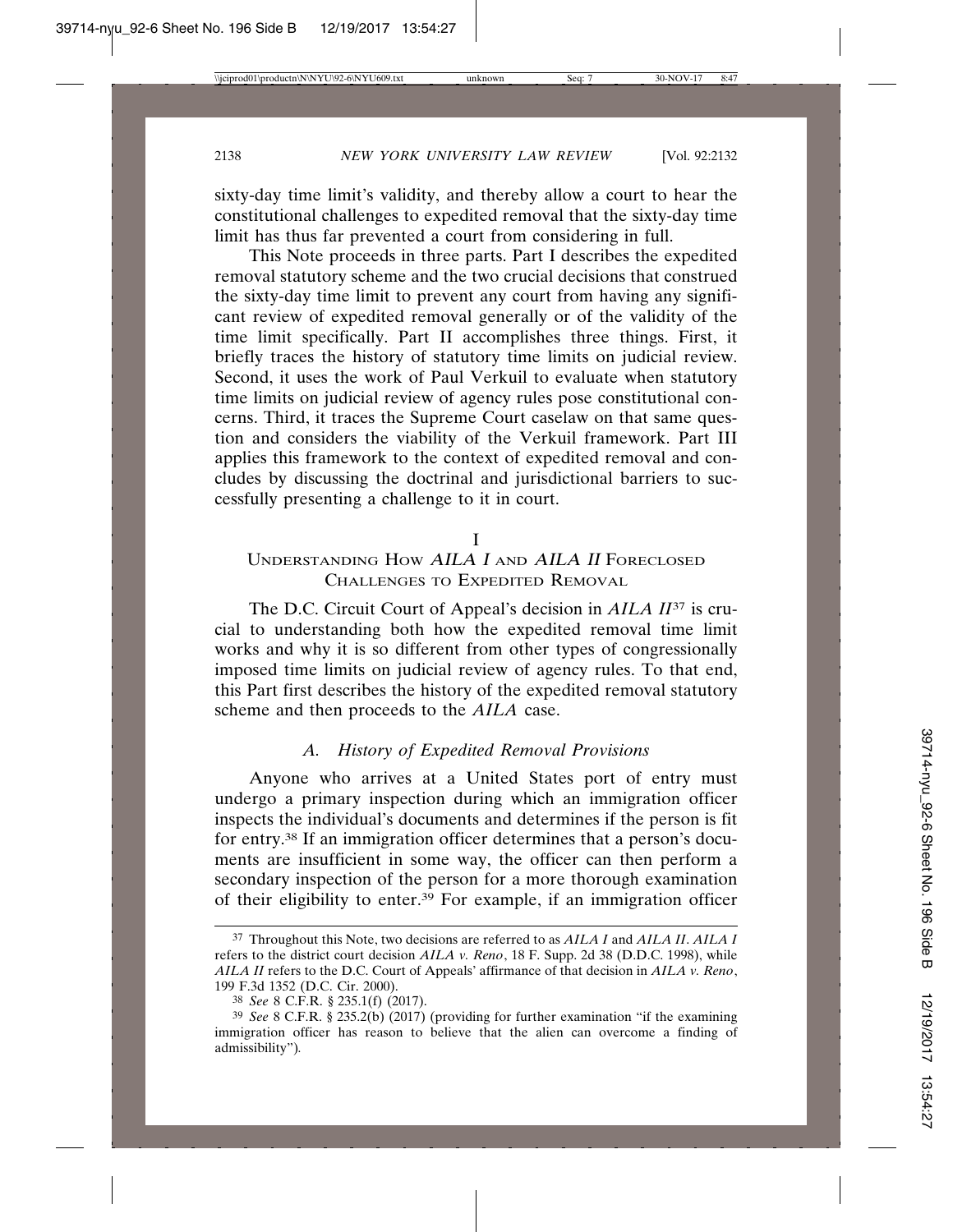has reason to believe that a person with a valid tourist visa had actually come to the United States with the intent to immigrate—which requires a different kind of visa<sup>40</sup>—that person may be subject to secondary inspection.41

Before IIRIRA, if an officer thought that a person was ineligible for entry, the officer would detain the person and place him or her in exclusion proceedings presided over by an immigration judge who determined whether the person was eligible to enter the country.42 People in exclusion hearings had a right to counsel (at their own expense), could examine witnesses, and received lists of free legal services organizations.43 People could also challenge an adverse ruling by appealing to the Board of Immigration Appeals (BIA)<sup>44</sup> and eventually filing a petition for a writ of habeas corpus in federal court.45

IIRIRA's expedited removal provisions dramatically upend this process. First, IIRIRA collapses the distinction between "exclusion" (the process by which a person's eligibility to *enter* was determined) and "deportation" proceedings<sup>46</sup>—the process by which a person already physically present in the United States could be forced to leave—making each process a "removal" hearing.47 IIRIRA also changes the immigration laws so that "admission," rather than "entry" became the defining characteristic for whether someone is lawfully present in the United States.<sup>48</sup> Unlike entry,<sup>49</sup> to be "admitted" means more than just physical presence. It means that the noncitizen has

42 *See* 8 U.S.C. §§ 1225(b), 1226(a) (1994); *see also* Landon v. Plasencia, 459 U.S. 21, 25–28 (1982) (discussing how exclusion hearings worked).

44 *See AILA I*, 18 F. Supp. 2d 38, 41 (D.D.C. 1998).

45 *See* 8 U.S.C. §§ 1105a(b), 1226(b) (1994). The person could be detained pending the result of their exclusion hearing, thus allowing them the ability to file for habeas review.

46 *See Landon*, 459 U.S. at 25–27 (describing the differences between "exclusion" and "deportation" proceedings).

47 *See* Illegal Immigration Reform and Immigrant Responsibility Act of 1996, Pub. L. No. 104-208, § 304, 110 Stat. 3009-546, 587 (describing removal proceedings). Unlike expedited removal however, "regular" removal still occurs under the purview of an immigration judge and a person still has access to counsel at his or her own expense. *See* 8 U.S.C. § 1229a (2012).

48 *See* 8 U.S.C. § 1101(a)(13)(A) (2012).

49 Before IIRIRA, "entry" was defined as "any coming of an alien into the United States, from a foreign port or place or from an outlying possession, whether voluntarily or otherwise" with a qualified exception for lawful permanent residents. 8 U.S.C. § 1101(a)(13) (1994).

<sup>40</sup> *Compare* 8 U.S.C. § 1153 (describing different kinds of immigrant visas), *with* § 1184 (describing various nonimmigrant visas).

<sup>41</sup> *Cf.* 8 U.S.C. § 1182(a)(6)(C) (describing the misrepresentation ground of inadmissibility, which would apply to a person who fraudulently claimed to be traveling to the United States under one visa but actually came to the United States with a different intent).

<sup>43</sup> *See* 8 C.F.R. § 236.2(a) (1994).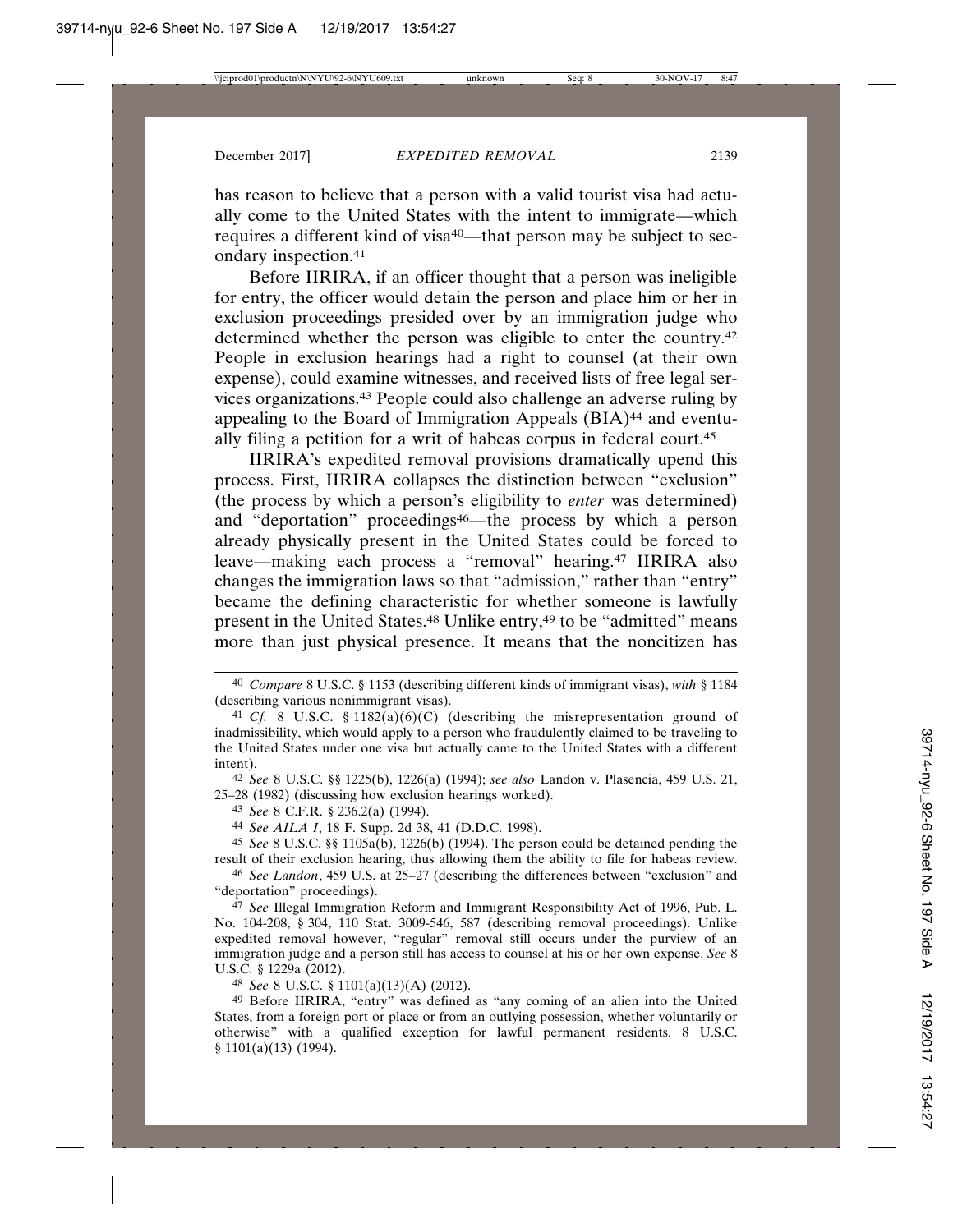been inspected and authorized to enter the country by an immigration officer.50 The expedited removal provisions thus authorize an immigration officer to order any person seeking admission deported without further hearing or review.<sup>51</sup> Receipt of an expedited removal order also results in a five-year bar on entry to the United States for the person in expedited removal.52

The provisions leave narrowly defined forms of relief—primarily the ability to claim asylum.53 Judicial review of the expedited removal order itself is sharply proscribed. The only challenge a person can raise is to file a petition for a writ of habeas corpus, and the scope of review is limited to: 1) whether the person is an alien, 2) whether the person has been ordered removed, and 3) whether the petitioner can prove by a preponderance of the evidence that they are a lawful permanent resident (LPR), refugee, or that they were granted asylum.<sup>54</sup> The law also bans class action certification.55 Respondents continue to be detained by immigration officials pending review of the expedited removal order.56

Under a provision entitled "Challenges on validity of the system,"57 IIRIRA further specifies that judicial review of the expedited removal statutory scheme and its implementing regulations can only be made in the United States District Court for the District of Columbia, and is limited to determinations of whether: 1) the expedited removal provisions, or any regulation issued to implement the section, is constitutional; and 2) any procedures violated the Immigration and Nationality Act (INA) or other laws.58 These challenges, the law specifies, "must be filed no later than 60 days after the date the challenged section, regulation, directive, guideline, or procedure . . . is first implemented."59 The rules soon met their first challenge.

53 If at some point during the primary or secondary inspection, the interviewee expresses a credible fear of persecution, the person can be referred to an asylum officer who will then determine whether there is a credible fear of persecution. 8 U.S.C. § 1225(b)(1)(A)(ii). If the asylum officer does not find there to be credible fear, the person will be removed without further hearing or review, unless the person requests a redetermination of the finding that they did not have a credible fear, presided over by an immigration judge. 8 U.S.C. § 1225(b)(1)(B)(iii)(I), (III).

54 8 U.S.C. § 1252(e)(2).

55 Illegal Immigration Reform and Immigrant Responsibility Act of 1996, Pub. L. No. 104-208, § 306(e)(1)(b), 110 Stat. 3009-546, 3009-610.

56 *See* 8 U.S.C. § 1225(b)(1)(B)(iii)(IV) (mandating detention of arriving aliens).

59 8 U.S.C. § 1252(e)(3)(B).

<sup>50</sup> *See* 8 U.S.C. § 1101(a)(13)(A) (2012).

<sup>51</sup> *See* § 1225(b)(1)(A)(i).

<sup>52</sup> *See* § 1182(a)(9)(A)(i).

<sup>57</sup> 8 U.S.C. § 1252(e)(3).

<sup>58</sup> *Id.*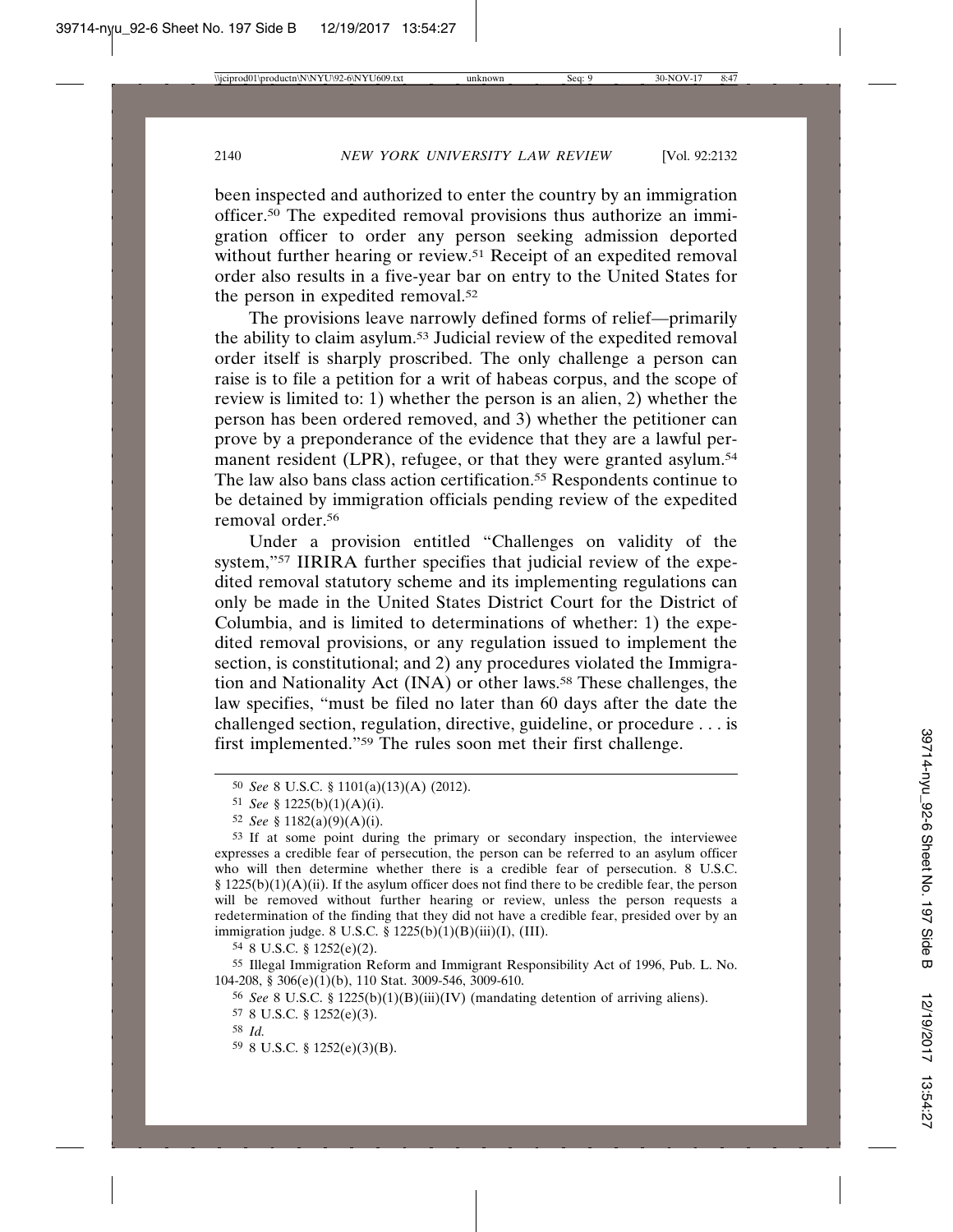On March 6th, 1997, the Immigration and Naturalization Service (INS) published interim rules and regulations implementing the expedited removal provisions.<sup>60</sup> For immigration rights advocates, the regulations raised several due process concerns.61 For example, several commenters suggested that under the regulations, arriving noncitizens who claimed to be LPRs, or even U.S. citizens, could still be subject to the expedited removal system if an immigration officer thought their documents were false.62 Some commenters argued that those who claimed to be LPRs should have any removal proceedings occur before a judge as opposed to an immigration officer.63 However, the INS refused to heed either suggestion.64 Another major concern was lack of access to counsel during secondary inspection.<sup>65</sup> The INS regulations stated that no one subject to expedited removal in secondary inspection was entitled to legal representation unless they were under criminal investigation.66 Commenters asked the INS to change its interpretation, but it refused.67

#### *B.* AILA I *and* II

Five days before the interim rules were to become effective, the American Immigration Lawyers Association (AILA), filed a lawsuit in the District Court for the Distict of Columbia challenging their validity.68 The complaint alleged that the interim rules violated the intent of IIRIRA, the Due Process Clause, the Equal Protection Clause, the First Amendment, and international law, and that the INS

<sup>60</sup> Inspection and Expedited Removal of Aliens; Detention and Removal of Aliens; Conduct of Removal Proceedings; Asylum Procedures, 62 Fed. Reg. 10,312 (Mar. 6, 1997).

<sup>61</sup> *See id.* at 10,314–16 (replying to concerns raised by commenters who argued that certain classes of individuals should not be subject to expedited removal, that expedited removal should not be applied where there are suboptimal inspection conditions, and that aliens subject to expedited removal should receive a full hearing in front of a judge).

<sup>62</sup> *See id.* at 10,314 (noting that "[s]everal commenters suggested that provisions of § 235.3(b)(5) were not sufficiently clear to provide adequate review of claims by returning lawful permanent residents, asylees, or refugees," and noting that a lawful permanent resident could be ordered removed without an "opportunity through deferred inspection to present the required documents").

<sup>63</sup> *See id.*

<sup>64</sup> *See id.* ("The statute is clear that the expedited removal provisions apply to all aliens inadmissible under . . . the Act, and that such aliens are not entitled to further hearing or review with specific limited exceptions.").

<sup>65</sup> *See id.* at 10,319.

<sup>66</sup> *See id.*

<sup>67</sup> *Id*. (stating that because Congress did not amend the provision providing a right to counsel in removal proceedings before a judge to include proceedings before immigration officers, there was no entitlement to representation at secondary inspection).

<sup>68</sup> *AILA I*, 18 F. Supp. 2d 38, 41, 45 (D.D.C. 1998) ("The AILA complaint . . . was filed March 27, 1997, along with a motion . . . to prevent the Interim Regulations from taking effect on April 1, 1997.").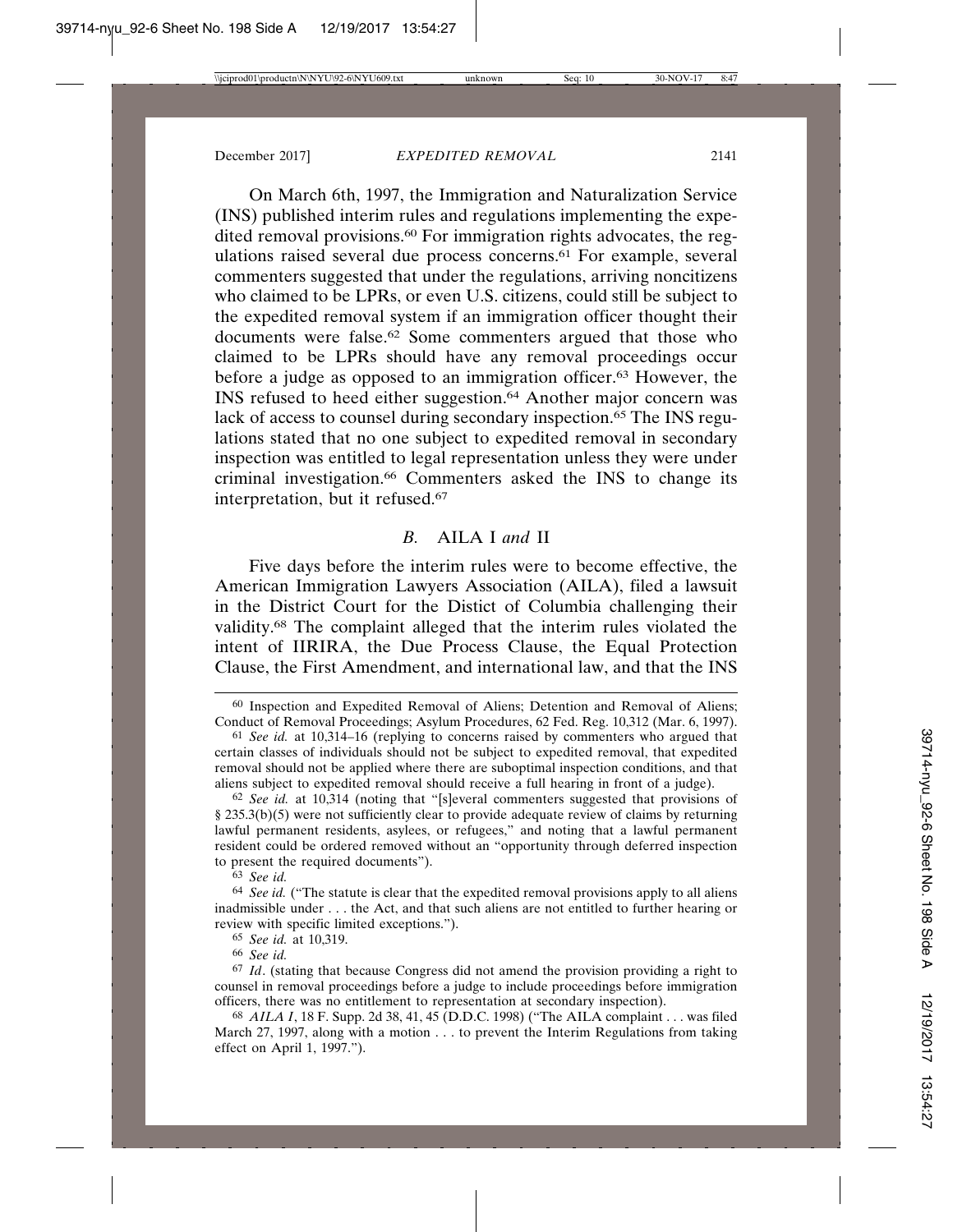itself failed to follow its own interim regulations.69 After the rules went into effect, numerous individual plaintiffs who had been subject to the expedited removal procedures also sued, as did some other organizations.70 Eventually, all the lawsuits were consolidated into one proceeding.71

The district court dismissed all of the claims.72 First, the court found that any individual plaintiffs who joined the lawsuit after May 31, 1997, which would have been sixty days since the regulations went into effect on April 1, were time-barred from bringing suit.73 The sixty-day time limit, the court noted, was a jurisdictional, rather than traditional limitations period, and thus any amended complaint could not "relate back" to the original complaint that was timely filed.74 This left two individual plaintiffs, who had been ordered summarily removed prior to May 31, 1997, and ten organizations, all of which either represented immigrants or did immigration advocacy work.75

The two individual plaintiffs were both women from the Dominican Republic who had come to the United States with valid tourist visas.76 They were detained without food or access to counsel, forced to sign forms that they did not understand, and ultimately ordered removed and thus subjected to the five-year ban.77 The court rejected

70 *See id.* at 44–45.

71 *See id.* at 41.

72 *Id.*

73 *See id.* at 45 ("The vast majority of these individuals' claims are barred because they did not arise within 60 days of the implementation of IIRIRA, i.e. prior to May 31, 1997."). The *AILA* plaintiffs tried to argue that those plaintiffs should have been counted within the sixty days as the original *action* was filed within sixty days of implementation, but the Court chose to look at only the time when the complaint was amended to include the new plaintiffs, which was beyond the sixty days after implementation. *See* Opening Brief of Plaintiffs-Appellants at 11–13, *AILA II*, 199 F.3d 1352 (D.C. Cir. 2000) (No. 98-5463) [hereinafter *AILA* Opening Brief].

74 *Id.* at 47 ("Where a statutory deadline is jurisdictional, however, no 'relation-back' under Rule 15(c) can occur.").

75 *See id.* at 44–45. The organizational plaintiffs were: the American Immigration Lawyers Association, Liberians United for Peace and Democracy, National Coalition for Haitian Rights, World Tamil Coordination Committee, Florida Immigrant Advocacy Center, Human Rights Project, Washington Lawyers' Committee for Civil Rights and Urban Affairs, New York Immigration Coalition, Northern California Coalition for Immigrant Rights, and the Dominican American National Foundation. *Id.* at 44 & nn.2–3.

76 *Id.* at 45.

77 *See id.* The expedited removal statutes are silent on the question of access to counsel in a proceeding before an immigration officer, as opposed to a proceeding before a judge. *See* Inspection and Expedited Removal of Aliens; Detention and Removal of Aliens; Conduct of Removal Proceedings; Asylum Procedures, 62 Fed. Reg. 10,312, 10,319 (Mar. 6, 1997) ("Section 292 of [IIRIRA] provides that in any removal proceeding before an immigration judge, the person concerned shall have . . . represent [ation] by counsel . . . . Congress did not amend this section to include proceedings before an immigration

<sup>69</sup> *See id.* at 41 (summarizing the plaintiffs' claims).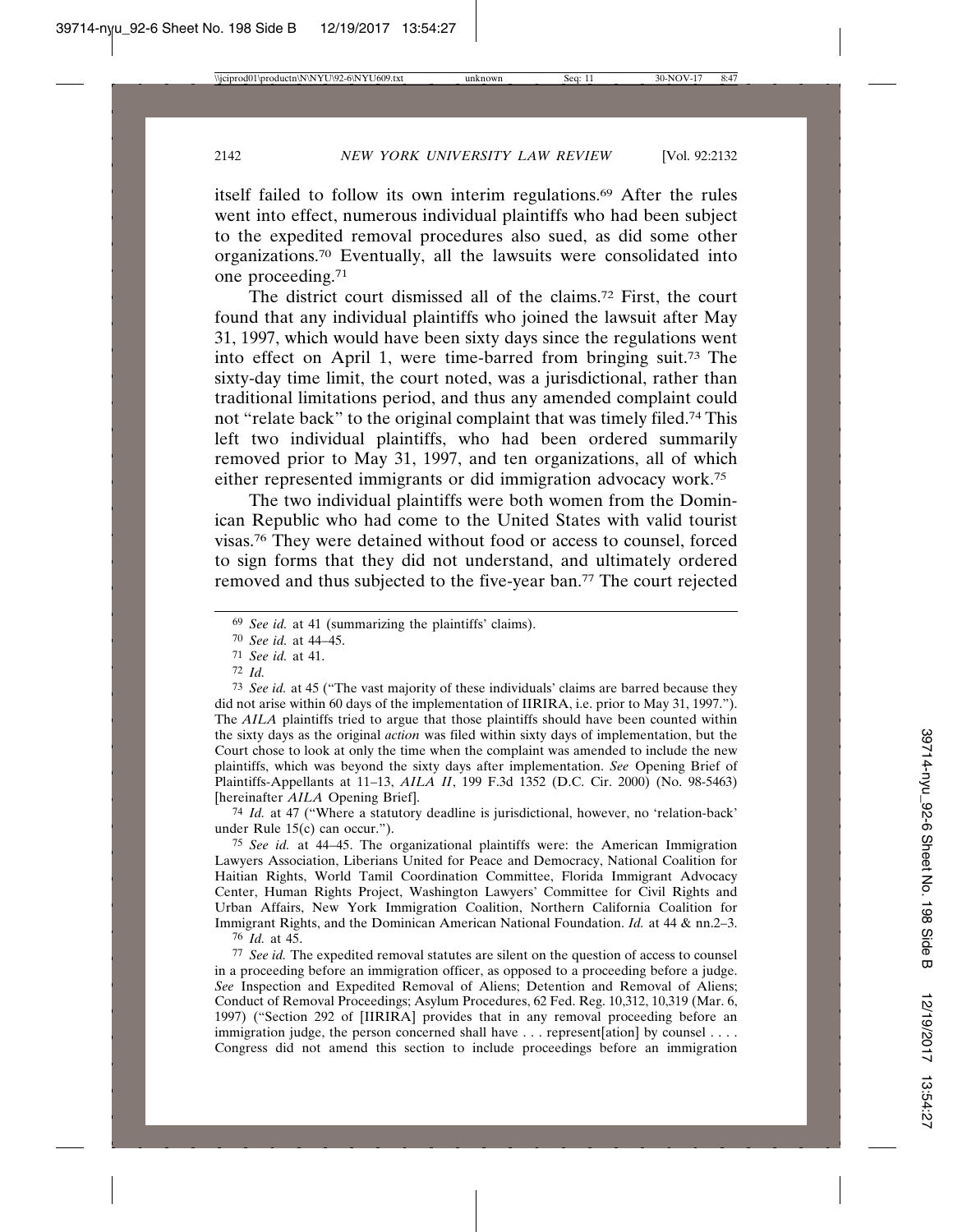their statutory challenges (that the interim regulations violated IIRIRA by failing to provide them with interpretation assistance, or with food or water for extended periods of time) and their constitutional challenges (that the expedited removal procedures violated their equal protection and due process rights by denying them access to counsel, among other things).78 The court noted that because the INS regulations as written required translation assistance, the plaintiffs' claims with regard to interpretation were a challenge to "unwritten policies or practices"79—that is, the claim concerned the INS's *application* of its policies as opposed to the written policies themselves.80 Because IIRIRA only gave the court explicit jurisdiction to review *written* policies or practices, the statute served to "immunize the unwritten actions of an agency from judicial review."81 Because the INS's failure to follow its own regulations concerning interpretive services constituted an unwritten policy, the court held that it did not have jurisdiction to hear the challenge.<sup>82</sup>

Most consequentially, the court found that because the two individual plaintiffs were visa holders, they had no standing to challenge the expedited removal provisions that were solely applicable to refugees seeking asylum or status claimants.83 This mattered because the type of challenges to the expedited removal provisions available varied depending on the status of the person subject to expedited removal.84 Asylum seekers could have claims relating to the United States' potential violation of international refugee law that LPRs or undocumented people would not have.85 By contrast, LPRs or undocumented immigrants might have standing to challenge the expedited removal procedures on due process grounds, which asylum seekers might not have.<sup>86</sup> But now all of the claims not relevant to the

82 *See id.* at 55, 58.

officer."). The INS used this to justify its position that "an alien in primary or secondary inspection is not entitled to representation, except where the person has become the focus of a criminal investigation and has been taken into custody for that purpose." *See id.*

<sup>78</sup> *See AILA I*, 18 F. Supp. 2d 38, 52–61 (D.D.C. 1998) (describing and disposing of the plaintiffs' statutory and constitutional challenges).

<sup>79</sup> *Id.* at 58.

<sup>80</sup> *See id.* at 55.

<sup>81</sup> *See id.* at 58.

<sup>83</sup> *See id.* at 47.

<sup>84</sup> *See AILA* Opening Brief, *supra* note 73, at 11–13 (describing these differences with regard to the different initial lawsuits before they were consolidated).

<sup>85</sup> *See id.* at 15 (discussing the substantive rights of asylum seekers under the Refugee Act of 1980).

<sup>86</sup> *See infra* Section III.B (discussing how courts have used a territorial/extraterritorial distinction to withhold due process rights from initial entrants to the United States).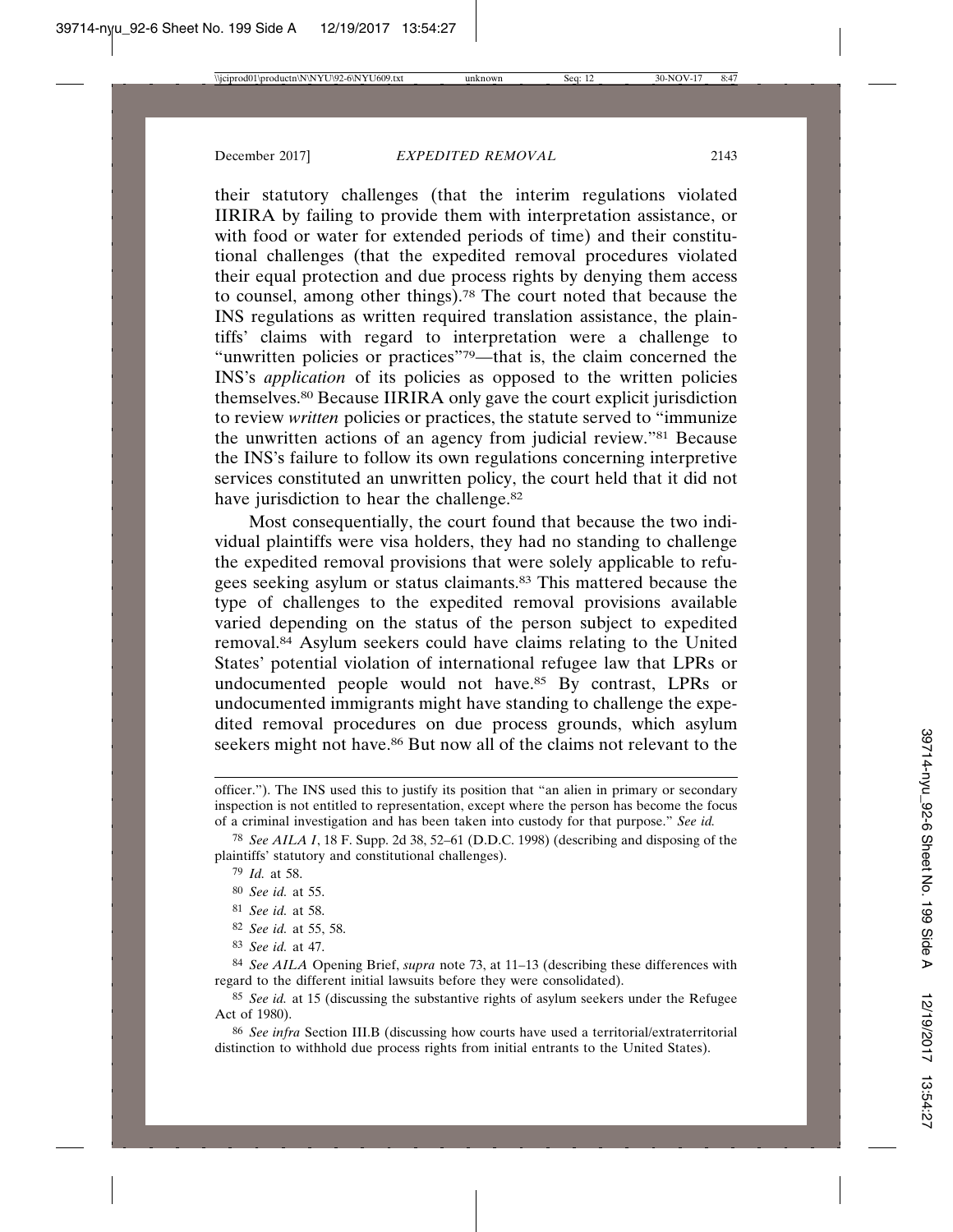two Dominican visa holders were foreclosed without ever being raised.87

The court also found that the organizations did not meet Article III standing requirements for all claims except their First Amendment claim.88 The injuries alleged—that the organizations would have to divert resources to find other channels to communicate with refugees, and that expedited removal would deprive them of future clients and the opportunity to fulfill their missions—were too speculative and did not meet the causation or redressability requirements.89 The lower court did find that the organizational plaintiffs met prudential standing requirements, since "such an action would probably not be brought in time if Congress intended that only aliens subject to [expedited] removal . . . be allowed to bring such an action."90 However, because the organizations did not meet Article III standing requirements, the court still could not hear any of their claims, except for the First Amendment challenge.<sup>91</sup> The court also noted it was "troubled" by "the effects of Congress's decision to immunize the unwritten actions of an agency from judicial review," particularly in light of the unfettered discretion given to INS agents, and admonished the INS "in the strongest language possible," to follow its own "regulations, policies, and procedures."92

The Court of Appeals affirmed the lower court's holding.93 But it also went further on one key issue. The lower court found that the organizations met the prudential consideration for third party standing under the "zone of interests" rule, which recognizes Congress's ability to grant standing via statute.94 Under the lower court's

- 91 *See id.* at 52.
- 92 *Id.* at 58.

<sup>87</sup> *See AILA I*, 18 F. Supp. 2d 38, 47 (D.D.C. 1998).

<sup>88</sup> *See id.* at 49–52. The court ultimately dismissed the First Amendment claim as well, reasoning that the the organizations "d[id] not have a First Amendment right to government-provided access to aliens in removal proceedings." *Id.* at 62.

<sup>89</sup> *See id.* at 49–50.

<sup>90</sup> *Id.* at 49.

<sup>93</sup> *AILA II*, 199 F.3d 1352 (D.C. Cir. 2000).

<sup>94</sup> *AILA I*, 18 F. Supp. 2d 38, 47–49 (D.D.C. 1998); *see AILA II*, 199 F.3d at 1358 (discussing the lower court's holding). The lower court found that "'[w]ithout either a clear indication of congressional intent or any obvious tie-breaking rule' . . . this Court concludes that Congress intended to permit plaintiffs who could satisfy Article III standing requirements to bring an action under  $\S 242(e)(3)$ .... Thus, the Court concludes that the organizational plaintiffs satisfy prudential standing requirements." *AILA I*, 18 F. Supp. 2d at 49 (quoting Fed'n for Am. Immigration Reform, Inc. v. Reno, 93 F.3d 897, 903 (D.C. Cir. 1996)). Note that the lower court did not directly address the question of third-party standing, which the D.C. Circuit Court of Appeals then raised and considered on its own accord. *See id.*; *see also AILA II*, 199 F.3d at 1358 ("[W]e will consider third party standing *sua sponte* . . . .").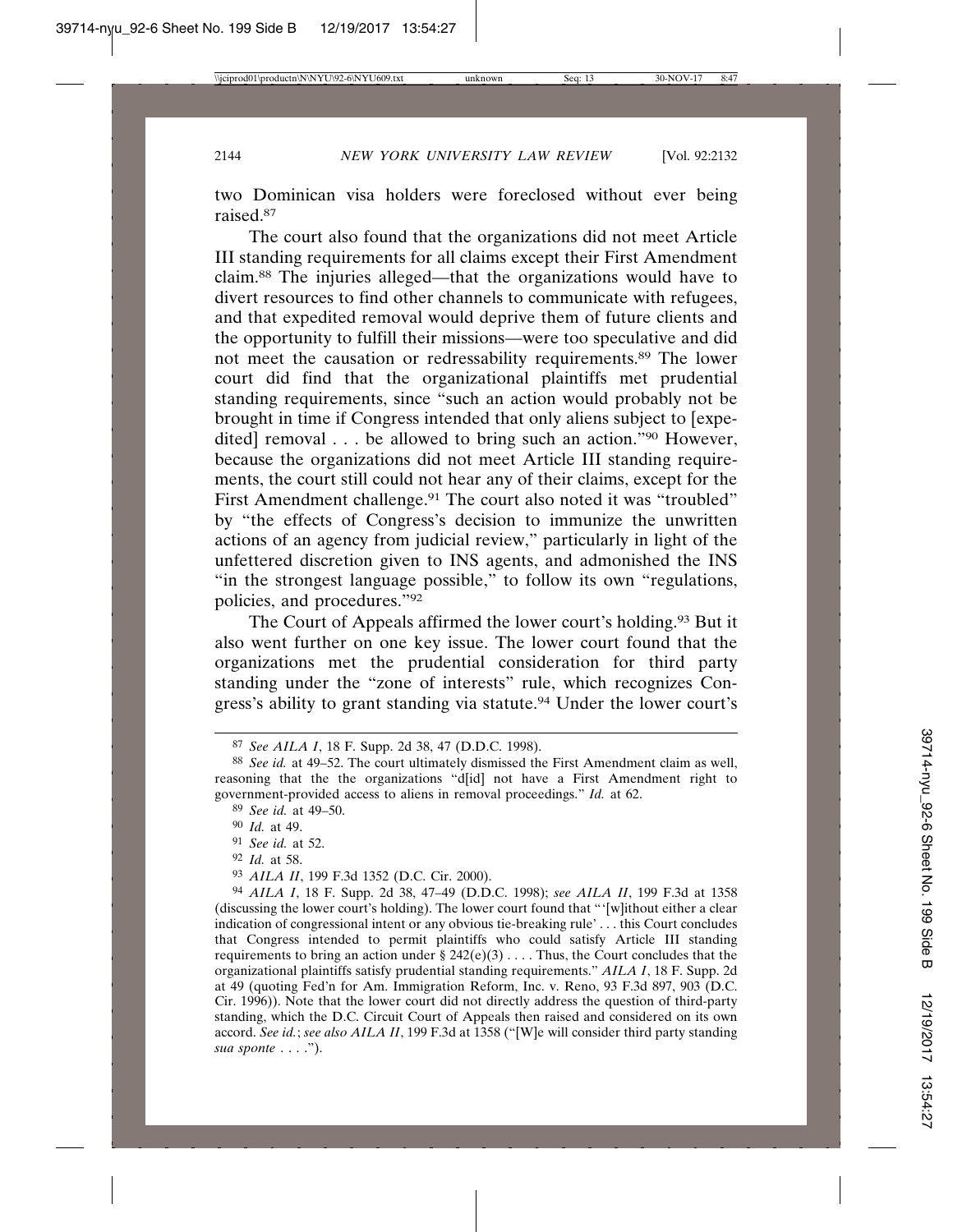construction of the sixty-day limit, anyone subject to expedited removal after May 31, 1997 would have no means to challenge the validity of these provisions.<sup>95</sup> Presumably, this would mean that because noncitizens facing expedited removal had such a short period to bring a claim, they would need other parties to assert rights on their behalves.96 But the D.C. Circuit declined to find that the organizations had third-party standing.<sup>97</sup> It was "a large stretch" to conclude that because of the sixty-day time limit, Congress intended to have organizations vindicate the rights of the noncitizens facing expedited removal.98 "A sixty-day limit is commonplace for judicial review of agency action," the court noted, and "[n]o one has ever thought that this time limit, in itself, amounted to a legislative repudiation of prudential standing."99 The court noted instead that it was clearly Congress's intention to prevent organizations from having standing, noting the bar on granting injunctive relief and the bar on certifying class actions.100

The court distinguished a prior D.C. Circuit case that had recognized third-party standing for unidentified depositors who did not know they were being deprived of property.101 In that case, the court had found that lack of awareness of a suit was enough of a hindrance to a party asserting its own rights.102 But the *AILA II* court found that noncitizens facing expedited removal faced "no [such] impediment" because the noncitizens were "quite aware of their [expedited] removal" and had a strong incentive to challenge it.103 In response to the organizational plaintiffs' argument that persons subject to expedited removal are forbidden from communicating with anyone while

<sup>95</sup> *See AILA I*, 18 F. Supp. 2d at 47 (holding that newly added plaintiffs who filed their claims after May 31, 1997 were time-barred); *see also AILA II*, 199 F.3d at 1363 (conceding that under the district court's construction of the sixty-day time limit, aliens arriving after June 1, 1997 would be unable to bring any challenge at all).

<sup>96</sup> *See AILA I*, 18 F. Supp. 2d at 49 (concluding that in imposing the time limit, Congress realized that aliens subject to summary removal orders would be unlikely to file a lawsuit within sixty days); *see also AILA II*, 199 F.3d at 1358 (discussing the lower court's holding).

<sup>97</sup> *AILA II*, 199 F.3d at 1364.

<sup>98</sup> *Id.* at 1358.

<sup>99</sup> *Id.*

<sup>100</sup> *See id.* at 1359 (noting that an alien may only bring a class action claim if they have been subjected to the summary procedures contained in 8 U.S.C. § 1225(b) or seek injunctive relief if the alien is subject to proceedings under  $8 \text{ U.S.C. } §$  1252(f)(1)).

<sup>101</sup> *Id.* at 1361–62. The case distinguished was *Lepelletier v. FDIC*, 164 F.3d 37 (D.C. Cir. 1999).

<sup>102</sup> *See Lepelletier*, 164 F.3d at 43 (noting that a lack of awareness satisfies one of three prongs in determining whether an individual may assert a claim).

<sup>103</sup> *AILA II*, 199 F.3d at 1363.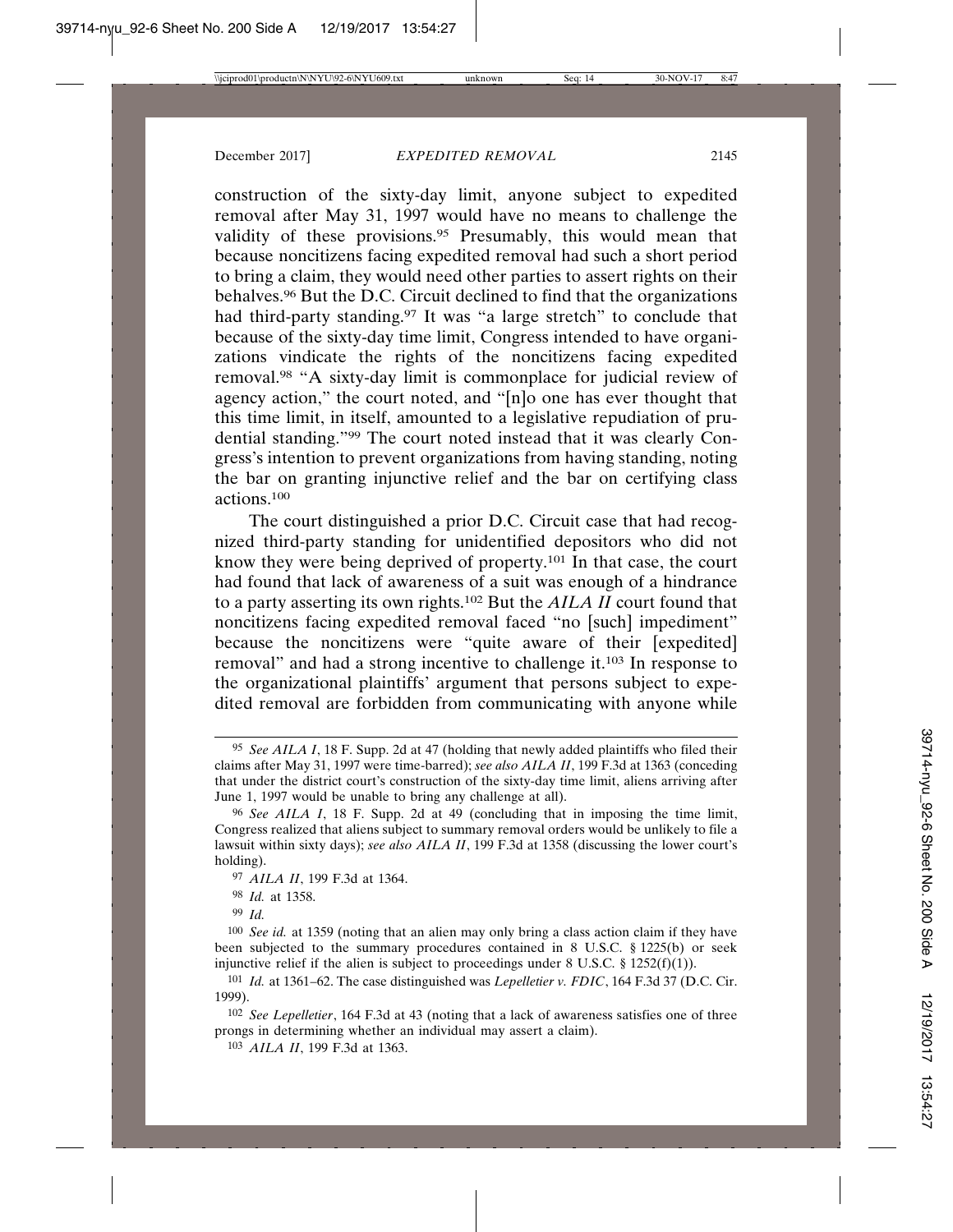they are detained, the court shrugged.104 A person subject to expedited removal could simply bring suit after returning to his or her native country (assuming he or she was deported within the sixty-day time limit).105 The immigration organizations filed lawsuits days before the regulations went into effect, and "thus knew well ahead of time what was coming."106 Any difficulties locating individuals that met the standing requirements were "either imposed by Congress or result[ed] from the normal burdens of litigation."107

The effect of the court's findings would then preclude anyone who did not face expedited removal within the first sixty days of the regulations' promulgation from challenging their validity. This, the court conceded, was "[t]rue enough. But this is precisely what Congress intended."108 The court did note that plaintiffs did not challenge the constitutionality of the sixty-day limit, and suggested that this was "perhaps in recognition of the longstanding principle that determining the conditions governing the admission of aliens is 'so exclusively entrusted to the political branches of government as to be largely immune from judicial inquiry or interference.'"<sup>109</sup>

In this last comment, the D.C. Circuit Court of Appeals was referencing the plenary power doctrine. As explained *supra*, the plenary power doctrine is the principle that grants the political branches extraordinary deference when regulating immigration.110 One can trace the origins of the doctrine to the case *Chae Chan Ping*, which asserted broad authority to include and exclude noncitizens from American territory.111 Since that case, the Court has repeatedly affirmed the broad deference owed to both the executive and the legislative branches with regard to their immigration decisions.112 The plenary power doctrine continues to make immigration law an outlier vis-à-vis other areas of law, isolated not only from the process of con-

110 *See supra* note 24 and accompanying text.

111 Chae Chan Ping v. United States, 130 U.S. 581, 603 (1889) ("That the government of the United States, through the action of the legislative department, can exclude aliens from its territory is a proposition which we do not think open to controversy.").

112 *See, e.g.*, Kleindienst v. Mandel, 408 U.S. 753, 765–66 (1972) (noting that "the Court's general reaffirmations of [the plenary power doctrine] have been legion" and listing several cases).

<sup>104</sup> *See id.* at 1362–63 (stating that Congress intended this result).

<sup>105</sup> *Id.* at 1363.

<sup>106</sup> *Id.*

<sup>107</sup> *Id.* at 1363–64.

<sup>108</sup> *Id.* at 1363.

<sup>109</sup> *Id*. at 1356 n.5 (internal citations omitted). To be fair, the *AILA* plaintiffs did raise the validity of the time limit on appeal, but none of their arguments were framed as constitutional concerns. *See AILA* Opening Brief, *supra* note 73, at 48–50 (arguing that the time limit had been met, but not raising a constitutional argument).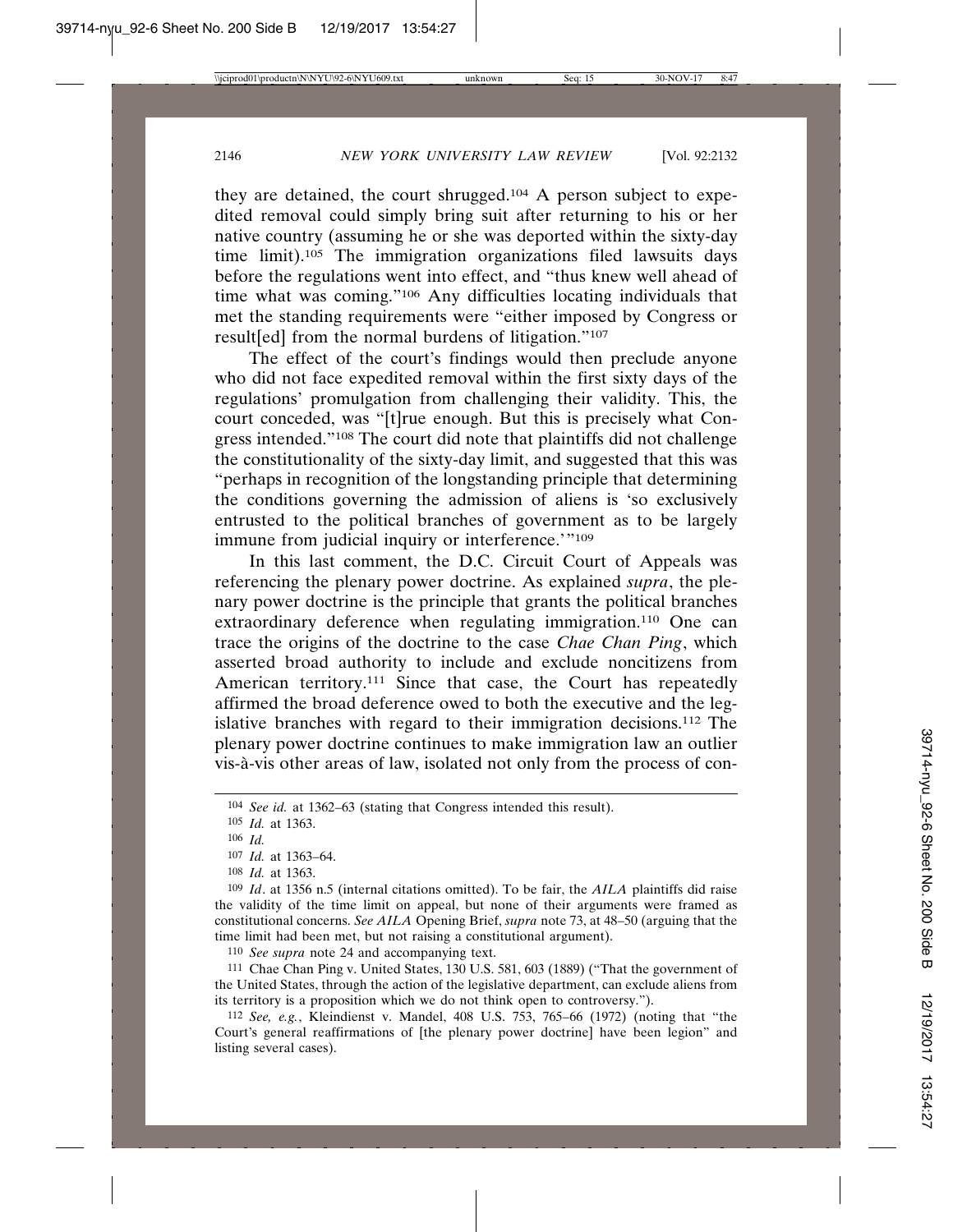stitutional judicial review, but also from constitutional norms and principles applied elsewhere.113 On occasion, however, the Supreme Court has recognized that even this broad power has *some* constitutional limits. In *INS v. Chadha*, for example, the Court overruled Congress's use of the one-house legislative veto, finding that even though Congress did have plenary power over immigration decisions, it could not implement them via unconstitutional means.114 As *AILA II* indicates, however, in the context of expedited removal, the grip of the plenary power doctrine holds steady.115

The impact of *AILA II* was immediate and deep felt. In one fell swoop, issues affecting asylum seekers, LPRs, undocumented persons, and people who claimed U.S. citizenship were extinguished without ever having been raised. Other federal courts roundly rejected any future attempts to raise constitutional challenges to the expedited removal system, given their limited habeas review over individual deportation orders.116 Occasionally, the press would report stories of immigration officers mistakenly deporting U.S. citizens.117 In one case, the U.S. citizens sued the government, but it did not bring meaningful change to INS policies or practices.118 At most, some courts comment on the troubling due process implications of expedited removal, but insist that, by so clearly restricting the federal courts'

116 *See* Shunaula v. Holder, 732 F.3d 143, 147 (2d Cir. 2013) (finding the court barred on jurisdictional grounds from hearing collateral attack on expedited removal order); Khan v. Holder, 608 F.3d 325, 328–30 (7th Cir. 2010) (rejecting argument that court could review an expedited removal under special jurisdiction for substantial constitutional questions thus forming a "safety valve" that would "enable judicial correction of bizarre miscarriage of justice"); Garcia de Rincon v. Dep't of Homeland Sec., 539 F.3d 1133, 1138–40 (9th Cir. 2008) (finding that the court is jurisdictionally barred from reviewing reinstatement of an expedited removal order or hearing habeas petition on the same matter); Lorenzo v. Mukasey, 508 F.3d 1278, 1281 (10th Cir. 2007) (holding the court did not have statutorily authorized jurisdiction to hear the challenge to the deportation order).

117 *See, e.g.*, Ian James, *Wrongly Deported, American Citizen Sues INS for \$8 Million*, L.A. TIMES (Sept. 3, 2000), http://articles.latimes.com/2000/sep/03/news/mn-14714 (describing the case of Sharon McKnight, a U.S. citizen with intellectual disabilities who was mistakenly deported to Jamaica); *see also* Jacqueline Stevens, *U.S. Government Unlawfully Detaining and Deporting U.S. Citizens as Aliens*, 18 VA. J. SOC. POL'Y & L. 606, 659 (2011) (collecting several stories including that of Raymond, a U.S. citizen who had been kidnapped by his father and raised in Mexico, and was then denied entry and ordered removed when he escaped and attempted to return to the United States).

118 The case ended with an \$80,000 settlement for Ms. McKnight, but the rest of the terms of the settlement are not available to the public. *See* McKnight v. Reno, No. 1:01-cv-00127 (E.D.N.Y. Nov. 2, 2004) (Docket Entries 20–21).

<sup>113</sup> *See* Hiroshi Motomura, *Immigration Law After a Century of Plenary Power: Phantom Constitutional Norms and Statutory Interpretation*, 100 YALE L.J. 545, 547 (describing this phenomenon).

<sup>114</sup> INS v. Chadha, 462 U.S. 919, 956–59 (1983).

<sup>115</sup> *See supra* notes 109–10 and accompanying text.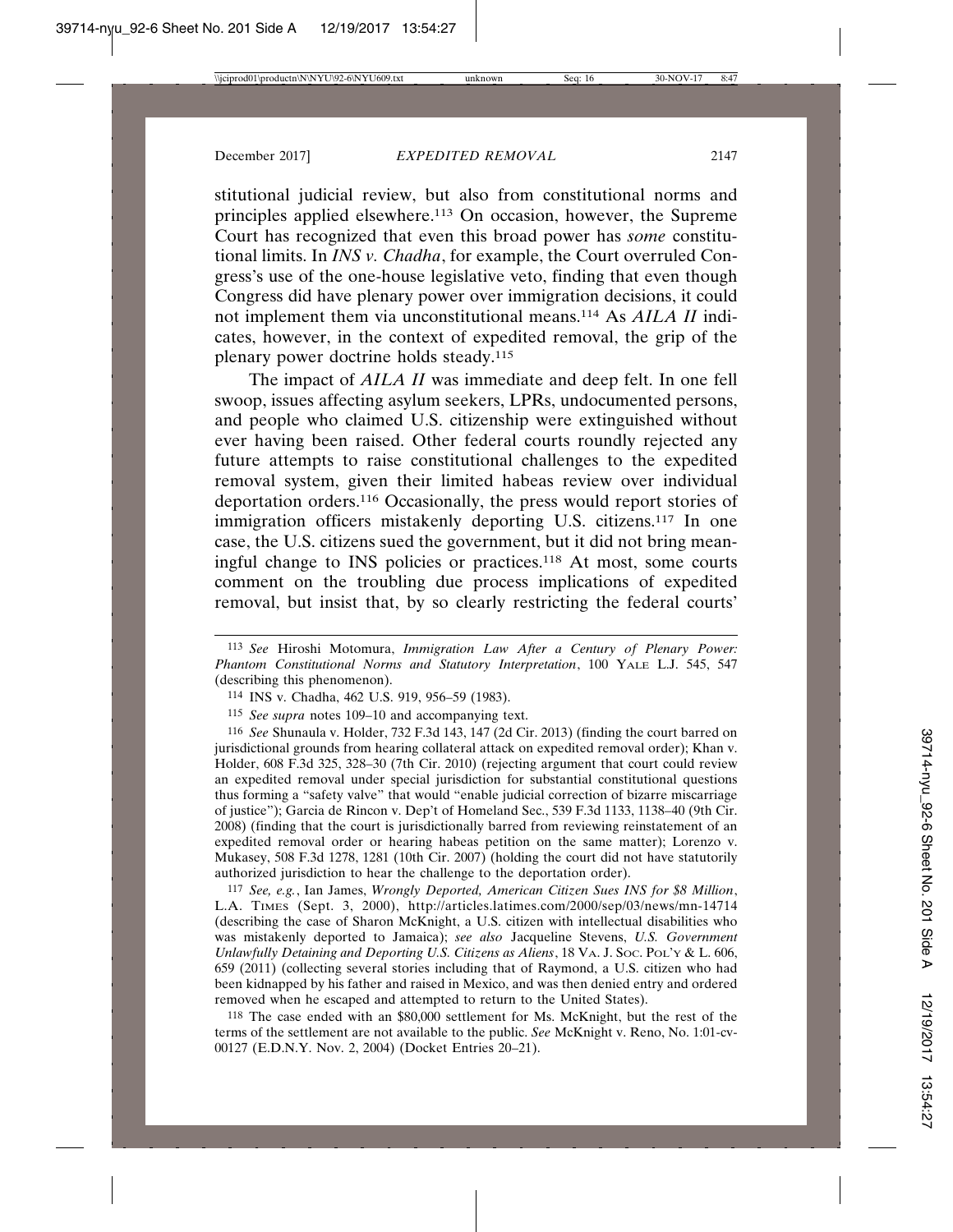jurisdiction on the matter, Congress tied their hands.<sup>119</sup> As the courts rejected challenges to expedited removal, the INS, and later the Department of Homeland Security,<sup>120</sup> further expanded its reach.<sup>121</sup> However, no case has successfully challenged the validity of these expansions, and no party raised the validity of the sixty-day time limit in these cases.122

II

# UNDERSTANDING THE "CONSTITUTIONAL REVIEW" MODEL FOR STATUTORY TIME LIMITS ON JUDICIAL REVIEW OF AGENCY RULES

There are many different types of time limits on judicial review of agency rules.123 The kind relevant to this Note are provisions that impose time limits on judicial review of agency rules at both pre- and post-rule enforcement. This Part proceeds in three subparts. Part II.A briefly discusses the history of statutory time limits on judicial review

120 In 2002, Congress created the Department of Homeland Security, which took over the then-defunct Immigration & Nationality Service's duties. Homeland Security Act of 2002, Pub. L. No. 107-296, 116 Stat. 2205 (codified at 6 U.S.C. § 291 (2012)).

121 IIRIRA gives the Attorney General (now the Secretary of Homeland Security) authority to subject to expedited removal any "alien . . . who has not been admitted or paroled into the United States." 8 U.S.C. § 1225(b)(1)(A)(iii)(II) (2012). From April 1997 to November 2002, only people arriving at ports of entry were subject to expedited removal. *See* Inspection and Expedited Removal of Aliens; Detention and Removal of Aliens; Conduct of Removal Proceedings; Asylum Procedures, 62 Fed. Reg. 10,312, 10,313 (Mar. 6, 1997). In 2002, the INS clarified that *all* arriving aliens could be subject to expedited removal, and expanded the applicability of the procedure to cover all non-Cuban noncitizens who arrived at sea and could prove that they had lived in the United States for at least two years. *See* Notice Designating Aliens Subject to Expedited Removal Under Section  $235(b)(1)(A)(iii)$  of the Immigration and Nationality Act, 67 Fed. Reg. 68,924, 68,925–26 (Nov. 13, 2002). In 2004, the Department of Homeland Security further expanded expedited removal to cover any undocumented persons within one hundred miles of the United States border who could not prove that they had been physically present in the United States continuously for at least fourteen days prior to their encounter with an immigration officer. Designating Aliens for Expedited Removal, 69 Fed. Reg. 48,877, 48,880 (Aug. 11, 2004).

122 To the author's knowledge, based on database searches and conversations with practitioners in the field, no INA  $\S 242(e)(3)$  challenge was mounted to these two expansions, probably due to the standing problems discussed *infra* in Section III.A. One case did challenge DHS regulations as practiced at one immigration detention facility, but the case became moot when the government closed the facility, so the plaintiffs voluntarily dismissed their case. *See* Plaintiffs' Notice of Voluntary Dismissal, M.S.P.C. v. Johnson, No. 1:14-cv-01437-ABJ (D.D.C. Jan. 30, 2015).

123 See Frederick Davis, *Judicial Review of Rulemaking: New Patterns and New Problems*, 1981 DUKE L.J. 279 for a definitive discussion of the different types of statutory time limits on judicial review of agency rules.

<sup>119</sup> *See, e.g.*, *infra* Part III; *see also Khan*, 608 F.3d at 329 ("To say that this procedure is fraught with risk of arbitrary, mistaken, or discriminatory behavior . . . is not, however, to say that courts are free to disregard jurisdictional limitations.").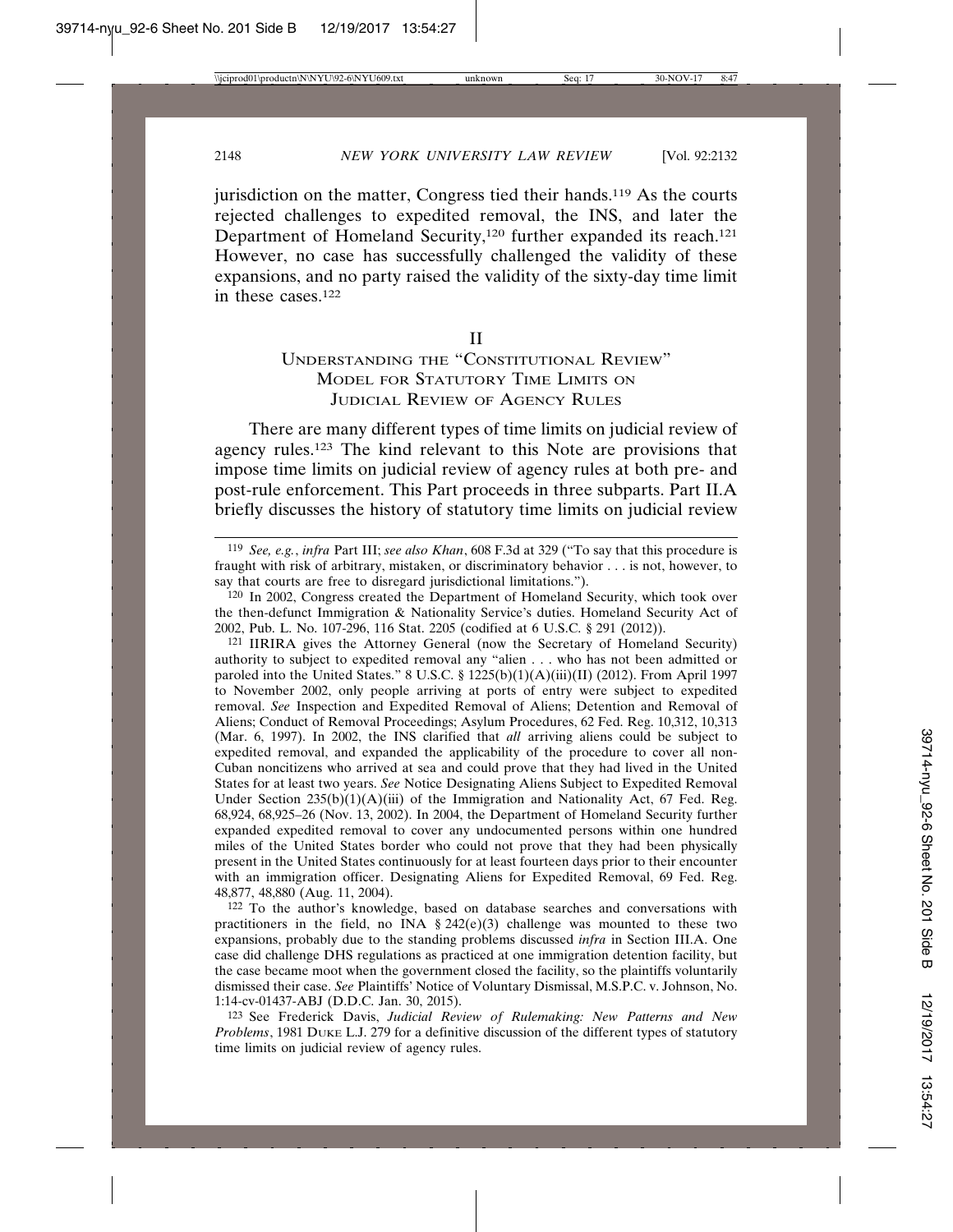of agency rules. Part II.B describes the framework developed by Paul Verkuil to analyze congressional limits on judicial review of agency rules. Part II.C examines how the Supreme Court uses Verkuil's framework and addresses the framework's workability.

# *A. From* Yakus *to* Abbott*: A Brief History of Statutory Time Limits to Judicial Review of Agency Rules*

Statutory time limits on judicial review of agency rules have existed since at least the beginning of the modern administrative state, as evidenced by the statutory time limit at issue in the World War II case *Yakus v. United States*. 124 To combat wartime inflation, Congress created an Office of Price Administration to regulate commodity prices.125 Anyone who sold commodities at prices beyond those specified by the Office could be prosecuted criminally.126 If a person affected by a price regulation wanted to challenge the regulation, they had to file a challenge within sixty days of the effective date of the regulation.127 Congress created a special federal court with exclusive jurisdiction over all such challenges.128 In *Yakus*, the Supreme Court upheld the criminal prosecutions of two Massachusetts beef sellers who had failed to raise challenges to the validity of the price control regulations within the sixty-day time limit, and whose efforts to raise these challenges in their individual criminal proceedings had also been rejected by the lower courts.129 In so doing, the Court declined to comment on whether challenges to the constitutionality of the procedures would be precluded in individual enforcement proceedings if the challenger could demonstrate that he had had *no* opportunity within the statutory scheme to bring the challenge at an earlier point.130 The Court also explicitly acknowledged the wartime context as part of its consideration in upholding the time limit.<sup>131</sup>

129 321 U.S. at 418–19, 444–48.

130 *Id*. at 446–47 (noting that the Court has "no occasion to decide" whether one charged with criminal violation of the regulation "may defend on the ground that the regulation is unconstitutional on its face" because "petitioners have taken no step to challenge its validity by the procedure which was open to them and it does not appear that they have been deprived of the opportunity to do so").

131 *Id.* at 435 ("The sixty days' period allowed for protest of the Administrator's regulations cannot be said to be unreasonably short in view of the urgency and exigencies

<sup>124</sup> 321 U.S. 414 (1944).

<sup>125</sup> Emergency Price Control Act of 1942, Pub. L. No. 421, § 201, 56 Stat. 23, 29.

<sup>126</sup> § 205, 56 Stat. at 33.

<sup>127</sup> § 203(a), 56 Stat. at 31.

<sup>&</sup>lt;sup>128</sup> The court was called the Emergency Court of Appeals.  $\S 204(c)$ , 56 Stat. at 32. The Supreme Court could review its decisions via petitions for certiorari. § 204(d), 56 Stat. at 32.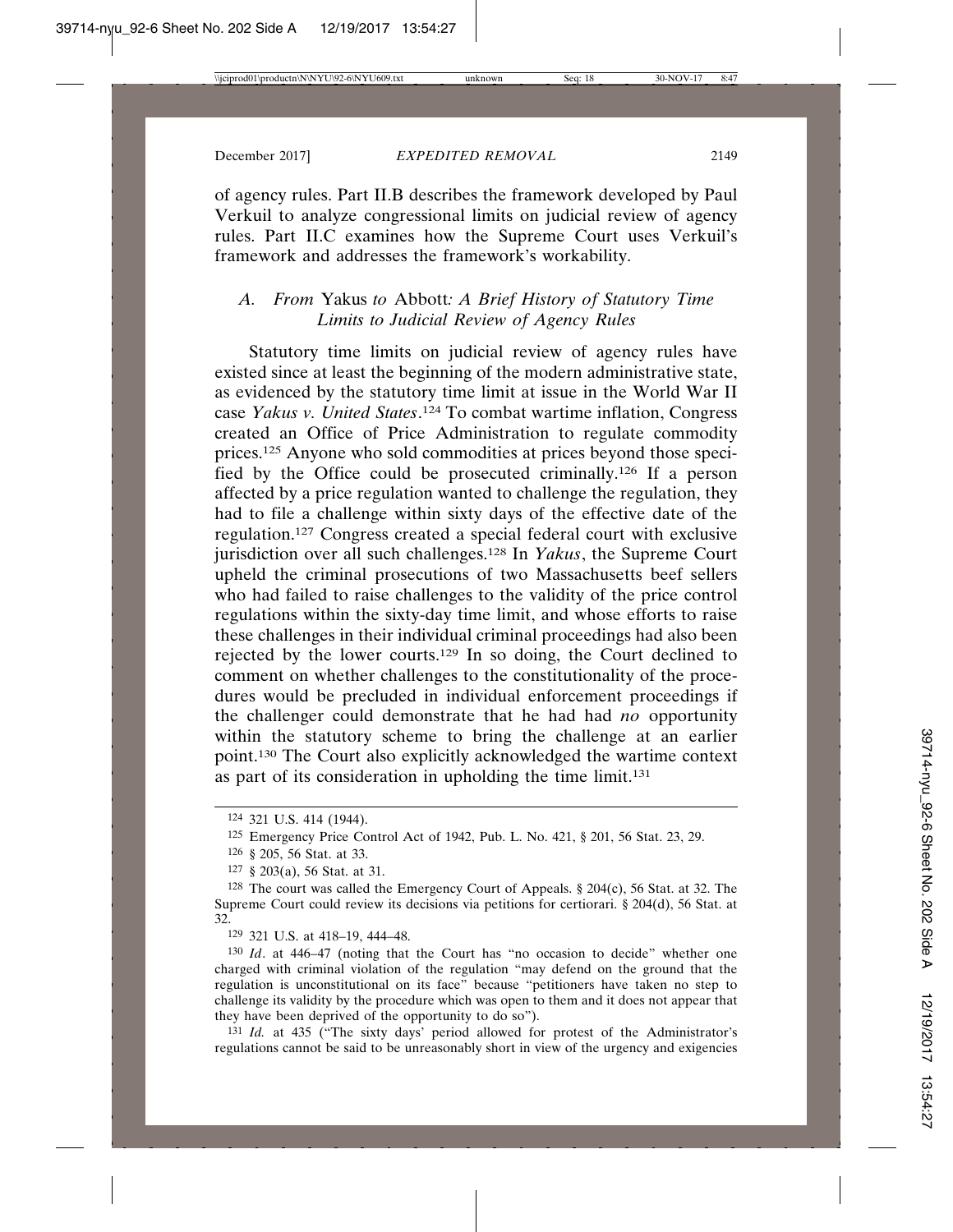*Yakus* is significant because statutory time limits such as the one at issue in the case were relatively rare until the watershed case *Abbott Laboratories v. Gardner*. 132 At issue in *Abbott Laboratories* was whether pharmaceutical companies could request declaratory and injunctive relief challenging new prescription drug labeling regulations before the rules actually went into effect.133 In affirming the ability of the companies to bring the pre-enforcement challenges, the Court upended previous doctrine that had limited the availability of preenforcement relief because of ripeness concerns.134 *Abbott Laboratories* unleashed the floodgates,135 and in the next decade Congress passed several new statutes that limited judicial review of agency rules to *only* the pre-enforcement stage, subject to certain limitations.136 Today, the majority of statutory time limits on judicial review remain from this period.137

#### *B. Verkuil's Constitutional Review Model*

Now we have a sense of where these statutory time limits came from, but how should we analyze them? In a 1983 article, Paul Verkuil recommended that two sets of distinctions should govern when statutory time limits on judicial review of agency rulemaking are permis-

134 *See id*. at 148–49 (discussing courts' traditional reluctance to apply injunctive and declaratory judgment remedies "until an administrative decision has been formalized and its effects felt in a concrete way").

135 *See* Davis, *supra* note 123, at 280 (describing the influence of *Abbott*).

136 *See, e.g.*, Federal Mine Safety and Health Act of 1977, Pub. L. No. 95-164 §§ 101(d), 106(a)(1), 91 Stat. 1290, 1295, 1306 (codified as amended at 30 U.S.C. §§ 811(d), 816 (2012)) (sixty-day limit with limited conditions for judicial review at enforcement); Clean Air Act Amendments of 1977, Pub. L. No. 95-95, §§ 305(c)(3), 322(c)(1), 91 Stat. 686, 776, 784–85 (codified as amended at 42 U.S.C. §§ 7607(b)(1), 7622(c) (2012)) (sixty-day limit with limited conditions for judicial review at enforcement); Federal Water Pollution Control Act Amendments of 1972, Pub. L. No. 92-500, § 509(b)(1), 86 Stat. 816, 892 (ninety-day time limit with exceptions for applications "based solely on grounds which arose after such ninetieth day"). For a full list of other such statutes and a discussion of the significance of *Abbott Laboratories* in generating such statutory schemes, see Davis, *supra* note 123, at 280 n.10, 285–90, app. (listing examples).

137 *See* Ronald M. Levin, *Statutory Time Limits on Judicial Review of Rules: Verkuil Revisited*, 32 CARDOZO L. REV. 2203, 2213 (2011) (noting that most of the case law on statutory time limits is related to regulatory statutes that were already on the books in the early 1980s).

of wartime price regulation."). These last two aspects of *Yakus* will be important for reasons described *infra* in Section II.B.

<sup>132</sup> 387 U.S. 136 (1967).

<sup>133</sup> *Id*. at 139 (noting that the Third Circuit held that under the statutory scheme, "preenforcement review of [the] regulations was unauthorized and therefore beyond the jurisdiction of the District Court" and that accordingly "no 'actual case or controversy' existed," and taking up these questions because of their "general importance" and the existence of a circuit split).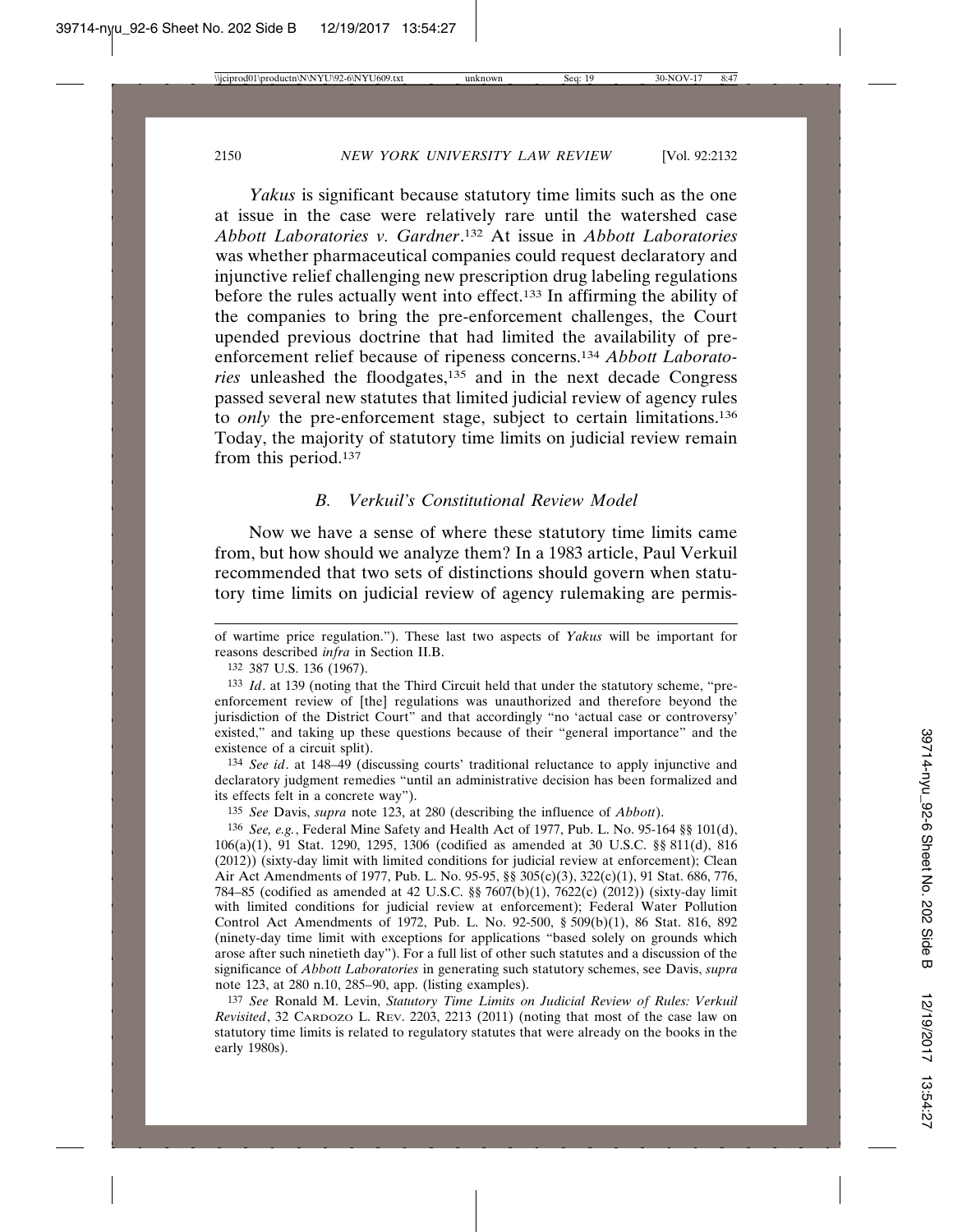sible.138 One set involves *time*: Can a challenge to the validity of a rule be raised pre-enforcement or only in enforcement proceedings?<sup>139</sup> The other set concerns the distinction between *procedural* and *substantive* challenges.<sup>140</sup> Using these distinctions, Verkuil developed two rules. First, procedural challenges to an agency's rulemaking should only be raised at pre-enforcement, while the statutory time limit remains in effect.141 Such a rule would ensure that rule process challenges would be heard before the evidence concerning the rulemaking became stale.142 Second, constitutional challenges to an agency's rulemaking should not be time-barred if made at the enforcement stage of a rule or in an as-applied challenge.143 In developing this second guiding principle, Verkuil distinguished between judicial review and what he termed "constitutional review."144 Generally, Congress's preferences regarding time limits should be accommodated, because statutory time limits ensure finality and protect administrative resources and reliance interests.145 But if an agency rule raises a *constitutional* issue, then review should be required despite congressional restrictions.146

Verkuil's conception of constitutional review stems from a concern the Supreme Court has long fretted about.147 In some cases, a statutory time limit may foreclose the constitutional challenges of those who could not have raised their claims within the prescribed time limit, completely precluding judicial review of those constitutional claims.148 The Supreme Court has repeatedly expressed its

143 *See id.* at 755–59. As Ronald Levin discusses, Verkuil makes a distinction between as-applied challenges to a rule and a challenge to the validity of a rule in an enforcement proceeding. Under the latter scenario, even if the validity of the rule is only raised in an enforcement proceeding, the court's finding could potentially apply to everyone similarly situated as the petitioner. *See* Levin, *supra* note 137, at 2232–33. *But see generally* Richard H. Fallon, Jr., *As-Applied and Facial Challenges and Third-Party Standing*, 113 HARV. L. REV. 1321 (2000) (arguing that the distinction between as-applied and facial challenges rests on mistaken assumptions, because there is no distinctive category of facial challenges).

144 Verkuil, *supra* note 20, at 743–44.

145 *Id.* at 762 (quoting Nat. Res. Def. Council v. Nuclear Regulatory Comm'n, 666 F.2d 595, 602 (D.C. Cir. 1981)).

146 *Id*. at 743.

147 *See infra* note 149 and accompanying text.

148 Note, *Congressional Power Over State and Federal Court Jurisdiction: The Hill-Burton and Trans-Alaska Pipeline Examples*, 49 N.Y.U. L. REV. 131, 141–42 (1974) (making this point).

<sup>138</sup> Verkuil, *supra* note 20.

<sup>139</sup> *See id.* at 763, 773–75.

<sup>140</sup> *See id*. at 763.

<sup>141</sup> *Id.* at 762–63.

<sup>142</sup> *Id*. at 763 ("Since process questions will never be more ripe than just after the rule is promulgated, they should be decided then.").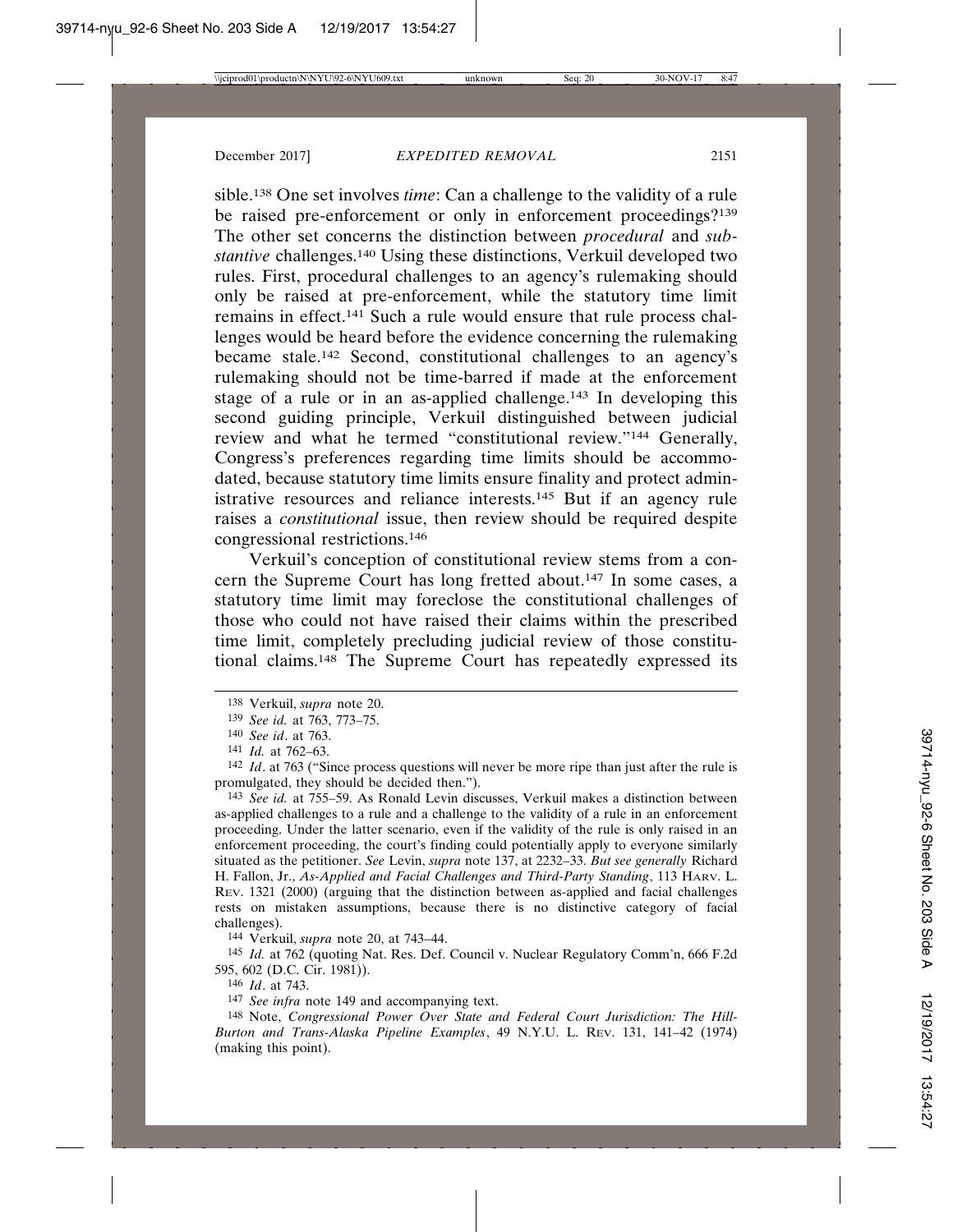doubts as to the constitutionality of jurisdiction stripping that would result in there being no forum appropriate to review a constitutional claim.149

Arguably, the Court's desire to avoid explicitly addressing this question animated its decisions in this area of law, and Verkuil used decisions where the Court invoked the avoidance canon to support his framework.150 He pointed to the express exception made in *Yakus*, in which the Court noted that it was avoiding the question of whether a constitutional challenge that could not have been raised within the prescribed time limit could be time-barred in an enforcement proceeding.151 He also pointed to *Johnson v. Robison*, 152 a case where the Court held that a statutory time limit did not bar a conscientious objector from challenging a Veteran's Administration decision on constitutional grounds.153 In his opinion for the Court, Justice Brennan wrote that to read the statutory time limit as foreclosing constitutional challenges raised serious constitutional concerns and thus required the Court to read the time limit differently.154

While sometimes the Court has explicitly invoked the constitutional avoidance canon, other times it has framed the issue as a *statutory* rather than constitutional question, in order to avoid invoking the avoidance canon at all. In *Califano*, for example, the Court upheld the lower court's finding that the Social Security Act did not authorize

150 *See* Verkuil, *supra* note 20, at 737–38 (citing cases and explaining that the Court often "assumes that Congress did not intend a preclusion of review provision to deny the Court the power of constitutional review" in order to "avoid a constitutional confrontation"). The avoidance canon is a canon of statutory interpretation in which statutes are construed so as to avoid any interpretation that is unconstitutional. *See* Blodgett v. Holden, 275 U.S. 142, 148 (1927) (Holmes, J., concurring) ("[A]s between two possible interpretations of a statute, by one of which it would be unconstitutional and by the other valid, our plain duty is to adopt that which will save the Act.").

151 Verkuil, *supra* note 20, at 750 ("[A] strict reading of *Yakus* suggests that even the constitutional component of judicial review can be eliminated, so long as the opportunity to raise constitutional issues at the preenforcement stage is adequate.").

<sup>149</sup> The Court has mostly expressed this disapproval in pointed dicta. *See, e.g.*, Webster v. Doe, 486 U.S. 592, 603 (1988) (citing Bowen v. Mich. Acad. of Family Physicians, 476 U.S. 667, 681, n.12 (1986)) (explaining that the Court uses a clear statement rule for congressional preclusion of judicial review of constitutional claims "in part to avoid the 'serious constitutional question' that would arise if a federal statute were construed to deny any judicial forum for a colorable constitutional claim"); *Bowen*, 476 U.S. at 681 n.12 (noting that the Court had avoided a "serious constitutional question" by declining to construe a provision of the Medicare Act as denying a judicial forum for constitutional claims); s*ee also* Reno v. Am.-Arab Anti-Discrimination Comm., 525 U.S. 471, 508 (1999) (Souter, J., dissenting) ("[C]omplete preclusion of judicial review of any kind for claims brought by aliens subject to proceedings for removal would raise the serious constitutional question whether Congress may block every remedy for enforcing a constitutional right.").

<sup>152</sup> 415 U.S. 361 (1974).

<sup>153</sup> *See* Verkuil, *supra* note 20, at 737–38.

<sup>154</sup> *See Robison*, 415 U.S. at 366–67.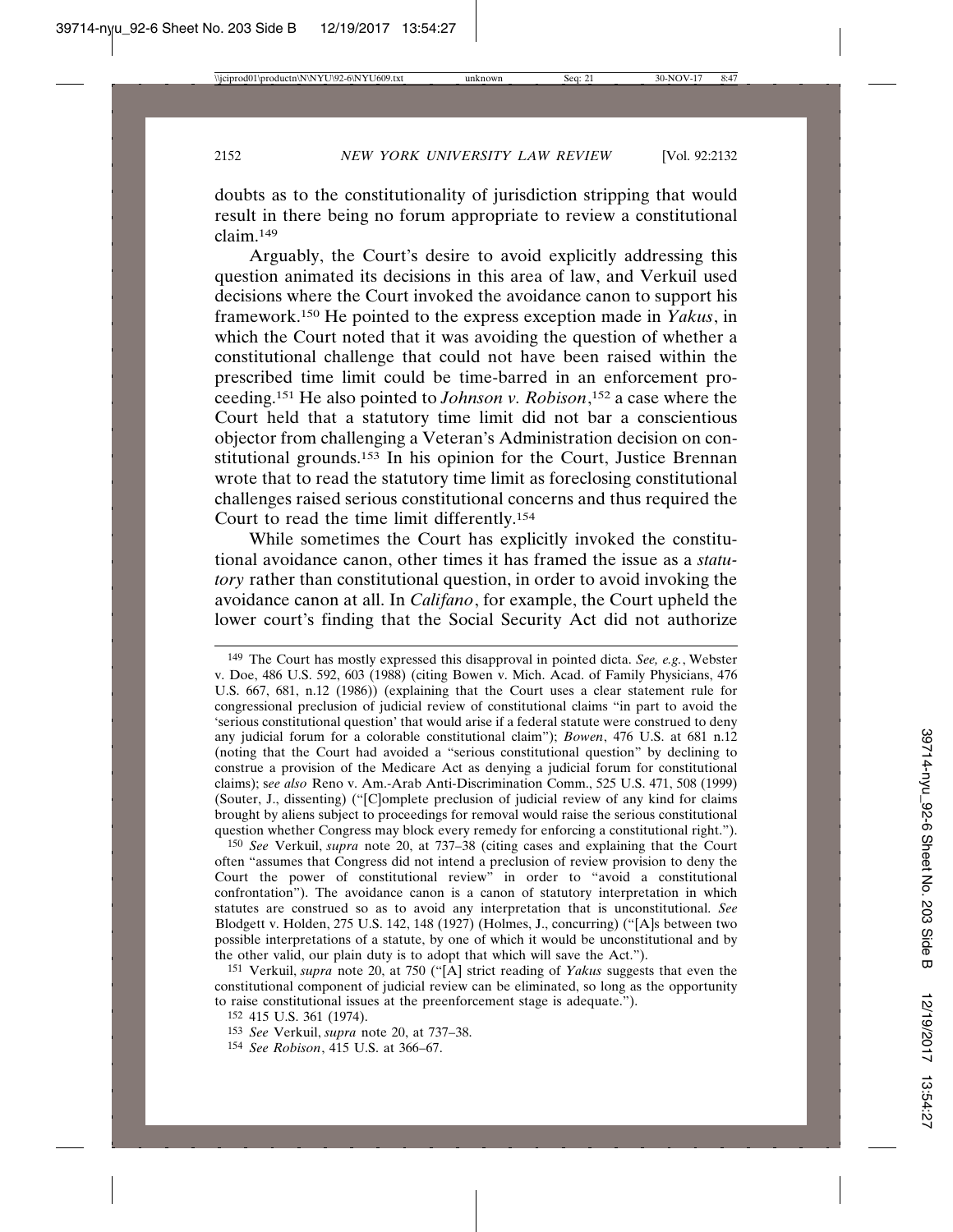judicial review of the Social Security Administration's final decisions absent a constitutional challenge.155 In *Adamo*, 156 however, the Court tried a slightly different tack. A wrecking company had been indicted for violating an EPA emission standard.157 The question was *Yakus*like: Could the company now challenge the validity of the emission standard during its criminal proceeding when it had failed to challenge the emission standard during the required time limit?158 Justice Rehnquist, writing for the Court, avoided the question by arguing that this was a question of statutory, rather than constitutional, interpretation—arguing that because the wrecking company's actions were not a violation of an EPA emission standard, but rather a "work practice," they were not subject to the statutory time limit and other congressional restrictions on review.159

To be sure, Verkuil concedes that Congress has "on occasion successfully limited the time frame or the forum within which constitutional issues can be raised."160 At least one federal court of appeals construed a statutory provision (not a time limit) as foreclosing both statutory and constitutional challenges made in the federal district courts, while noting that the parties had the option of having their issues heard in the Federal Circuit Court of Claims if they recast their equitable claims as claims for damages.161 Additionally, Verkuil himself noted the "draconian provision"162 found in the Trans-Alaska Pipeline Authorization Act,<sup>163</sup> which limited challenges to agency action regarding the Trans-Alaska Pipeline to sixty days following November 6, 1973 (the date implementing regulations went into effect) and limited constitutional and *ultra vires* challenges to sixty days after the challenged action took place.164 The pipeline statutory time limit perhaps comes closer than any other congressional time limit to doing what the expedited removal time limit does. The Trans-

- 159 *See id*. at 279–87.
- 160 Verkuil, *supra* note 20, at 750.

161 *See* Am. Ass'n of Councils of Med. Staffs of Private Hosps., Inc. v. Califano, 575 F.2d 1367, 1372–73 (5th Cir. 1978) (finding that certain provisions of the Medicare Act precluded seeking declaratory or injunctive relief with regards to constitutional claims, but that parties could seek relief if they could recast their claim into one for damages in the Court of Claims).

162 Verkuil, *supra* note 20, at 742.

163 Trans-Alaska Pipeline Authorization Act, Pub. L. No. 93-153, § 201, 87 Stat. 576, 584 (codified at 43 U.S.C. § 1652 (2012)).

164 43 U.S.C. § 1652(d).

<sup>155</sup> *See* Califano v. Sanders, 430 U.S. 99, 109 (1977).

<sup>156</sup> Adamo Wrecking Co. v. United States, 434 U.S. 275 (1978).

<sup>157</sup> *Id*. at 277.

<sup>158</sup> *See id*. at 277–78.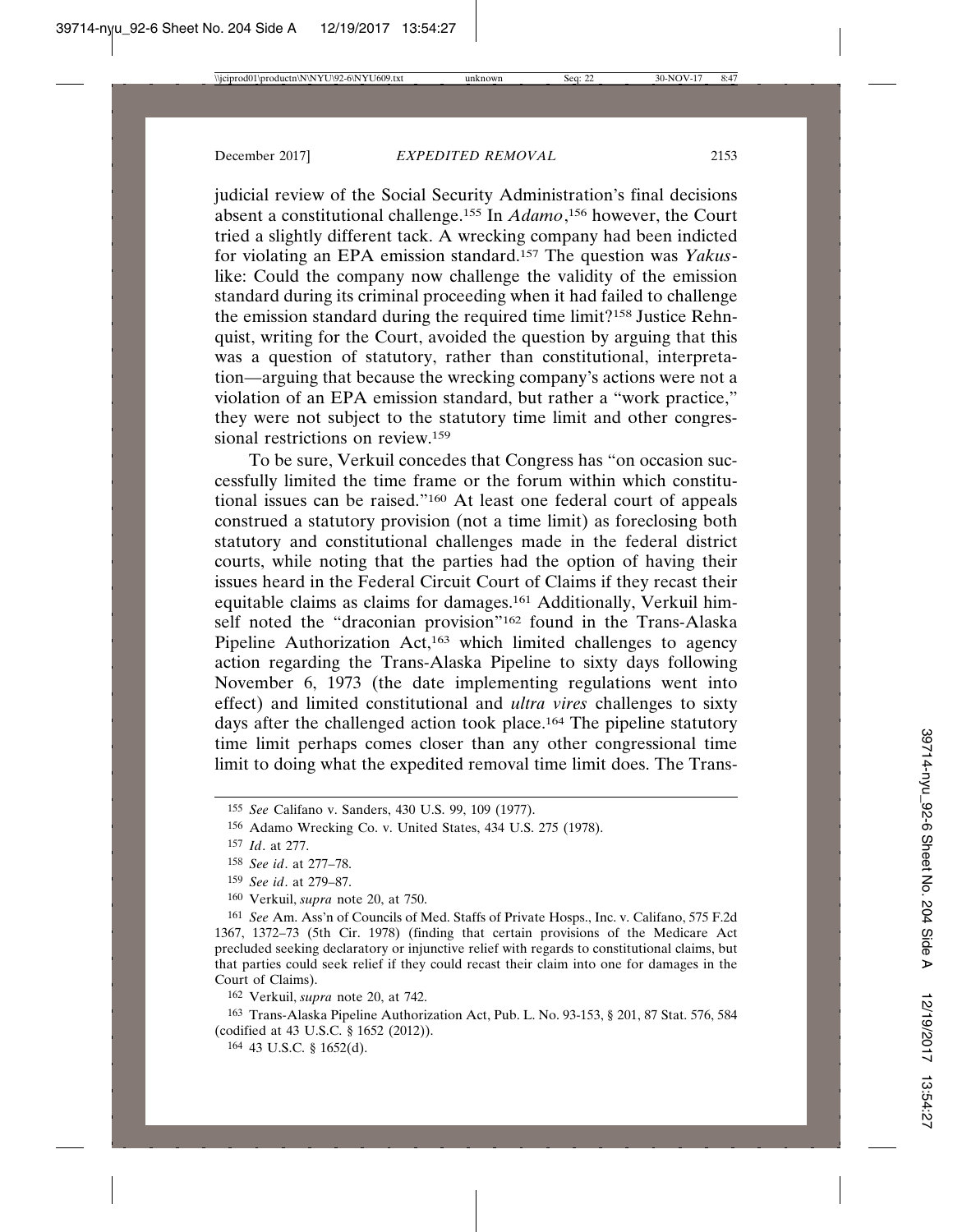Alaska Pipeline completed construction in 1977,165 and no court ever had to construe the provision's meaning.<sup>166</sup> Thus, one can understand this provision as justified only by the very specific circumstances that brought the Trans-Alaska Pipeline into being.167 It also does little to change Verkuil's ultimate conclusion that statutory time limits on constitutional review of agency rules in an enforcement proceeding require "a heavy burden of justification."168

## *C. The Supreme Court Since Verkuil and the Viability of the Constitutional Review Model*

In an article evaluating Verkuil's model almost thirty years later, Ronald Levin found that most federal courts have basically adhered to the guiding principles that Verkuil devised.169 This means that for *procedural* claims (i.e., claims that an agency adopted a rule without following correct rulemaking procedure), courts have generally adhered strictly to the statutory time limit.170 But for *substantive* claims, the courts have been more flexible.171 In some cases, lower federal courts have strictly adhered to a statutory time limit,172 and in other cases courts have ignored it.173 Most often however, and espe-

168 Verkuil, *supra* note 20, at 750.

170 *Id*. at 2216.

171 *See id.* at 2220.

172 *See, e.g.*, United States v. Walsh, 8 F.3d 659, 664–65 (9th Cir. 1993) (holding that the National Clean Air Act's sixty-day time limit forbade parties from raising the validity of regulations regarding asbestos removal despite the fact that the defendant had not been in the asbestos removal business when the regulations first came out, because "there were many asbestos removal companies in operation at the time of the promulgation . . . [who] had motive and opportunity to challenge the regulations" and that "[t]here is nothing to prevent Congress from providing a single national forum for the litigation of such standards").

173 *See, e.g.*, Wind River Mining Corp. v. United States, 946 F.2d 710, 715 (9th Cir. 1991) (declining to apply a six year statutory time limit to judicial review of a Bureau of Land Management decision to classify an area of land as a Wilderness Study Area (and thus exempt from ore-extraction activities), on the grounds that *ultra vires* and constitutional challenges will by their nature "require a more 'interested' person than generally will be found in the public at large"); Commonwealth Edison Co. v. U.S. Nuclear Regulatory Comm'n, 830 F.2d 610, 614 (7th Cir. 1987) (permitting review of application of a rule even though it exceeded the sixty-day time limit)*. Wind River* is striking for the way it perfectly

<sup>165</sup> Mary P. Aucoin, *An Engineering Marvel: Tapping into the History of the Trans-Alaska Pipeline*, PIPELINE & GAS J., June 1997, at 46, 53.

<sup>166</sup> *See* Verkuil, *supra* note 20, at 742 (noting that the provision was not challenged).

<sup>167</sup> For more information on the political and legislative history that led to the passage of the Trans-Alaska Pipeline, see Note, *supra* note 148, at 153–62.

<sup>169</sup> Levin, *supra* note 137, at 2214–15 (noting that while the "constitutional review" category has not been widely adopted by courts, which tend to use functional and prudential considerations for determining which issues can be foreclosed, "the courts have, in applying the time limit statutes, tended to distinguish among legal, factual, and procedural issues as [Verkuil's] article and recommendation suggested").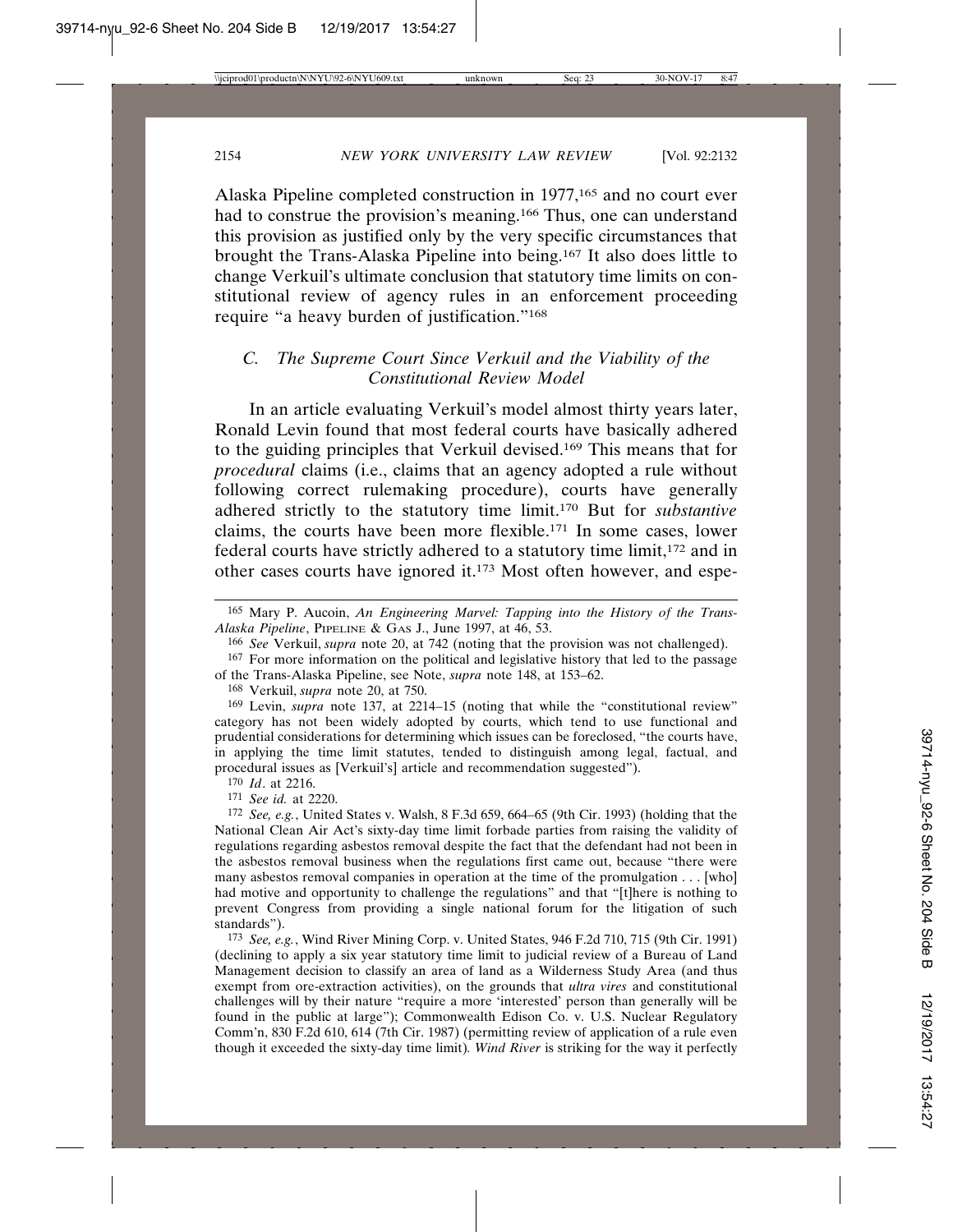cially when the Supreme Court is involved, courts avoid the question altogether.174

For example, in *Environmental Defense v. Duke Energy Corp.*<sup>175</sup> the Court again avoided reaching the constitutionality of a statutory time-limit provision pertaining to challenges of certain EPA regulations.176 More recently, in *Decker v. Northwest Environmental Defense Center*, 177 the Court held that another time-bar limit did not apply to a citizen suit seeking to enforce certain regulations promulgated by the EPA under the statute.178 This was not an impermissible challenge to the validity of the regulation, the Court explained, because, the rule in question was ambiguous, and the suit was not a challenge to the rule itself, but instead only sought "to enforce [the regulation] under a proper interpretation."179 This thus placed the citizen suit under a different provision of the Act, which allows for challenges to be filed past the 120-day window.180 Of course, the distinction between the validity of an agency rule and the validity of an agency's *interpretation* of that rule seems razor-thin. But this approach allowed the Court to avoid more difficult constitutional questions.

The Court's extensive invocation of the avoidance canon when it comes to time limits on judicial review of agency rules raises two important questions. First, what should one make of the Court's frequent resort to the avoidance canon in this area of law? After all, as Justice Scalia once noted, there is a difference between declaring

174 *See* Levin, *supra* note 137, at 2228 ("Avoidance techniques, including strained statutory construction as well as mere obscurity, have thus emerged as the strategy of choice.").

175 549 U.S. 561 (2007).

176 The Court found that the Fourth Circuit's reading of the word "modification" as having the same meaning in two different regulatory schemes of the Clean Air Act specifically, the New Source Performance Standards (NSPS) and the Prevention of Significant Deterioration (PSD)—to be incorrect. *Id.* at 576–81. It was an implicit concession that the PSD provisions were invalid as written, despite the fact that such a challenge to the validity of the PSD provisions, which had been promulgated in 1980, would have been time-barred in 2007. *See id.* at 581. But rather than directly address whether the time limit should apply, the Court reversed and remanded, noting only that it "ha[d] no occasion at this point to consider the significance of [the time limit] provisions ourselves." *Id*. at 572–81.

 568 U.S. 597 (2013). *Id*. at 608–09. *Id*. at 607–08. 180 *Id*.

adheres to Verkuil's model. The case limited procedural claims to within the six-year statute of limitations, 946 F.2d at 715, for which the case has recently been criticized. *See* John Kendrick, Note, *(Un)Limiting Administrative Review:* Wind River*, Section 2401(a) and the Right to Challenge Federal Agencies*, 103 VA. L. REV. 157 (2017) (criticizing the *Wind River* holding).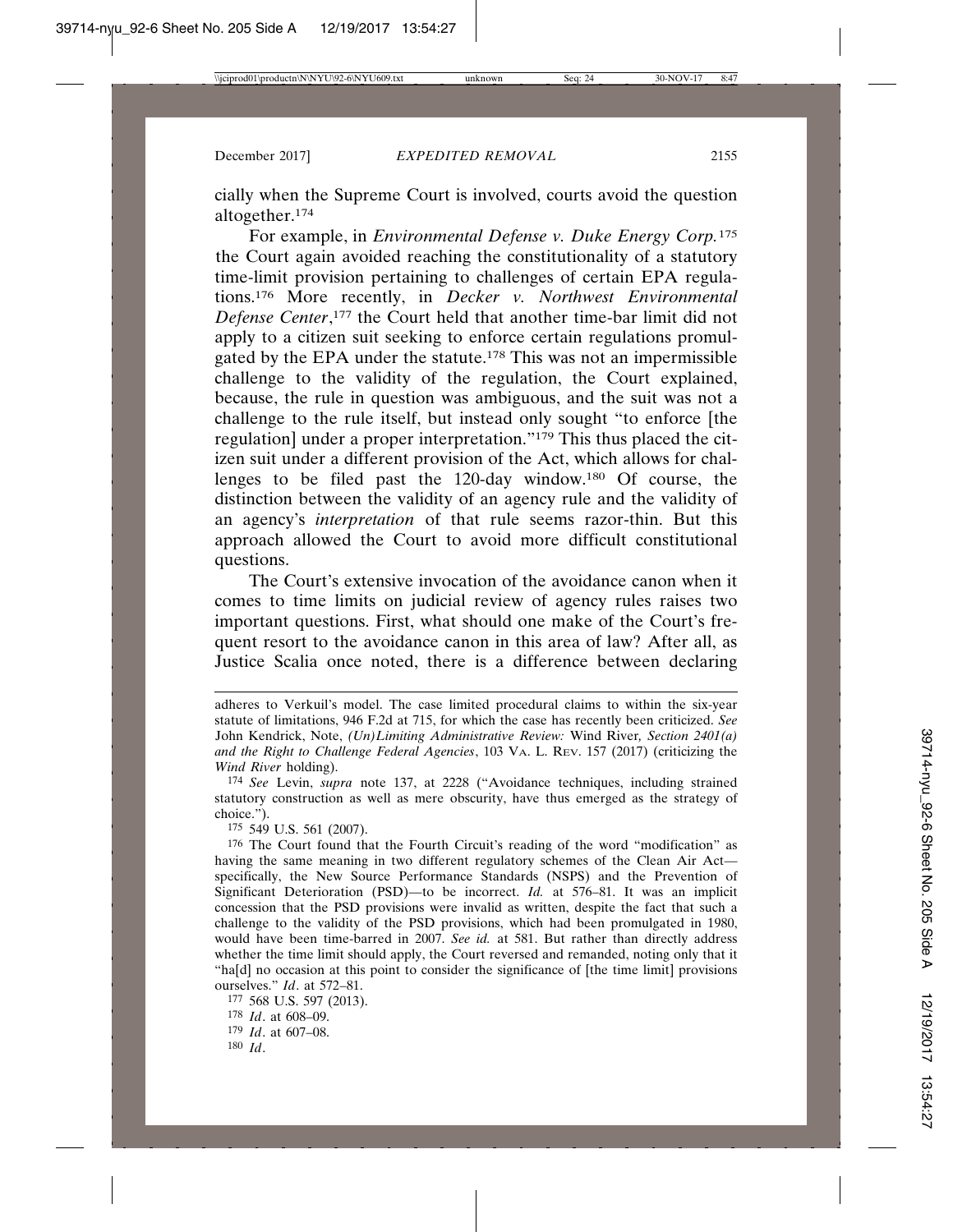something unconstitutional and avoiding the question altogether.<sup>181</sup> In other areas of law, there have been cases where the Court, after using the avoidance canon, has finally been forced to address a constitutional question, and has resolved it in Congress's favor.182 Second, given the reality that sometimes there are constitutional rights without readily available remedies,<sup>183</sup> why should courts be concerned if judicial review of some constitutional claims is foreclosed because other factors weigh in favor of time limits to review?

With respect to the first question, it is true that the constitutional avoidance canon is not supposed to be a way of resolving a constitutional question in and of itself. But using the constitutional avoidance canon is still constitutional decisionmaking.184 In fact, the constitutional avoidance canon is often criticized for exactly this reason.185 When the Court adopts strained statutory constructions to avoid constitutional questions, it is choosing to uphold constitutional norms over faithfulness to Congress's legislative intent.186 This matters. Occasionally, the Court has construed a case that used the constitutional avoidance canon as having decided a constitutional question even when the case did not explicitly do so.187 And, arguably, the fact

184 *See* Neal Kumar Katyal & Thomas P. Schmidt, *Active Avoidance: The Modern Supreme Court and Legal Change*, 128 HARV. L. REV. 2109, 2164 (2015) ("The Court generally defends the avoidance canon as a species of judicial restraint. But the only thing the avoidance canon 'avoids' is the invalidation of a statute. Recent history makes clear that the avoidance canon does *not* avoid a constitutional decision; it is, rather, a tool of constitutional decisionmaking."); *see also* Eric S. Fish, *Constitutional Avoidance As Interpretation and As Remedy*, 114 MICH. L. REV. 1275 (2016) (arguing that Chief Justice Roberts's use of the constitutional avoidance canon is actually a form of constitutional remedy).

185 *See e.g.*, Katyal & Schmidt, *supra* note 184 (critiquing the Supreme Court's use of the avoidance canon in recent years as enabling the Court to adopt "dubious readings" of federal statutes and to articulate new constitutional norms).

186 *Cf.* Fish, *supra* note 184, at 1279 (arguing that in addition to acting as a canon of construction that purports to help judges decipher statutory meaning, the constitutional avoidance canon should be separately used as a constitutional remedy that would "allow judges to actually change a statute's meaning by creatively reinterpreting it to render it constitutionally valid").

187 For example, in *Kwong Hai Chew v. Colding*, the Court construed an immigration regulation as forbidding the Attorney General from authorizing the exclusion of a lawful permanent resident from the country without a hearing so as not to raise the constitutional question of whether the Attorney General had violated the lawful permanent resident's constitutional right to due process. 344 U.S. 590, 598–99, 602–03 (1953) (noting that the

<sup>181</sup> *See* Clark v. Martinez, 543 U.S. 371, 381 (2005) ("The [constitutional avoidance] canon is not a method of adjudicating constitutional questions by other means.").

<sup>182</sup> *See* Adrian Vermeule, *Saving Constructions*, 85 GEO. L.J. 1945, 1960 (1997) (providing two First Amendment examples).

<sup>183</sup> *See* Richard H. Fallon, Jr., *Some Confusions About Due Process, Judicial Review, and Constitutional Remedies*, 93 COLUM. L. REV. 309, 367 (1993) ("If there is no right to individually effective remedies in every constitutional case, how could there be a right to judicial review of all constitutional claims?").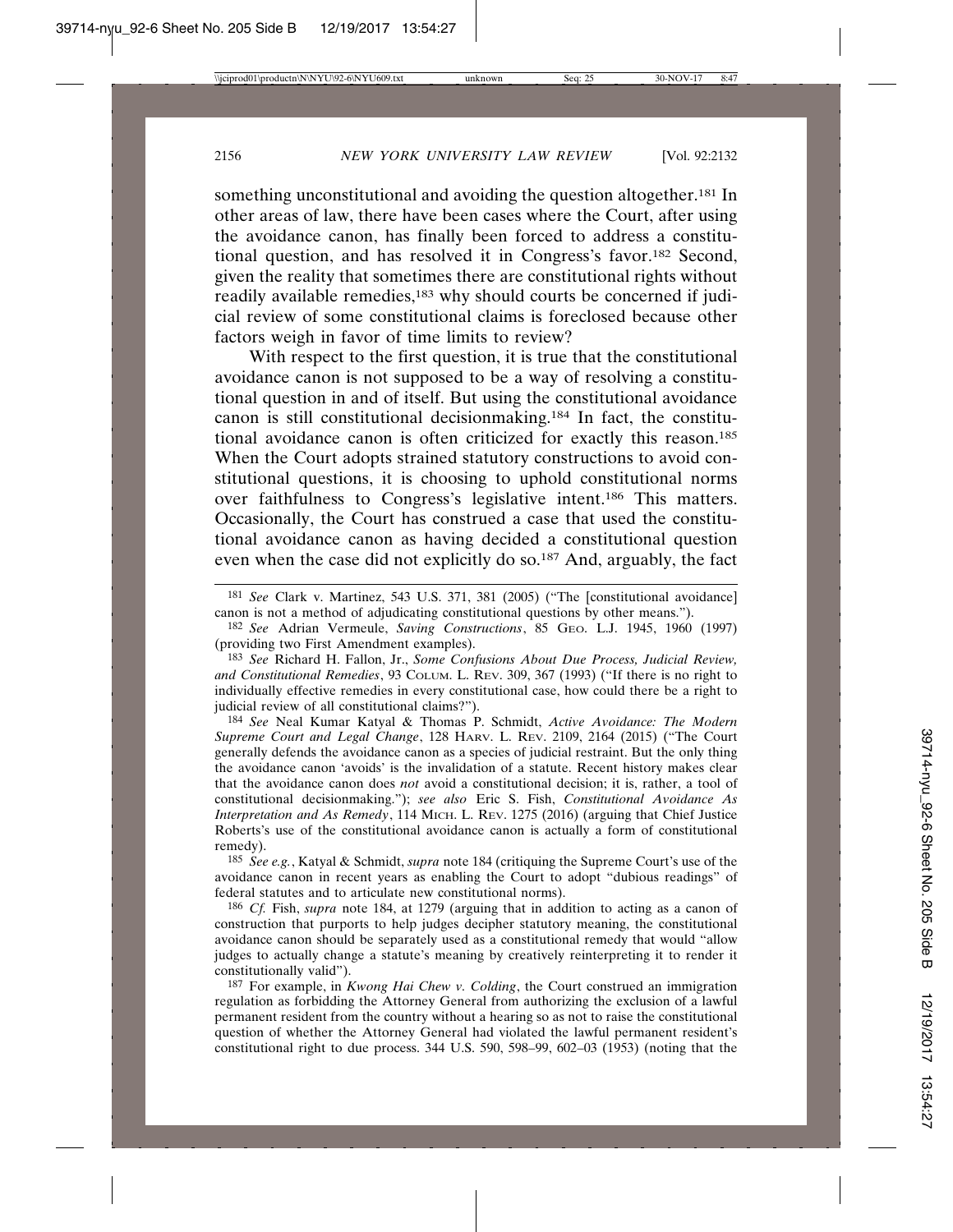that the Court is engaging in constitutional decisionmaking when it invokes the avoidance canon still matters even if the Court ultimately dismisses the constitutional challenge when pressed to confront it in a particular case. For example, it might well be true that the Court's reluctance to face the constitutionality of time limits to judicial review squarely makes it difficult to argue that a time limit that forecloses all constitutional challenges after a certain point—regardless of whether future affected parties could have brought their claims within the permissible time period—is *inherently* unconstitutional. But there is more than enough case law to suggest that courts should proceed with caution when reading a time limit provision to do so.188

The second question—why should courts be concerned if opportunities for judicial review are foreclosed—is trickier and brings up larger questions about the role of courts. Even if there are some constitutional rights that remain underenforced,<sup>189</sup> this should not mean that courts should refrain from protecting those rights as much as they are able. The foundational case on the supremacy of judicial review, *Marbury v. Madison*, seems to insist that there be a right to review, even if no remedy is ultimately available.190 For this question, there can be no hard and fast rule, but perhaps, as Richard Fallon suggests,191 a way to approach the issue would be to balance the interests of involved parties, in an approach similar to that of the *Mathews*

188 *See supra* notes 148–50 and accompanying text.

189 For examples of underenforced constitutional rights or norms, see generally Lawrence Gene Sager, *Fair Measure: The Legal Status of Underenforced Constitutional Norms*, 91 HARV. L. REV. 1212 (1978).

191 *See* Fallon, *supra* note 183, at 366–72 (describing a possible way to address the issue of when justiciable rights without remedies should be permissible).

Court did "not reach the . . . constitutional status" of the regulation as "if it were interpreted as denying to petitioner all opportunity for a hearing" nor the question of the Attorney General's authority "to order the deportation of petitioner after giving him reasonable notice of the charges against him and allowing him a hearing sufficient to meet the requirements of procedural due process"). The Court in a later case construed *Kwong Hai Chew* as having held that a returning resident alien "is entitled as a matter of due process to a hearing on the charges underlying any attempt to exclude him . . . ." *See* Rosenberg v. Fleuti, 374 U.S. 449, 460 (1963) (citation omitted). While the Court in *Kwong Hai Chew* in fact observed that the petitioner was entitled to a "fair opportunity to be heard" prior to expulsion as a matter of procedural due process, the Court did not flesh out the requirements of procedural due process. *See* 344 U.S. at 598 (mentioning only that, "for example, [the petitioner] is entitled to a fair chance to prove mistaken identity").

<sup>190</sup> *See* Marbury v. Madison, 5 U.S. (1 Cranch.) 137, 163 (1803) ("The government of the United States has been emphatically termed a government of laws, and not of men. It will certainly cease to deserve this high appellation, if the laws furnish no remedy for the violation of a vested right.").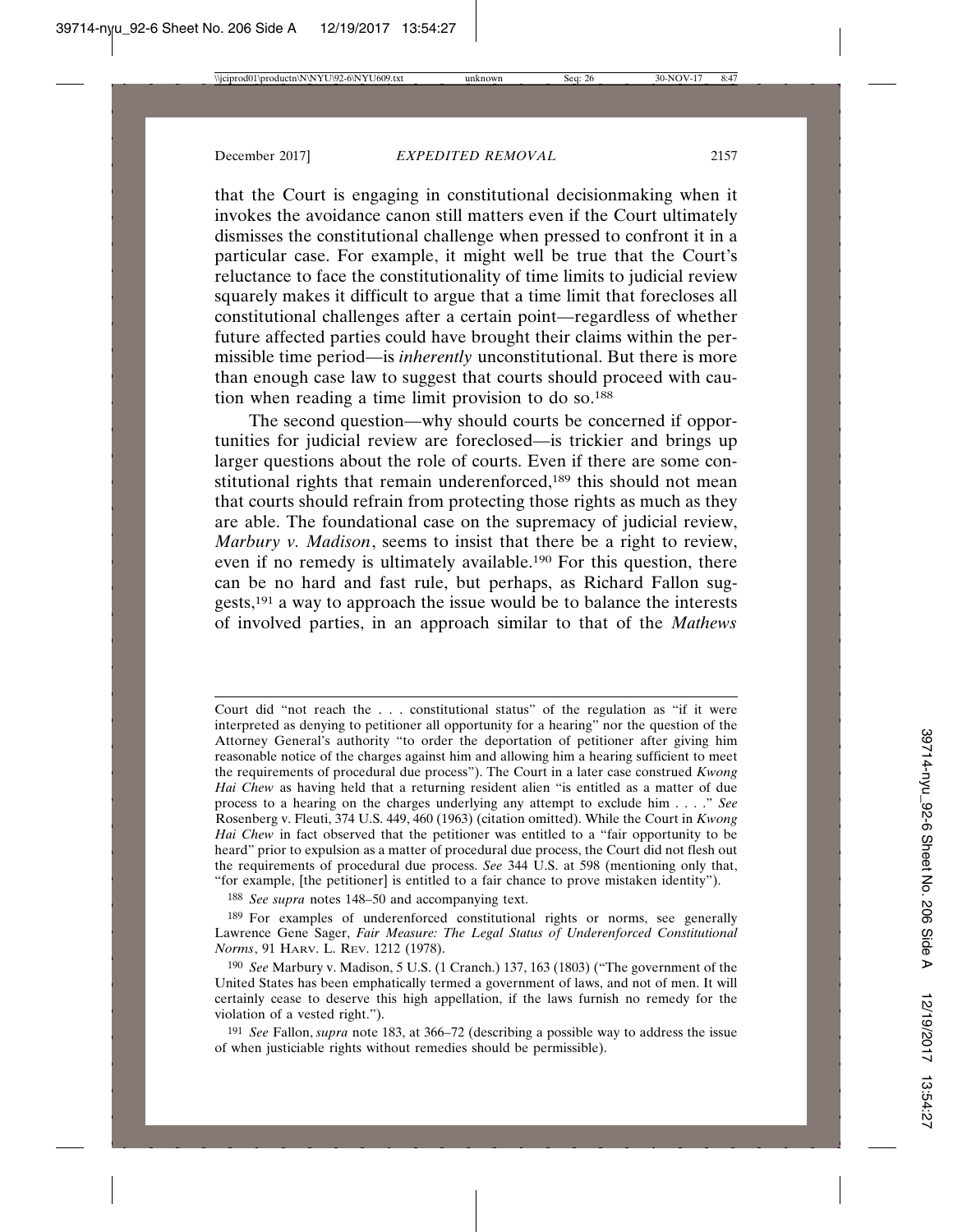test<sup>192</sup> for procedural due process. According to Fallon, when determining whether total preclusion of constitutional claims is appropriate, courts should balance the government's interest in efficiency with the strength of the affected party's interest.<sup>193</sup> So for example, courts should favor judicial review of constitutional claims when fundamental interests that lie at the heart of the Due Process Clause, such as the right to liberty or property, are at stake.<sup>194</sup> And specifically in the context of statutory time limits that result in total preclusion of judicial review of constitutional claims, courts should favor liberal readings of those time-limit provisions when there are strong reasons to think that another similarly situated party would not have been able to vindicate the present plaintiffs' concerns effectively within the prescribed time limit.

Arguably, this is what the lower federal courts already do. In *United States v. Walsh*, for example, in upholding a statutory time limit, the Ninth Circuit in part relied on the fact that there were other entities (in that case asbestos companies) who could have raised the relevant challenges within the time limit.195 In the context of an agency regulatory scheme that will affect several powerful entities that will have the ability to pose effective challenges within the prescribed time limit, it makes sense for a court to be less concerned about the future preclusion of constitutional claims of similarly situated parties. But when circumstances are different, courts should be much more loath to find preclusion of constitutional challenges permissible. And indeed, they are. In *Wind River*, another Ninth Circuit case, the court declined to read a statutory time limit on challenges to agency action as foreclosing constitutional and *ultra vires* challenges because the court felt that constitutional challenges would, by their nature, "require a more 'interested' person than generally will be found in the public at large."196 Unfortunately, as Part III discusses in more detail, there are considerable barriers to courts adopting this approach in the context of expedited removal.

<sup>192</sup> *See* Mathews v. Eldridge, 424 U.S. 319, 335 (1976) (requiring courts to balance the governmental interest, private interests, and the risk of error when determining whether a government procedure complies with procedural due process).

<sup>193</sup> *See* Fallon, *supra* note 183, at 370–72.

<sup>194</sup> *See, e.g.*, United States v. Salerno, 481 U.S. 739, 750 (1987) ("On the other side of the scale, of course, is the individual's strong interest in liberty. We do not minimize the importance and fundamental nature of this right.").

<sup>195</sup> *See supra* note 172 (describing case).

<sup>196</sup> Wind River Mining Corp. v. United States, 946 F.2d 710, 715 (9th Cir. 1991).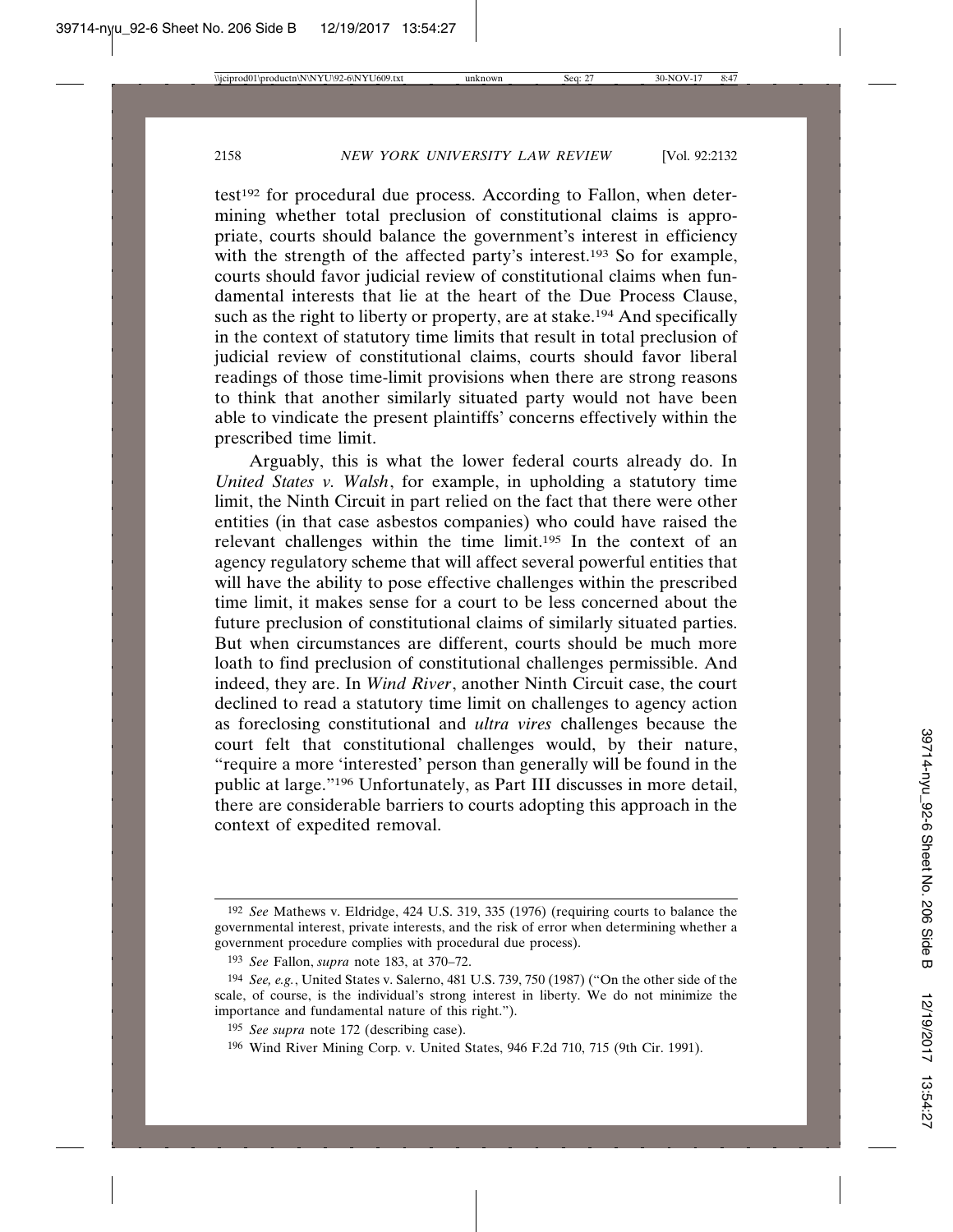#### III

### APPLYING "CONSTITUTIONAL REVIEW" TO THE EXPEDITED REMOVAL TIME LIMIT

From Part II we now have some guiding principles: If a statutory time limit forecloses the constitutional challenges of people who would not have had standing to bring their challenges within the prescribed time limit, courts should read the time-limit provision liberally so as to avoid having to determine the validity of foreclosing judicial review of constitutional claims. So how do these principles fare when applied to expedited removal? Not very well. This Part begins by applying Verkuil's model of constitutional review to the statutory time limit on expedited removal. It next discusses how courts have used the entry fiction doctrine to prevent parties from bringing constitutional challenges to the expedited removal time limit. It concludes by considering how the planned expansion of expedited removal might provide a new opportunity to raise an effective challenge.

### *A. Constitutional Review of the Expedited Removal Time Limit*

In *AILA II*, the D.C. Circuit Court noted that the sixty-day expedited removal time limit at issue was a provision similar to those of many other agencies.197 But this is only partially correct. By itself the sixty-day time limit may seem like any other agency's statutory time limit, but when evaluated in light of the restrictions on judicial review that accompany it, it looks very little like statutory time limits in other agency contexts. Virtually no other congressional statute restricts judicial review of constitutional challenges so severely.198 Even other provisions in the Immigration and Nationality Act, for example, leave a safety valve for constitutional questions.<sup>199</sup> Not so, however, for expedited removal. The following example explains the implications of this difference.

Imagine that a lawful permanent resident (LPR) with intellectual disabilities, Mariana, is detained today at an airport and unable to demonstrate to an immigration officer's satisfaction that she is a valid green-card holder. The officer and officer's supervisor sign her deportation order after detaining her, and only then is she allowed to con-

<sup>197</sup> *See AILA II*, 199 F.3d 1352, 1358 (D.C. Cir. 2000) (noting that "[a] sixty-day time limit is commonplace for judicial review of agency action" and citing examples).

<sup>198</sup> As discussed, the one possible exception, the time limit provision in the Trans-Alaska Pipeline Authorization Act, has never had its validity contested in court. *See supra* notes 163–67 and accompanying text.

<sup>&</sup>lt;sup>199</sup> For example, 8 U.S.C. § 1252(a)(2)(D) states that "nothing in [this judicial review provision] . . . shall be construed as precluding review of constitutional claims or questions of law . . . ."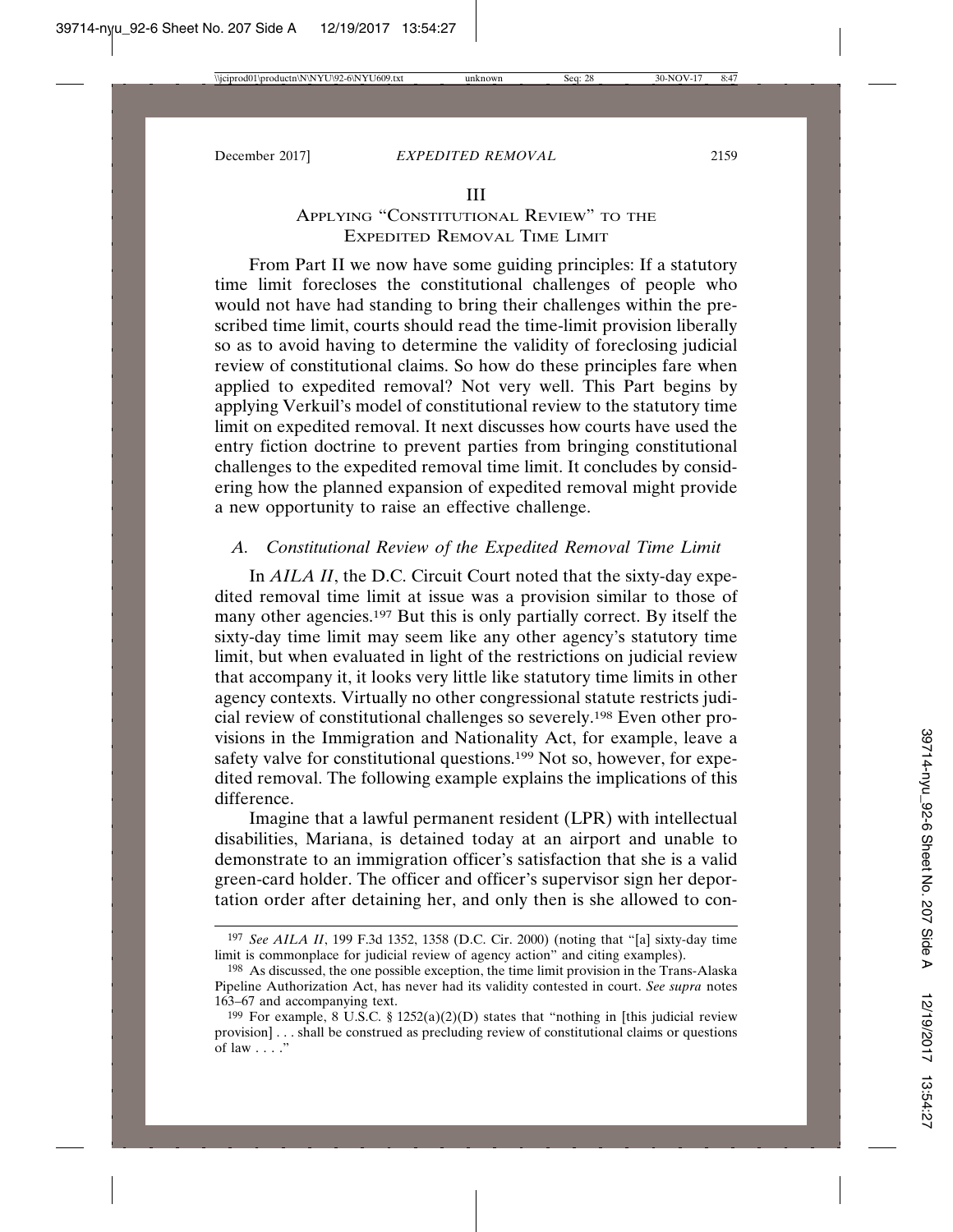tact family, who quickly hire a lawyer who files an individual habeas petition. Under the model of constitutional review outlined in Part II, Mariana should be able to challenge not only the immigration officer's erroneous finding that she was not a valid green-card holder, but also the constitutionality of the provisions as applied to her and similarly situated plaintiffs. She might want to argue that the failure to provide her access to counsel during her secondary inspection violated her due process rights or that, as a person claiming to be an LPR, she should not have been subject to expedited removal at all. But under the current state of the law neither of these claims would ever see the light of day.

As you may recall from Part I, IIRIRA limits the scope of individual habeas review available to persons subject to expedited removal. The scope of review is limited to just three questions: 1) whether the person ordered removed is an alien; 2) whether the person was actually ordered removed; and 3) whether the petitioner could prove by a preponderance of the evidence that they were actually a lawfully admitted noncitizen.200 Under a strict reading of this statute, a court would not have jurisdiction to hear Mariana's constitutional claims. The only thing that Mariana could contest is the immigration officer's finding that she is not actually an LPR. Here is where the sixty-day time limit lands an additional blow. Even if a court found that it *did* have jurisdiction to consider Mariana's constitutional claims within the scope of an individual habeas proceeding, the claims articulated above are actually about the constitutional validity of the expedited removal procedures and regulations, and thus time-barred by the sixty-day time limit. Thus both of Mariana's claims, neither of which have ever been raised or litigated by a court<sup>201</sup> would be foreclosed.202

In a non-immigration context, this situation would be unlikely to stand. The plaintiff here would obviously not have had standing to bring her claims in 1997, which was before she was subject to expe-

<sup>200</sup> 8 U.S.C. § 1252(e)(2).

<sup>201</sup> Recall from *AILA II* that only claims regarding valid visa holders, who are distinct from green-card holders, were raised. *See supra* Section I.B.

<sup>202</sup> The reason for this is that the individual plaintiffs with standing to bring claims for asylum seekers, LPRs, and others had been subject to expedited removal *after* the sixtyday time limit. *See supra* notes 57–59 and accompanying text. A professor who was an associate with a law firm that assisted in the *AILA* litigation informed the Author that the organizations that brought the litigation had been (understandably) unable to locate plaintiffs falling within these particular subclasses within the sixty days, which is why they had to use plaintiffs whose claims were time-barred according to the judge's construction of the statute. Conversation with Adam B. Cox, Robert A. Kindler Professor of Law, N.Y. Univ. Sch. of Law, in New York, N.Y. (Mar. 10, 2017).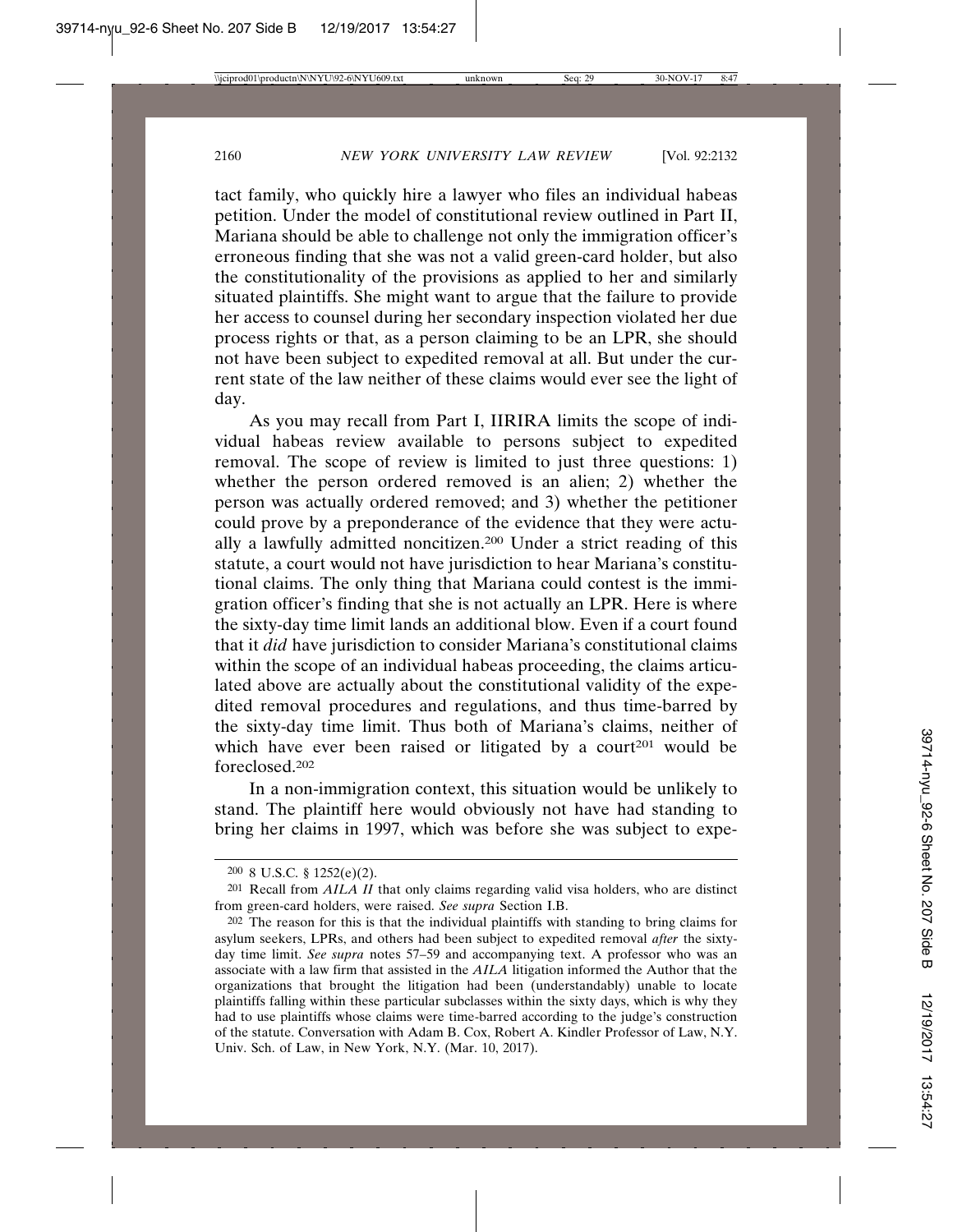dited removal and thus before she had a cognizable injury. And unlike the asbestos companies in *United States v. Walsh*, 203 she would have had no reason to assume that a similarly situated plaintiff would vindicate her constitutional rights. If the purpose of a statutory time limit on judicial review of agency rules is to give regulated entities one opportunity to contest a rule's validity, then it needs to be *a real opportunity* to contest the Agency's rules or regulations, not one in which claims that were never raised in the first instance are foreclosed for all time.

Despite these arguments, courts have been loath to expand the scope of review in individual habeas proceedings to permit such collateral attacks. On the rare occasions where a habeas petitioner will attempt to raise a claim that *could* be construed as a challenge to the validity of the expedited removal system, courts have been quick to raise the sixty-day time limit.204 This is particularly striking in light of other immigration cases like *INS v. St. Cyr*205 and *Zadvydas v. Davis*, 206 where the Supreme Court read constitutional protections into certain statutory provisions in order to avoid constitutional concerns. In the case of *Zadvydas*, this meant reading a provision that forbid indefinite detention of noncitizens with final deportation orders so as not to raise the question of whether indefinite detention of noncitizens violated the Due Process Clause.207 In the case of *St. Cyr*, the Court read a provision that purported to preclude any judicial review of the immigration agency's discretionary decisions as still permitting the filing of statutory habeas corpus petitions in federal court in order to avoid the question of whether Congress had violated the Suspension Clause.208 In response to *St. Cyr*, Congress passed the REAL ID Act of 2005, which included a provision that explicitly pre-

205 533 U.S. 289 (2001).

206 533 U.S. 678 (2001).

<sup>203</sup> *See supra* notes 172, 195 and accompanying text (noting that the *Walsh* court justified its decision on the basis that there were other asbestos companies who could have brought challenges within the time limit).

<sup>204</sup> *See, e.g.*, Shunaula v. Holder, 732 F.3d 143, 147 (2d. Cir. 2013) (noting that even if petitioner's complaint could be viewed as systemic, it was a challenge that could only be brought in the District Court of Columbia under 8 U.S.C. § 1252(e)(3)); Vaupel v. Ortiz, 244 F. App'x 892, 895–96 (10th Cir. 2007) (noting that petitioners' claims that the procedures violated his due process rights could not be raised in that circuit court and were also time-barred).

<sup>207</sup> *See id.* at 690 ("A statute permitting indefinite detention of an alien would raise a serious constitutional problem.").

<sup>208</sup> *See St. Cyr*, 533 U.S. at 300 (noting that "[a] construction of the amendments at issue that would entirely preclude review of a pure question of law by any court would give rise to substantial constitutional questions," and that the Suspension Clause requires "some judicial intervention in deportation cases") (internal citations omitted).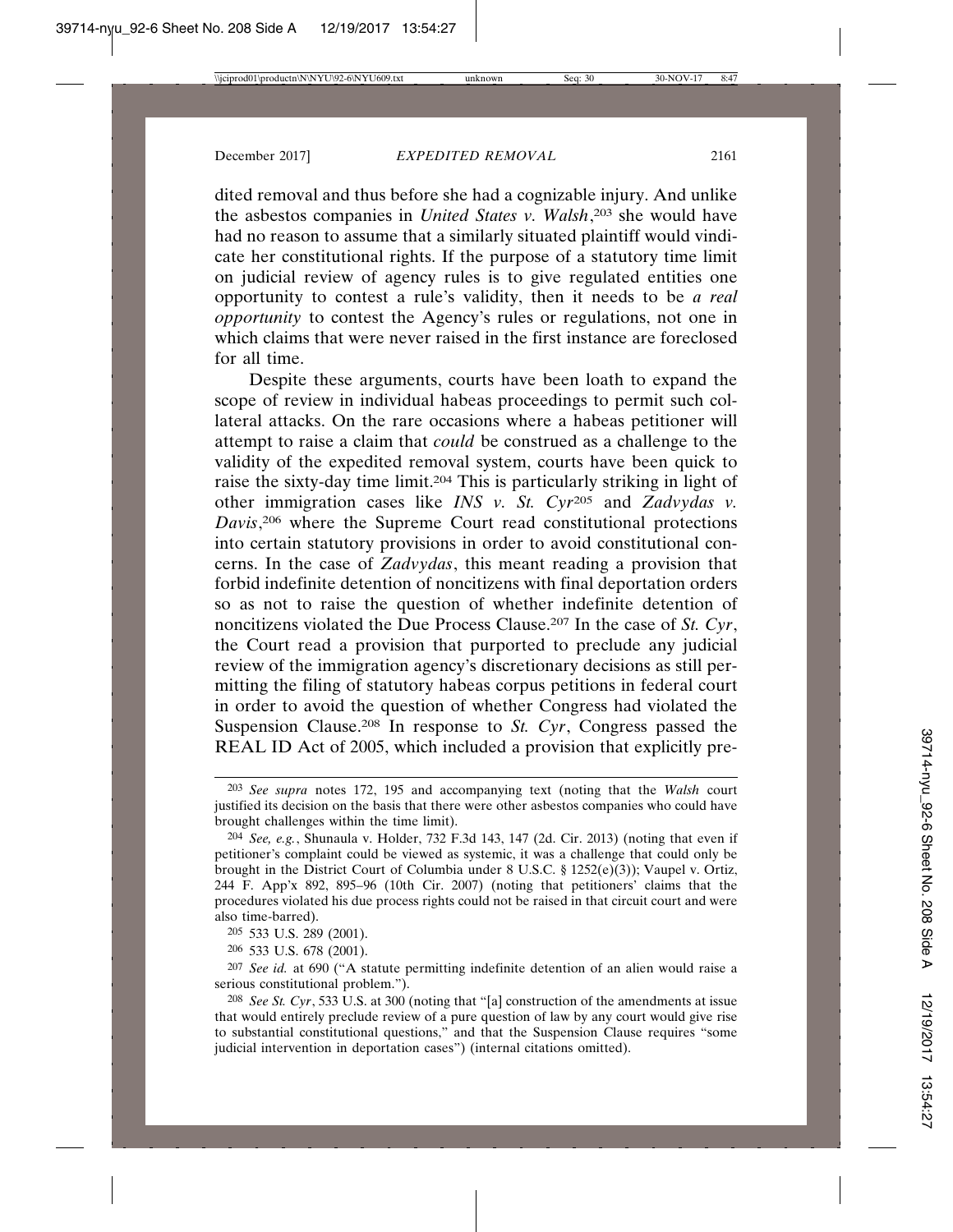served questions of law and constitutional claims for judicial review.<sup>209</sup> But courts were quick to clarify that the new provision did *not* apply to judicial review of expedited removal orders.210 So what gives? What exactly about expedited removal makes it so much more difficult to argue for additional constitutional safeguards? Understanding the answer requires quickly parsing through two related but distinct concepts: the entry fiction doctrine and the extraterritorial application of constitutional rights.

# *B. The Entry Fiction Doctrine and the Extraterritorial Application of Constitutional Rights*

Part I discusses how the entry fiction doctrine is a corollary of the plenary power doctrine211 that allows courts to treat noncitizens who are seeking "admission"212 to the country as if they were not in the territorial United States. The distinction has tremendous importance because the extraterritorial application of constitutional rights to noncitizens has always been somewhat unclear.213 This is particularly the case with due process rights. On the question of the extent to which a noncitizen at the border has due process rights, the Supreme Court has usually, with one notable exception,214 adhered to a for-

211 As explained *supra* text accompanying note 24, the plenary power doctrine is the principle that the political branches' decisions regarding immigration are either unreviewable or subject to extraordinary deference.

212 *See supra* notes 48–50 and accompanying text (defining admission).

213 And indeed, it can vary for different purposes. For example, the entry fiction doctrine is generally not used for the purpose of bringing Fourth Amendment challenges. *See, e.g.*, Martinez-Aguero v. Gonzalez, 459 F.3d 618, 623–24 (5th Cir. 2006) (refusing to apply the entry fiction doctrine in a case involving application of Fourth Amendment rights to an unauthorized immigrant beaten up by a CBP agent within the territorial United States).

214 In 1982, the Supreme Court appeared to soften its stance in *Landon v. Plasencia*. 459 U.S. 21 (1982). In *Landon*, a lawful permanent resident who had previously lived in the United States was placed in exclusion hearings (this was before expedited removal was implemented in 1996) upon her return to the U.S. for her role in alleged human smuggling. *Id.* at 23. The Court found that, as a returning permanent resident, she had "weighty" due process interests and remanded for consideration of whether she was denied due process in her exclusion hearing. *Id.* at 34–37. This case arguably weakened the strict entry analysis the Court had employed in other cases because now the Court was looking at other factors besides physical presence in the United States when determining how much process was due. *See id*. at 32–33; *see also* David A. Martin, *Due Process and Membership in the National Community: Political Asylum and Beyond*, 44 U. PITT. L. REV. 165, 191, 214–15 (1983) (arguing that established community ties "ought to count in deciding what process is due" and citing *Landon* as an example of the Court adopting similar logic to that of his proposal). *Zadvydas*, however, decided in 2001, seemed to move the Court back to a strict territorial analysis. *See* Zadvydas v. Davis, 533 U.S. 678, 690 (2001) (holding that

<sup>209</sup> REAL ID Act of 2005, Pub. L. No. 109–13, § 106(a)(1)(A)(iii), 119 Stat. 231, 310.

<sup>210</sup> *See, e.g.*, Garcia de Rincon v. Dep't of Homeland Sec., 539 F.3d 1133, 1138 (9th Cir. 2008).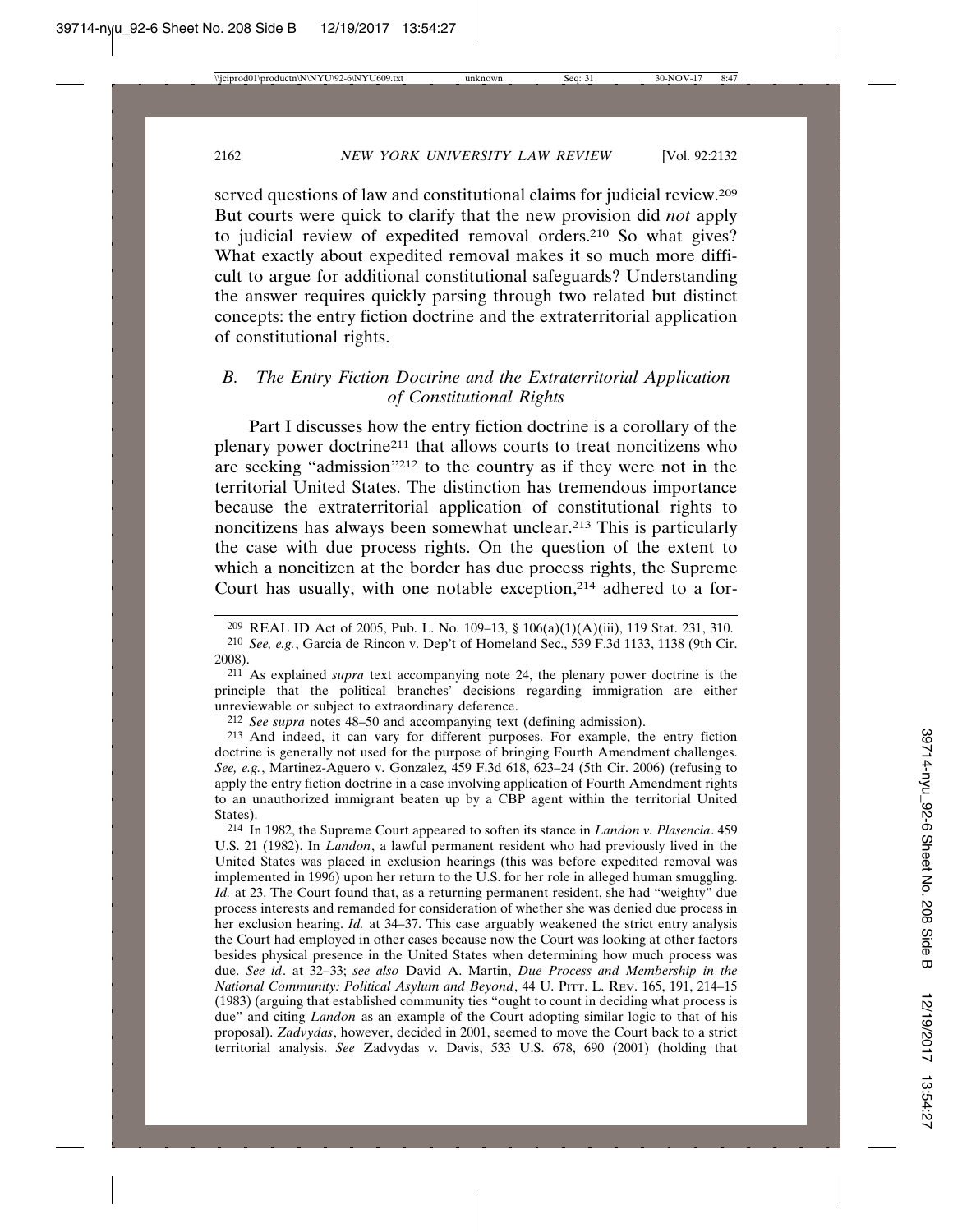malist territorial framework. Under this framework, a noncitizen at the border has no due process rights, and thus any deficiencies in the process that determines whether a noncitizen may enter the country are not legally cognizable injuries.215 The Court famously summed up this view as "[w]hatever the procedure authorized by Congress is, it is due process as far as an alien denied entry is concerned."216

In construing the expedited removal provisions, the courts have overwhelmingly embraced the strict territorial/extraterritorial distinction.217 Under this logic, because noncitizens subject to expedited removal are seeking "admission," and are not actually on U.S. soil, they do not have any due process rights.218 If a person does not have due process rights, then the procedure authorized by Congress, in this case, the limited habeas provision of INA  $\S$  242(e)(3), is sufficient due process.219 This finding continues to pose a frustrating roadblock to meaningful constitutional challenges to the expedited removal scheme as a whole and to the statutory time limit specifically.

In 2008, the landmark Supreme Court case *Boumediene v. Bush*220 appeared to offer some hope. In *Boumediene*, the Court found for the first time in modern history that a provision of a congressional statute, Section 7 of the Military Commissions Act, violated the Suspension Clause.221 In response to a prior Supreme Court ruling, Congress had passed an act eliminating judicial review of habeas petitions of Guantánamo detainees, opting to use military

216 *Knauff*, 338 U.S. at 544.

217 *See, e.g.*, Khan v. Holder, 608 F.3d 325, 329–30 (7th Cir. 2010) (stating that "[t]he Khans . . . were at the point of initial entry where their constitutional rights were at their lowest ebb"); Garcia de Rincon v. Dep't of Homeland Sec., 539 F.3d 1133, 1141 (9th Cir. 2008).

218 *See Garcia de Rincon*, 539 F.3d at 1141.

219 *See, e.g.*, Castro v. Dep't of Homeland Sec., 835 F.3d 422, 444–49 (3d Cir. 2016), *cert. denied*, 137 S. Ct. 1581 (2017) (finding that Congress had not violated the Suspension Clause in not providing for review of constitutional claims in context of individual habeas proceedings).

220 553 U.S. 723 (2008).

221 The Suspension Clause requires Congress to not suspend the writ of habeas corpus except in times the public safety requires it or if there has been a rebellion. U.S. CONST. art. I, § 9, cl. 2.

noncitizens with final removal orders nonetheless had due process rights that prevented them from remaining in indefinite detention because they were within the physical territory of the United States); *see also* Linda Bosniak, *A Basic Territorial Distinction*, 16 GEO. IMMIGR. L.J. 407, 407 (2002) (describing *Zadvydas* as a reaffirmation of territorial analysis).

<sup>215</sup> *See, e.g.*, United States *ex rel.* Knauff v. Shaughnessy, 338 U.S. 537, 543–44 (1950) (finding that noncitizens subject to exclusion orders had no due process rights with which to challenge the order); Shaughnessy v. United States *ex rel.* Mezei, 345 U.S. 206, 214–15 (1953) (same).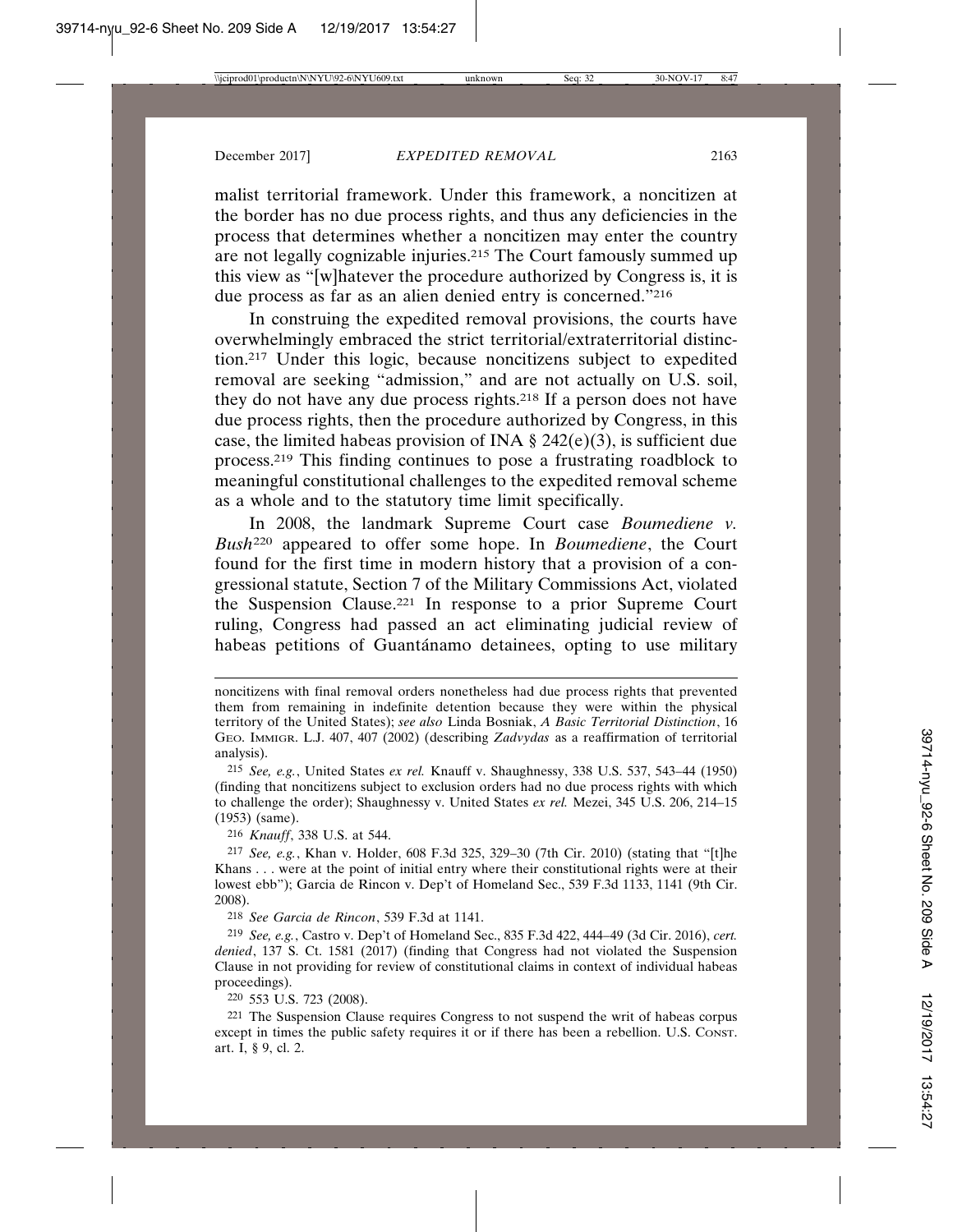commissions instead.222 A statute may modify the scope of habeas review without violating the Suspension Clause so long as the habeas substitute is "neither inadequate nor ineffective to test the legality of a person's detention."223 The Court found that the Suspension Clause applied to detainees at Guantánamo Bay, and thus that Congress's alternative procedures were an inadequate substitute for habeas corpus and in violation of the Suspension Clause.224 In so doing, the Court brought a new functional analysis to when the habeas right, a closely related but conceptually distinct corollary of due process,225 could run extraterritorially. The Court balanced three factors:

(1) the citizenship and status of the detainee and the adequacy of the process through which [the determination to detain the person] was made; (2) the nature of the sites where apprehension and then detention took place; and (3) the practical obstacles inherent in resolving the prisoner's entitlement to the writ.226

In the Court's analysis, while citizenship put a thumb on the scale towards finding that the right to petition for habeas review did run, it was not necessary as all of the detainees at Guantánamo were noncitizens and not on U.S. territory.227

Federal courts scholars and immigration rights advocates immediately grasped the potential significance of applying *Boumediene* to expedited removal.228 If the Suspension Clause ran to noncitizens detained at the border, then advocates might be able to make the case that the individual habeas review provided for in INA  $\S$  242(e)(3) was an inadequate substitute for constitutional habeas corpus. This would then require a court to read INA  $\S$  242(e)(3) as providing room for constitutional challenges so that it would avoid having to decide whether the individual habeas review provision violated the Constitution.

226 *Boumediene*, 553 U.S. at 766.

227 *See id*. at 766–71.

<sup>222</sup> *Boumediene*, 553 U.S. at 736.

<sup>223</sup> Swain v. Pressley, 430 U.S. 372, 381 (1977).

<sup>224</sup> *Boumediene*, 553 U.S. at 771, 792.

<sup>225</sup> *See, e.g.*, Martin H. Redish & Colleen McNamara, *Habeas Corpus, Due Process and the Suspension Clause: A Study in the Foundations of American Constitutionalism*, 96 VA. L. REV. 1361, 1416 (2010) (arguing that when the writ of habeas corpus is suspended under the Suspension Clause, basic procedural due process protections must still survive).

<sup>228</sup> *See, e.g.*, Gerald L. Neuman, *The Habeas Corpus Suspension Clause After* Boumediene v. Bush, 110 COLUM. L. REV. 537, 571–78 (2010) (discussing the effect of *Boumediene* on the constitutionality of expedited removal); Jennifer Norako, Comment, *Accuracy or Fairness?: The Meaning of Habeas Corpus After* Boumediene v. Bush *and Its Implications on Alien Removal Orders*, 58 AM. U. L. REV. 1611, 1647–50 (2009) (making similar recommendations to reform the REAL ID Act and its restrictions on the availability of habeas review for noncitizens).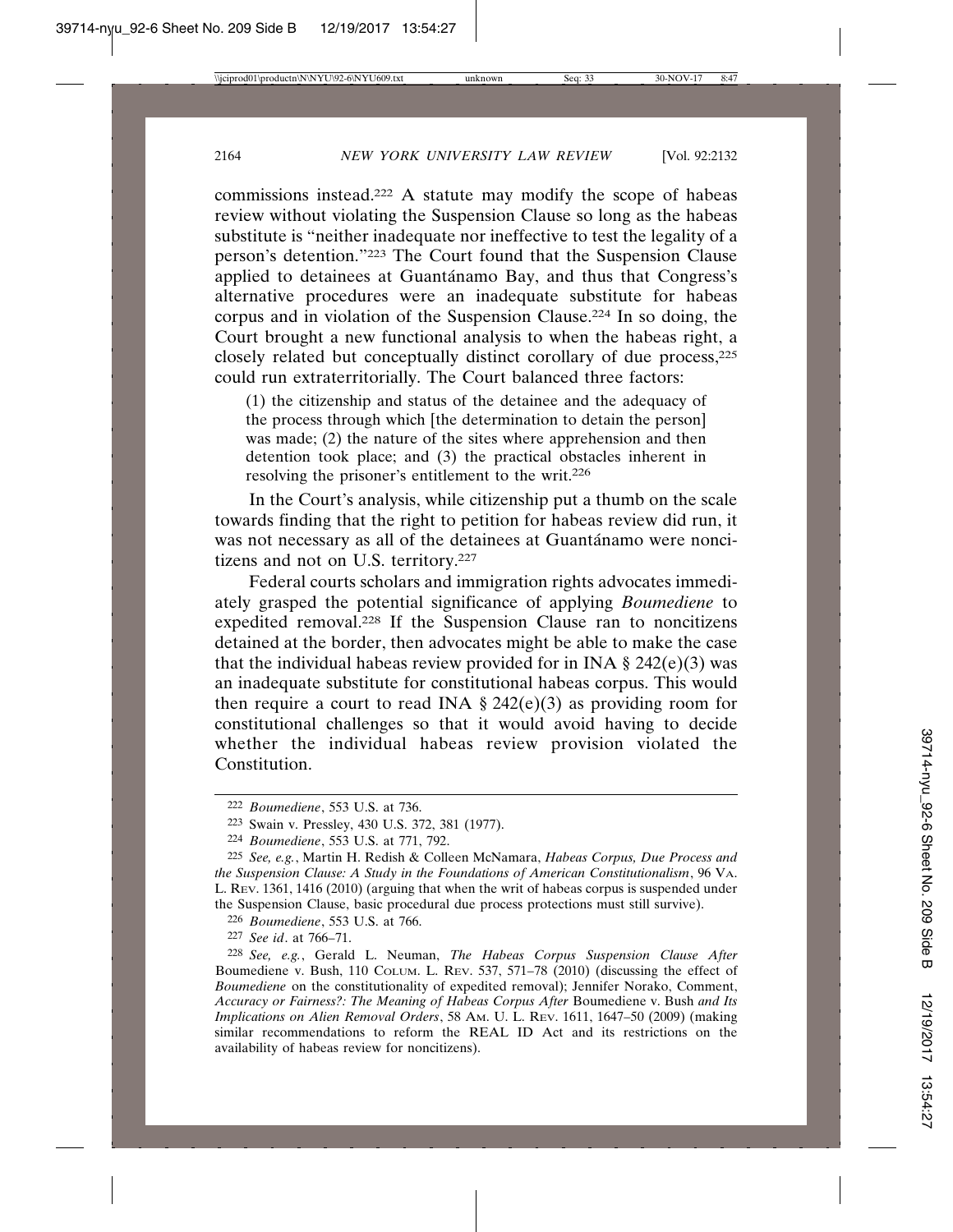Unfortunately, virtually every court that has considered the question of whether the expedited removal provisions as written violate the Suspension Clause post-*Boumediene* has rejected this argument.229 The most recent rejection came from the Third Circuit in the case *Castro v. Department of Homeland Security*. 230 Twenty-eight women and their children, all Central Americans who alleged that they were fleeing either gang violence or domestic violence, were detained at the border within hours of crossing unlawfully.231 In each of their cases, an asylum officer failed to find that the petitioner had a credible fear of persecution, an immigration judge affirmed the asylum officer's findings,232 and all were placed in expedited removal proceedings.233 The women sued, arguing that the immigration judges and asylum officers had violated their due process rights with regard to their credible fear determinations.234 The women argued that the federal court had jurisdiction to hear their claims because the limited scope of INA  $\S$  242(e)(3) was an inadequate substitute for the habeas right and an unlawful violation of the Suspension Clause.235 The Third Circuit rejected this argument, applying *Boumediene* and finding that the Suspension Clause did not run to the petitioners because they were seeking initial admission to the United States, and thus had no constitutional rights at all.236

In coming to its conclusion, the *Castro* court relied heavily on both the plenary power and entry fiction doctrines. The Court noted that, at least with regard to noncitizens seeking initial entry at the border, the plenary power doctrine was in full effect.237 It then affirmed the entry fiction doctrine to conclude that because the asylum seekers were arrested "within hours of surreptitiously entering the United States," they should be treated as people seeking initial admission to the U.S.238 In other words, despite the physical presence

238 *Id.* at 445–46*.*

<sup>229</sup> *See, e.g.*, Dugdale v. U.S. Customs & Border Prot., 88 F. Supp. 3d 1, 8 (D.D.C. 2015) (rejecting the Suspension Clause argument against the petitioner and noting that "courts after *Boumediene* uniformly have held that they lack jurisdiction over constitutional challenges to that system").

<sup>230</sup> 835 F.3d 422 (3d Cir. 2016), *cert. denied*, 137 S. Ct. 1581 (2017).

<sup>231</sup> *Id.* at 427–28.

<sup>232</sup> As discussed in Part I, noncitizens who express a credible fear of persecution can have that determination (and *only* that determination) reviewed by an immigration judge. 8 U.S.C. § 1225(b)(1)(B)(iii)(III) (2012).

<sup>233</sup> *Castro*, 835 F.3d at 428.

<sup>234</sup> *Id*.

<sup>235</sup> *Id.* at 444.

<sup>236</sup> *Id.* at 445.

<sup>237</sup> *Id*. at 443 ("[T]he [Supreme] Court has continued to signal its commitment to the full breadth of the plenary power doctrine, at least as to aliens at the border seeking initial admission to the country.").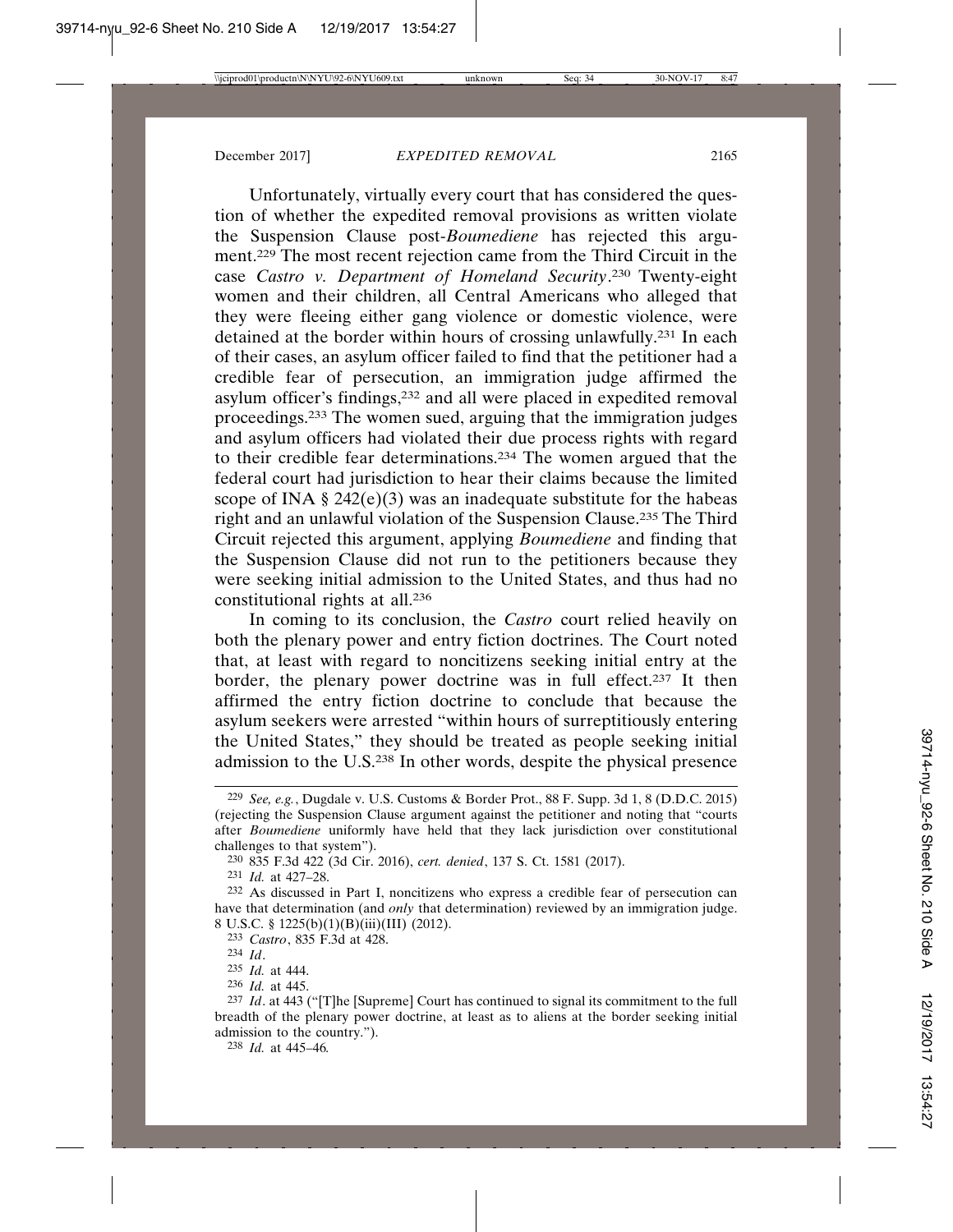of the asylum seekers on American soil, they had no constitutional rights.239

In making this decision, however, the *Castro* court relied on a distinction that the expedited removal provisions purposefully eliminated. As you may recall from Part I, pre-IIRIRA, exclusion hearings concerned noncitizens seeking to "enter" the United States, while deportation hearings concerned noncitizens who were already physically present in the country. IIRIRA collapsed these distinctions, and Congress granted DHS the authority to subject to expedited removal people who have already "entered" and are thus physically present in the United States, but who had not been subject to formal inspection, or "admitted" in immigration law parlance.<sup>240</sup> The Supreme Court has held that basic due process rights, which would include the right to invoke the Suspension Clause, run to all people who are indisputably in the territorial United States.241

Yet expedited removal could potentially apply to people within the territorial United States too.242 Thus *Castro*'s invocation of the entry fiction doctrine seems particularly odd given that Congress did not care about the territorial/extraterritorial distinction when it created expedited removal in the first place.243 Arguably, the *Castro* court itself acknowledged this strangeness. The opinion took pains to note that the asylum seekers had never been to the United States before, were detained less than four miles away from the border, and most had only been in the country for one hour before they were arrested by immigration officers.244 By emphasizing these details, the *Castro* court seemed to intimate that its calculus might have been different if the asylum seekers had had pre-existing ties to the United States, had spent a longer period of time in the United States prior to their apprehension, or had been arrested farther away from the border.

This is where the Department of Homeland Security's planned expansion of expedited removal becomes significant. At the moment,

<sup>239</sup> *See id*. at 445, 448–49.

<sup>240</sup> *See* 8 U.S.C. § 1225(b)(1)(A)(iii) (2012).

<sup>241</sup> *See* Zadvydas v. Davis, 533 U.S. 678, 693 (2001) ("[T]he Due Process Clause applies to all 'persons' within the United States, including aliens, whether their presence here is lawful, unlawful, temporary, or permanent."); Redish & McNamara, *supra* note 225, at 1367 (describing how the writ of habeas corpus serves as "the primary mechanism for the enforcement of the Fifth Amendment due process guarantee against extra-judicial coercive action by the executive").

<sup>242</sup> *See supra* note 121 (describing past expansions of expedited removal).

<sup>243</sup> Professor Neuman also makes this point. *See* Neuman, *supra* note 17, at 1673–79 (describing how the expedited removal statutory scheme elided distinction between admission and entry).

<sup>244</sup> *Castro*, 835 F.3d at 427.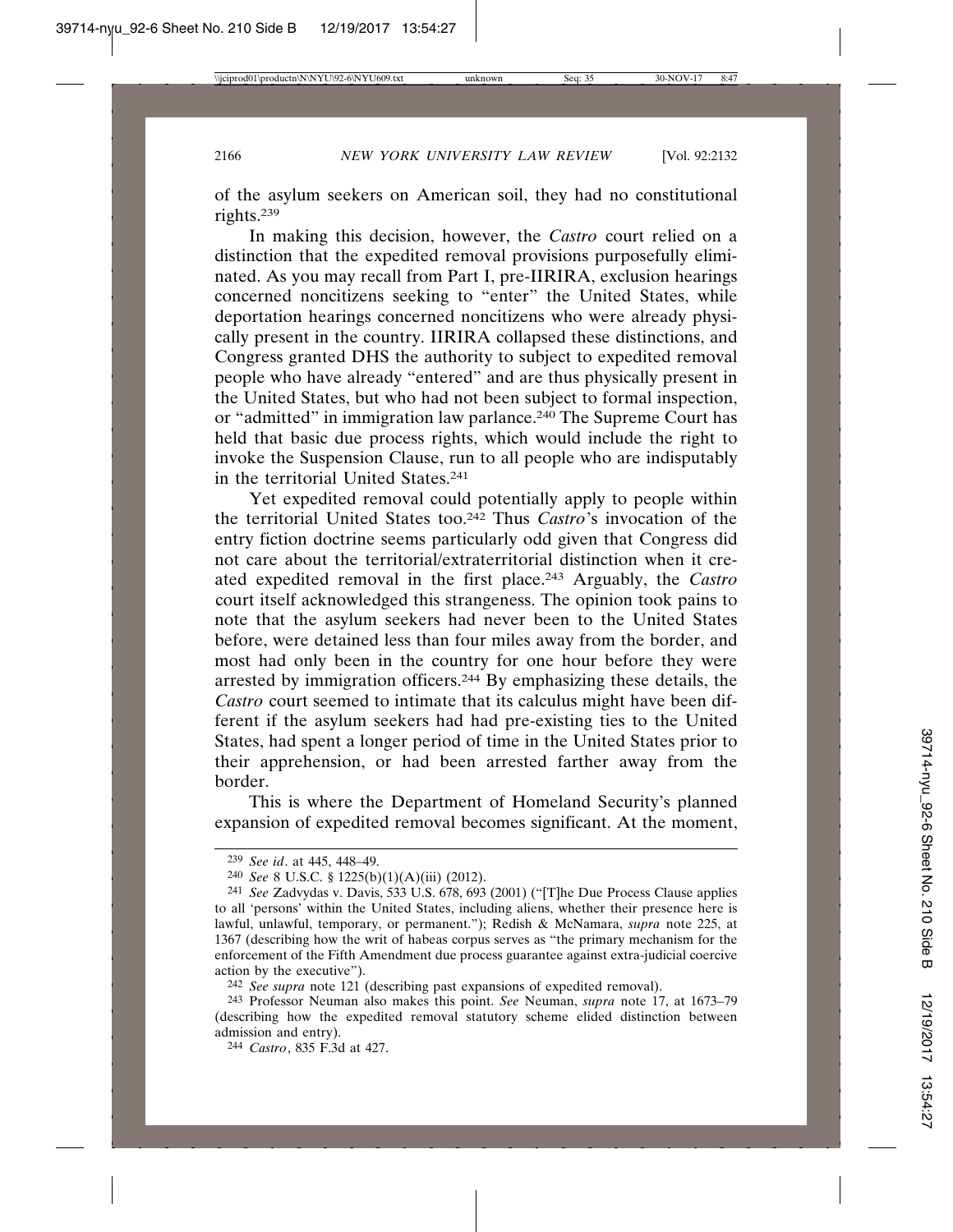expedited removal procedures can only be initiated within a hundred miles of the border<sup>245</sup> (which is what allows the territorial/extraterritorial distinction, however dubious, to remain in place). But if expedited removal expands to the interior, the strict territorial/extraterritorial distinction falls on its face. Noncitizens with extensive ties to the United States could find themselves in expedited removal proceedings. Such an expansion could have two new effects. First, it would provide stronger constitutional footing for noncitizens to raise constitutional claims in their individual habeas proceedings.246 An expansion of expedited removal to the interior would force the courts to decide whether the INA  $\S$  242(e)(3) proceeding is truly an adequate substitute for constitutional habeas corpus for noncitizens who are indisputably within the territorial United States, and who may have extensive preexisting ties to the country. Second, it could at last give advocates the opportunity to contest the constitutionality of the statutory time limit, and argue for its invalidity as applied to people who would not have been eligible to bring their claims within the original sixty-day period.

#### **CONCLUSION**

As the administrative state has grown, so has Congress's desire to control the forum and form of challenges to agency actions that delay or infringe on the ability of agencies to implement their statutory mandates. One device Congress has used to accomplish this goal has been statutory time limits on judicial review of agency rules. As the scholar Paul Verkuil advocated, courts have generally tolerated such time limits when they foreclose *procedural* challenges after a certain time period. When substantive, and in particular *constitutional* challenges are at play, however, courts have generally been reluctant to adopt strict readings of the statutory time limit. And, at least in the case of the Supreme Court, courts will go to extraordinary lengths to avoid addressing directly the question of the validity of statutory time limits that foreclose constitutional challenges to agency rules.

<sup>245</sup> *See supra* note 121 and accompanying text.

<sup>246</sup> Some scholars have long advocated for a graduated application of due process rights for noncitizens that depends on the degree of the person's preexisting ties with the United States. *See, e.g.*, David A. Martin, *Graduated Application of Constitutional Protections for Aliens: The Real Meaning of* Zadvydas v Davis, 2001 SUP. CT. REV. 47, 48 (making this argument); *see also* Rick Hills, *Focusing on Temporary Visas as Protected "Liberty Interests" in the Challenges to Trump's Immigration EO*, PRAWFSBLAWG (Feb. 5, 2017, 3:34 PM), http://prawfsblawg.blogs.com/prawfsblawg/2017/02/focusing-on-temporary-visas-asprotected-liberty-interests-in-challenges-to-trumps-immigration-eo.html#more (also making this argument).